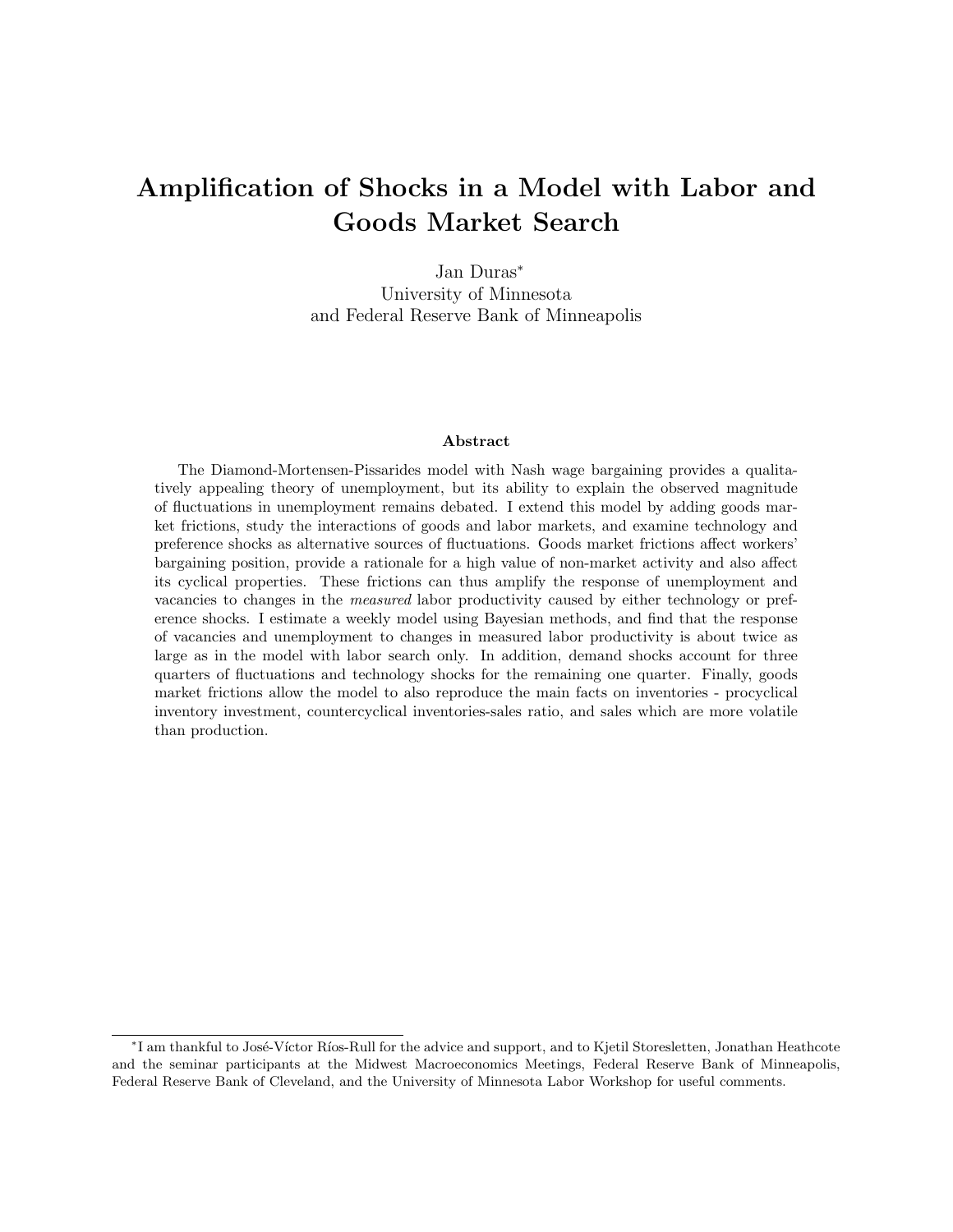### <span id="page-1-0"></span>1 Introduction

It is widely accepted that heterogeneities and information imperfections make trade in the labor market a decentralized, time consuming and costly activity for firms and workers. Similar complications arise with trade in the goods market. With heterogeneity in characteristics of goods and services, and with costly acquisition of information, consumers have to spend resources to find the goods and services that match their needs and preferences, and to obtain information about their availability at different locations. But while the literature studying departures from the Walrasian labor market by imposing search frictions is quite large (see [Pissarides,](#page-37-0) [2000](#page-37-0) for introduction to the literature, and [Rogerson, Shimer, & Wright,](#page-37-1) [2005](#page-37-1) for a survey), similar analysis for the goods market is less common.

The aim of this paper is to study how unemployment dynamics is affected by effects that arise from interactions of frictional labor and goods markets. To that end, I extend the standard Diamond-Mortensen-Pissarides labor search-matching model by introducing a goods market searchmatching friction, and use it to address two issues. First, the response of unemployment to changes in labor productivity in the basic labor search model is much smaller than in U.S. data; I show that feedback effects between labor market and goods market can result in amplification of shocks in the extended model. Higher employment increases output which can encourage consumers to increase their search for consumption goods; higher search effort by consumers increases profits of firms and thus affects firms' hiring decisions. Moreover, when wages are determined by Nash bargaining, there is an additional effect through the wage channel. In the extended model, goods market frictions affect worker's bargaining position, provide rationale for high value of non-market activity, but also change cyclical properties of the value of non-market activity. This effect arises since higher availability of goods in expansions makes frictions in the goods market less severe from consumer's perspective, thus increasing the value of additional earnings obtained when the worker accepts the job. This results in a downward pressure on worker's outside option in the Nash bargaining and consequently increases incentives for firms to hire new workers.

Second, I examine the driving forces behind unemployment fluctuations, and in addition to technology (supply side) shocks also consider preference (demand side) shocks, that give rise to movements in measured labor productivity similar to those caused by technology shocks. In the model with goods market frictions, a demand shock that increases the search effort by consumers also increases output and measured labor productivity. These shocks can therefore provide an alternative explanation of fluctuations in unemployment over the business cycle. I show that to an economist who would use only the time series usually considered in labor search literature labor productivity, output, employment, vacancies and wages - preference and technology shocks are observationally equivalent if utility is additively separable and at the same time goods market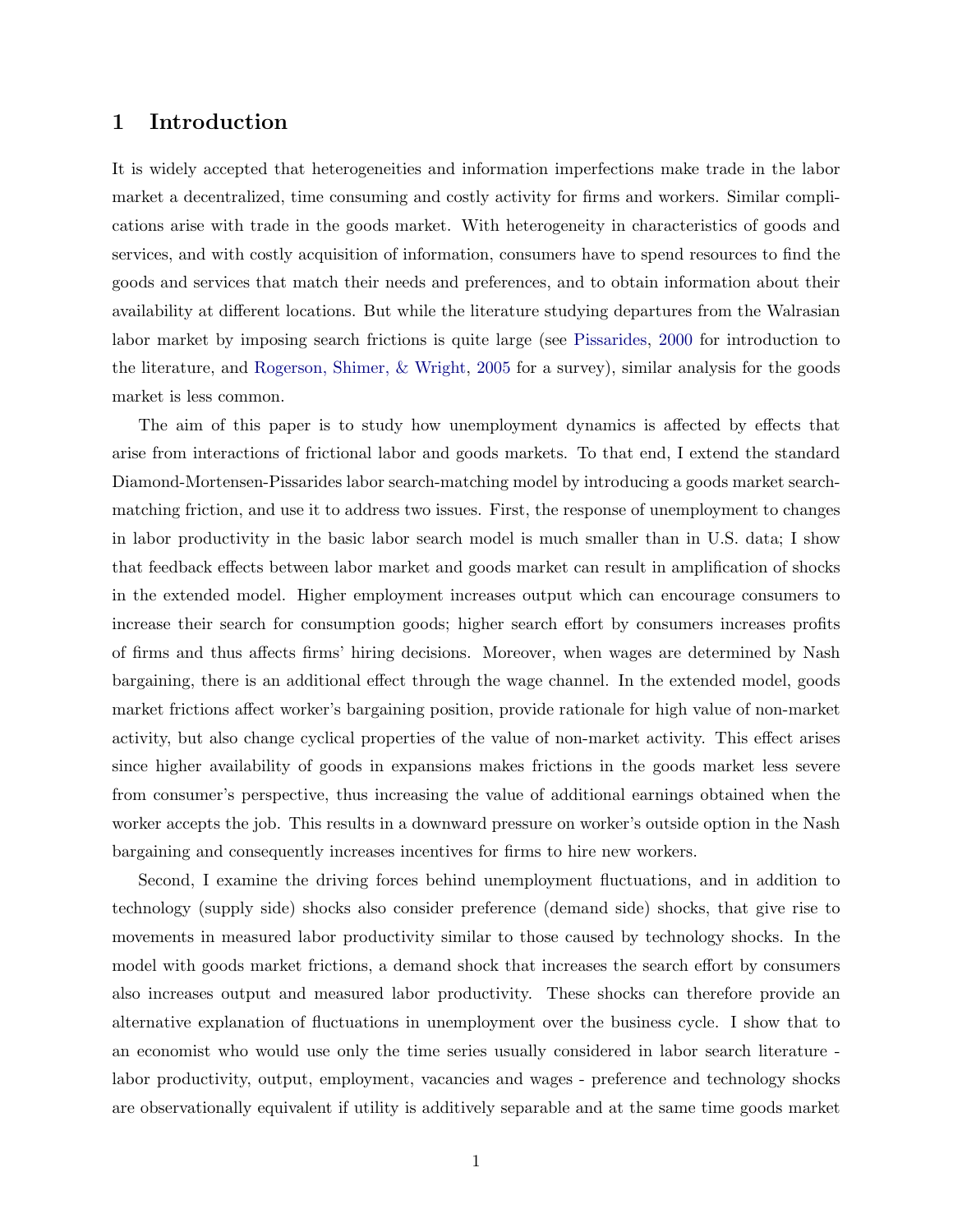matching function has unit elasticity of substitution. This means that based on these time series it is impossible to distinguish the case with actual shocks to technology from the case where the true productivity is constant, and changes in measured average labor productivity, output and employment are the result of changes in preferences and demand.

I first explore the qualitative properties of the model without inventories, analyze conditions under which technology and preference shocks can be distinguished, and under which goods market frictions amplify effects of shocks. After that, I discuss the estimation of the model using likelihood based Bayesian methods; this approach is used since in the presence of goods market frictions measured labor productivity becomes endogenous and does not coincide with actual unobserved productivity. The model is first estimated with one shock at a time, to match only the time series for U.S. average labor productivity. When search effort and output supplied by firms are good substitutes, a modest amount of goods market frictions increases the response of vacancyunemployment ratio to technology shocks by one third. And with low substitutability between search effort and output supplied by firms, shocks to preferences result in response of vacancyunemployment ratio which is about two and half times larger than the response to technology shocks in model with labor search only.

Finally, I show that extending the model by incorporating inventories allows to determine the relative importance of technology and demand shocks and helps to avoid the issue of non-identification of parameters in estimation. The two sources of fluctuations can be distinguished because technology and preference shocks have different implications for the response of inventory-sales ratio in the model. In particular, this ratio increases in response to a positive technology shock, but decreases in response to a preference shock. In the full model the response of vacancy-unemployment ratio is twice as large as in the model with labor search only, and the model attributes about one quarter of fluctuations to technology shocks and three quarters to preference/demand shocks. In addition, model can match the main facts on inventories - procyclical inventory investment, countercyclical inventories-sales ratio, and sales which are more volatile that production.

The rest of the paper is organized as follows. After the review of related literature, the model is described in [Section 2,](#page-5-0) next, equilibrium is characterized and its qualitative properties are examined in [Section 3.](#page-10-0) In [Section 4](#page-18-0) I use Bayesian estimation of a weekly model matching the U.S. labor productivity to parametrize alternative shocks, and then compare the implied business cycle properties of unemployment, vacancies and the labor market tightness. [Section 5](#page-34-0) concludes. Most of the algebra used to derive the characterization of equilibrium, as well as all the proofs are delegated to the appendices.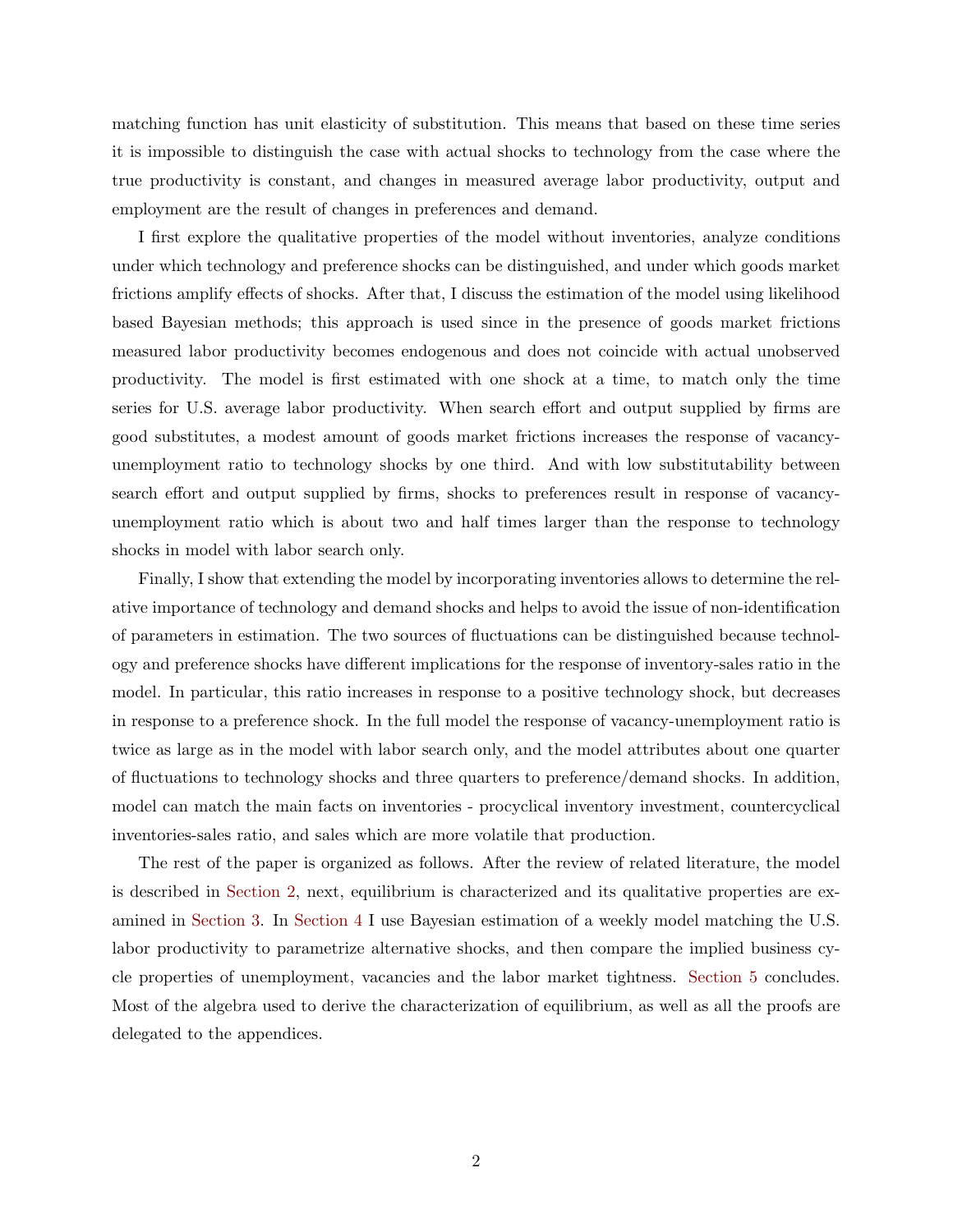#### <span id="page-3-0"></span>1.1 Related Literature

The ability of the Diamond-Mortensen-Pissarides search and matching model of the labor market [\(Diamond,](#page-35-0) [1982,](#page-35-0) [Pissarides,](#page-36-0) [1985,](#page-36-0) [Mortensen & Pissarides,](#page-36-1) [1994,](#page-36-1) and also [Pissarides,](#page-37-0) [2000](#page-37-0) for textbook exposition) to amplify and propagate the technology shocks and the extent to which model generated business cycles statistics match the U.S. data have been widely discussed. [Shimer](#page-37-2) [\(2005\)](#page-37-2) argues that the basic model calibrated to U.S. data can not generate enough volatility in unemployment, vacancies and in labor market tightness: while surplus of a match increases in expansions, under Nash bargaining wages absorb most of this increase, leaving firms with little incentives to hire new workers. Several papers thus examined different examined wage rigidity [\(Shimer,](#page-37-2) [2005,](#page-37-2) [Hall,](#page-35-1) [2005\)](#page-35-1) and alternative wage bargaining process [\(Hall & Milgrom,](#page-35-2) [2008,](#page-35-2) [Mortensen & Nagypal,](#page-36-2) [2007\)](#page-36-2) as a ways to improve the performance of the model. The wage rigidity required is that wages of workers in new employment relationships are rigid over the business cycle. Given that the empirical evidence available does not support this claim (see [Pissarides,](#page-37-3) [2009](#page-37-3) for a detailed discussion), this solutions is not completely without its own problems.

After investigating the puzzle more closely, [Hagedorn and Manovskii](#page-35-3) [\(2008\)](#page-35-3) have proposed an alternative way to calibrate the two key parameters - worker's bargaining power and the value of the non-market activity - and were able to obtain fluctuations of the right magnitude. However, as shown in [Hornstein, Krusell, and Violante](#page-35-4) [\(2005\)](#page-35-4) and [Costain and Reiter](#page-35-5) [\(2008\)](#page-35-5), with this alternative calibration the response of unemployment to changes in unemployment compensation in the model is implausibly large. Several other papers examined modifications of the basic labor search model to see if they improve its quantitative properties; these include among others labor turnover costs [\(Mortensen & Nagypal,](#page-36-2) [2007,](#page-36-2) [Pissarides,](#page-37-3) [2009,](#page-37-3) [Silva & Toledo,](#page-37-4) [2013\)](#page-37-4), asymmetric information [\(Guerrieri,](#page-35-6) [2008,](#page-35-6) Moen & Rosén, [2011\)](#page-36-3), endogenous home production [\(Garin & Lester,](#page-35-7) [2013\)](#page-35-7), and introduction of on-the-job search [\(Krause & Lubik,](#page-36-4) [2010,](#page-36-4) [Menzio & Shi,](#page-36-5) [2011\)](#page-36-5). In all these papers changes in productivity as a result of technology shocks remain the driving source of business cycle fluctuations.

A promising alternative to technology shocks was proposed by Bai, Ríos-Rull, and Storesletten [\(2012\)](#page-35-8). These authors show that once goods market frictions are incorporated into a traditional RBC model with frictionless labor market, preference shocks generate movements in Solow residual similar to those caused by technology shocks, and also perform well in matching co-movements of main macroeconomic variables. Their results thus motivate to consider preference shocks as an alternative to the technology shocks in the model with labor search. But since labor market is frictionless in their model, the results of interaction of frictions in labor and goods markets are not investigated in their paper. In addition, firms are not allowed to stored unsold goods as inventories, and thus unsold goods simply perish.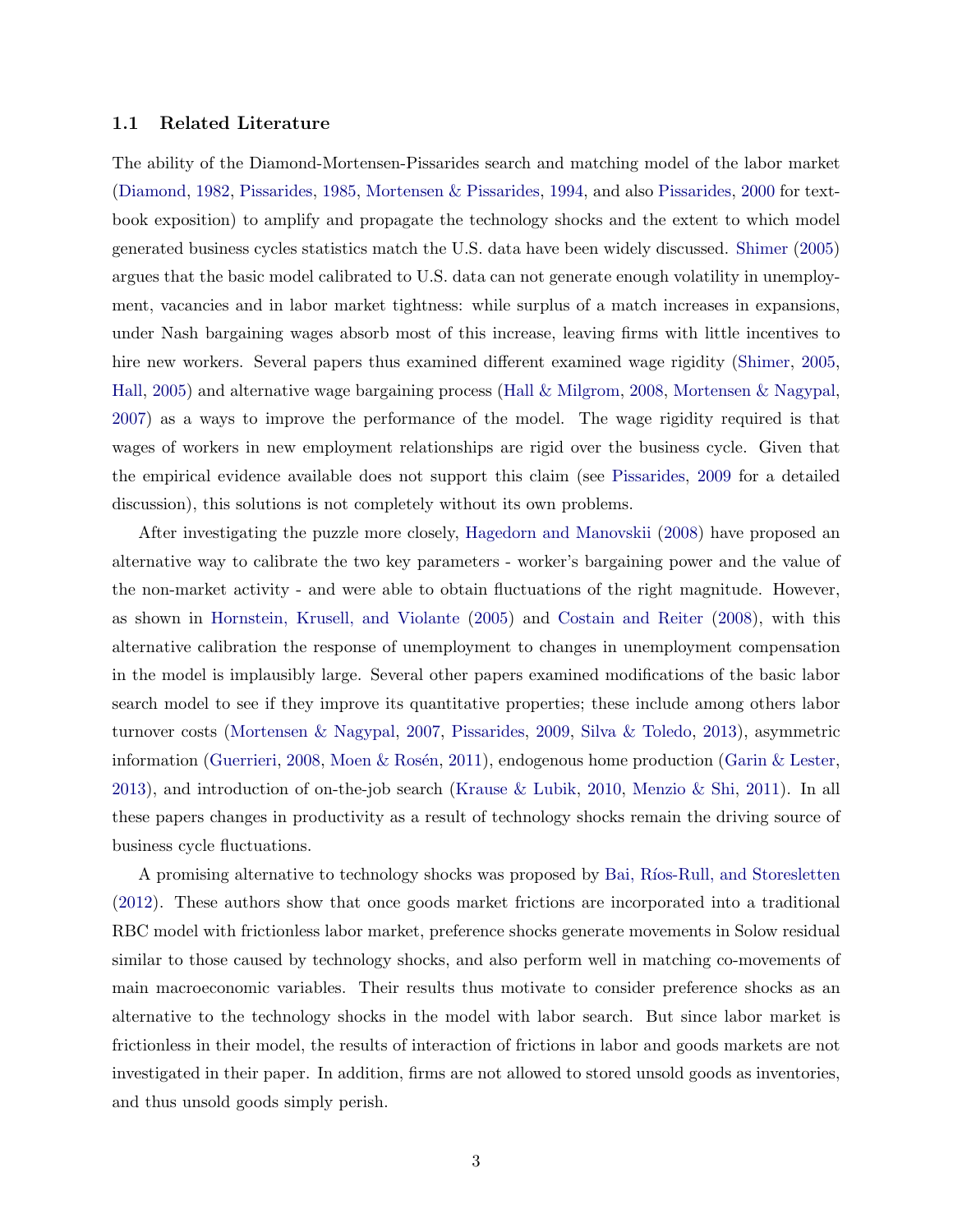<span id="page-4-0"></span>There are a few papers that lately started to analyze the interactions of search frictions in labor and goods markets. [Lehmann and Van der Linden](#page-36-6) [\(2010\)](#page-36-6) investigate the link between inflation and unemployment in a modified labor search model where products are sold in frictional market with demand given by real money holdings of consumers. [Kaplan and Menzio](#page-36-7) [\(2013\)](#page-36-7) develop a model where shopping externalities lead to multiplicity of equilibria, and where shocks to agents' expectations about future unemployment create self-fulfilling fluctuations even in absence of any shocks to technology or preferences. Huo and Ríos-Rull [\(2013\)](#page-36-8) develop a neoclassical growth model with tradable and nontradable sector, frictions in goods and labor markets, and with adjustment costs in both physical investment and hiring of new employees. Goods market search frictions exist at the level of varieties household consumes rather than firms' locations as in [Bai et al.](#page-35-8) [\(2012\)](#page-35-8), search effort is a complement rather than a substitute for the resources spent, and preferences with no wealth effects guarantee that varieties of nontradable goods are a normal good. The paper analyzes the effects of wealth and financial shocks instead of traditionally considered shocks to total factor productivity, and show how the increased desire to save by consumers can induce a recession rather than a boom. This recession arises due to the adjustment cost and labor market frictions; goods market frictions are important quantitatively and amplify the recession. The focus of my paper is different, I examine technology and the preference shocks as alternative source of business cycle fluctuations in the Diamond-Mortensen-Pissarides model with goods market frictions where firms can hold inventories, and study the channels through which search frictions in the goods market amplify the response of unemployment to changes in measured labor productivity.

The two papers that are probably closest to mine are [Petrosky-Nadeau and Wasmer](#page-36-9) [\(2011\)](#page-36-9) and [Michaillat and Saez](#page-36-10) [\(2013\)](#page-36-10). [Petrosky-Nadeau and Wasmer](#page-36-9) [\(2011\)](#page-36-9) consider the standard technology shocks only, and show that in a model with search in credit, labor and goods markets technology shocks are both significantly amplified and propagated by goods market frictions. Their framework is different from the one this paper. There are no inventories in their model, firms and consumers in the goods market form long term matches and price for which output is sold in these matches is determined by bilateral Nash bargaining. Matching frictions in the good market in their model introduce a delay in the reaction of unemployment to technology shocks through firms' response to the evolution of price and congestion in the goods market, but with linear preferences and a simple wage setting rule their approach misses the effects of goods market frictions on outside option of the worker in the wage bargaining process. Moreover, the fact that the technology shock process is parameterized the same way in their models with and without goods market frictions implies that the properties of the measured labor productivity will be different in these models.

The paper by [Michaillat and Saez](#page-36-10) [\(2013\)](#page-36-10) analyzes the role of demand and supply shocks in shaping the aggregate demand and employment when labor and goods markets are subject to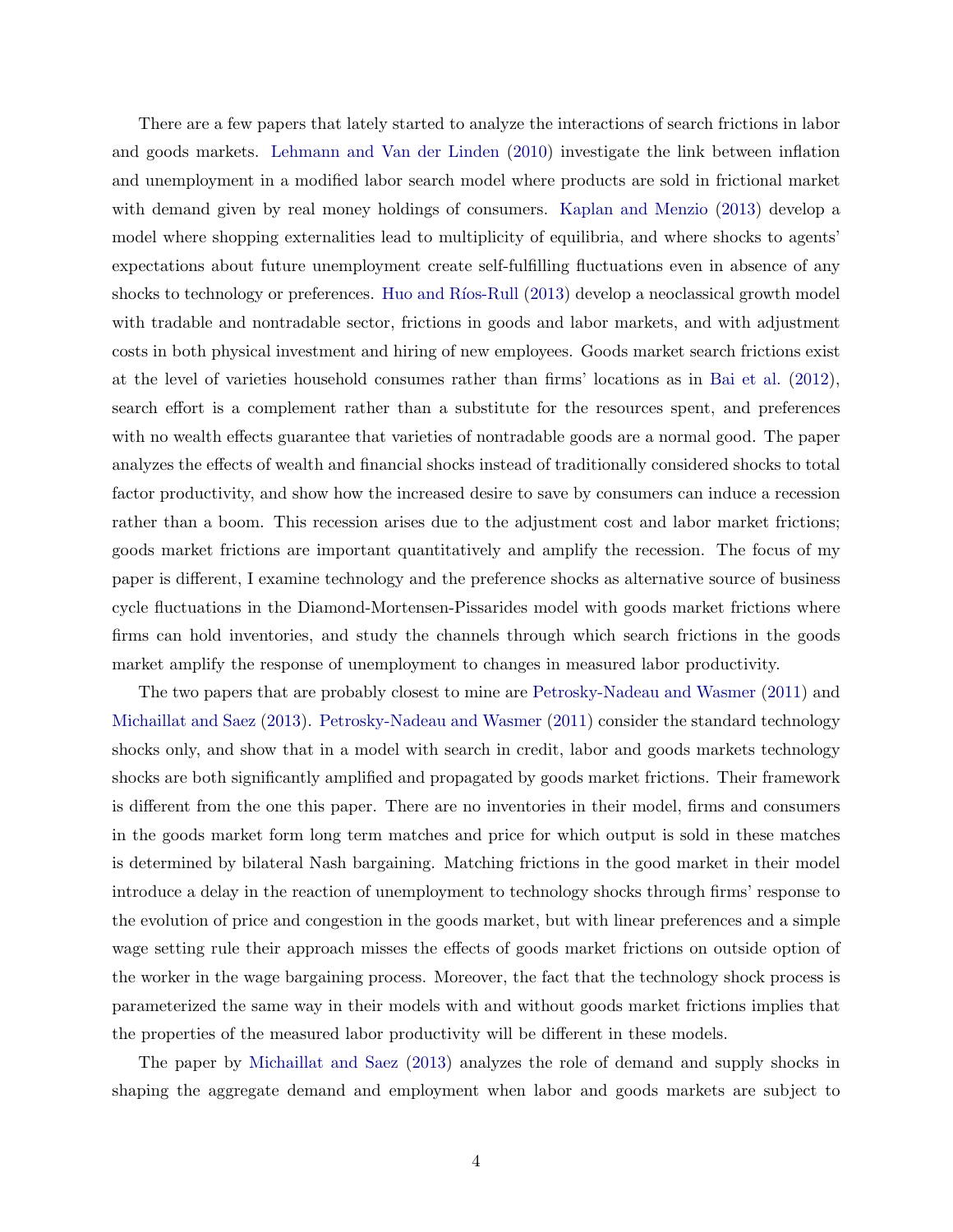<span id="page-5-1"></span>search frictions. In addition, they study the size of the government purchase multiplier and effects of redistributional transfers and changes in minimum wage on output and employment. The focus of their paper is however on theoretical analysis of the short run, and the model they develop is static, with prices that are fixed. If prices and wages were instead determined by Nash bargaining, demand shocks would have no effect on labor market tightness. In contrast, prices in my model are flexible, amplification effects are not driven by price or wage rigidities, and demand shocks play an important role in explaining fluctuations in vacancies and unemployment.

My paper is also related to the large literature studying the behavior of inventories over the business cycle. Two empirical facts, that the inventory-sales ratio is countercyclical, and that sales are more volatile than production turned out to pose quite a challenge in developing models that would be able to replicate them (see [Ramey & West,](#page-37-5) [1999,](#page-37-5) [Bils & Kahn,](#page-35-9) [2000](#page-35-9) and [Khan & Thomas,](#page-36-11) [2007](#page-36-11) for further discussion on this issue). As shown here, a relatively simple model with goods market frictions and with demand and supply side shocks can actually match these facts quite well.

### <span id="page-5-0"></span>2 Model

This section states the problems of the households and the firms, describes how they interact in the labor market and in the goods market and defines the equilibrium. Before going into details, the structure of the model is as follows.

There is a measure one of households, each with measure one of infinitely lived workers. Workers have to search for jobs in the labor market, and search for consumption goods in the goods market. Household pools resources and provides its members insurance against fluctuations that arise due to the uncertain results of search. Preferences are subject to shocks affecting the marginal utility of consumption and marginal disutilities from work and search. These shocks are perfectly correlated across all workers in the economy.

There is also a continuum of firms with measure one which use labor as the only input to produce goods. Goods are sold in market that is subject to search frictions, firms post prices and consumers direct their search effort to acquire goods at a particular price. I assume that workers cannot quit but there is exogenous job destruction. Firms need to open and maintain vacancies to hire new workers. For labor market I employ standard undirected search mechanism with Nash bargaining.

The aggregate state of the economy is  $S = (z, \zeta, N)$ , where N is the measure of employed workers after separations take place and  $(z, \zeta)$  are the exogenous shocks with z being the current technology,  $\zeta$  the current preference shock. I assume that shocks  $(z,\zeta)$  follow first order Markov process.

Time is discrete and the timing of events within the period is as follows: (1) shocks are realized;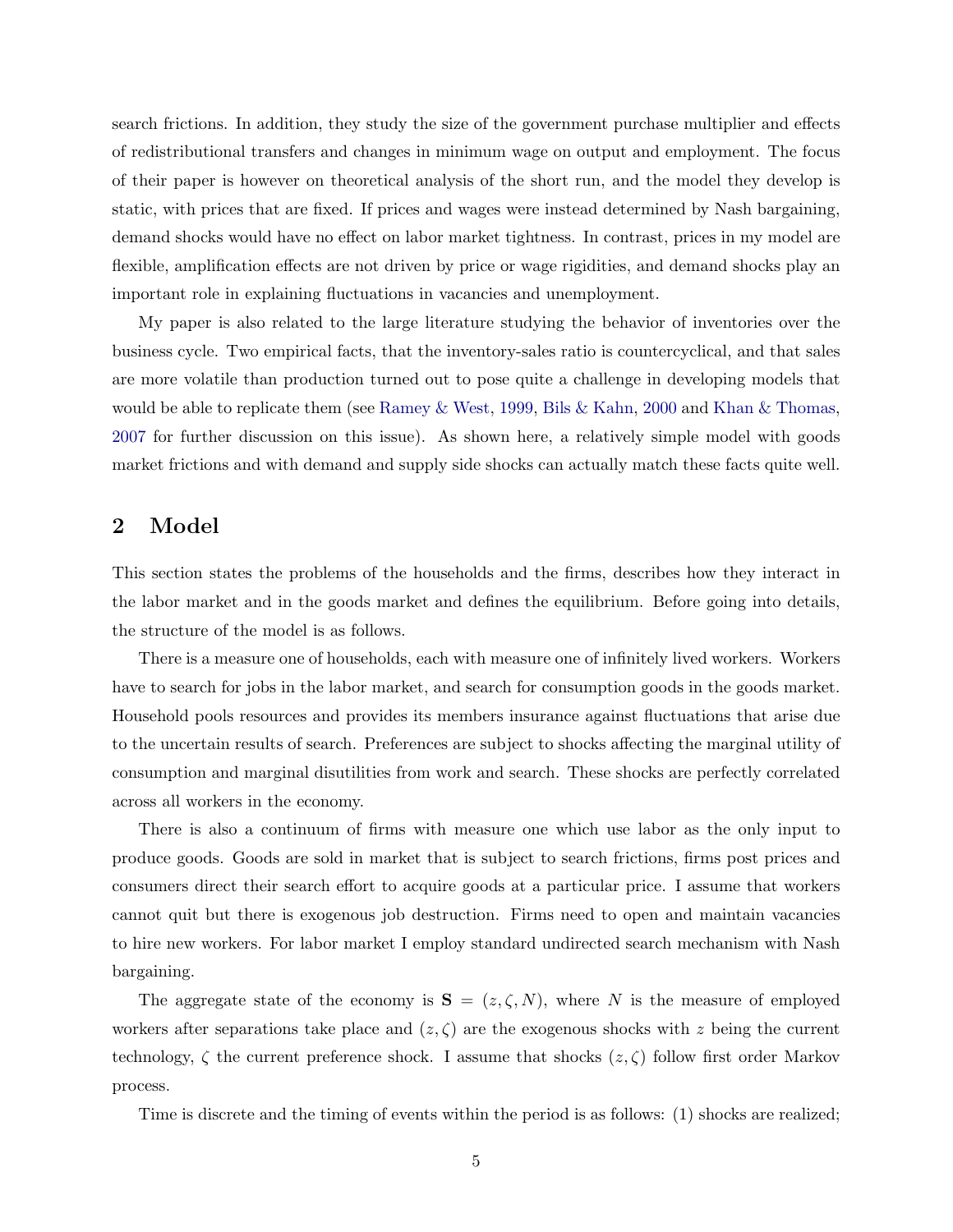<span id="page-6-2"></span>exogenous job separations occur; (2) each firm decides simultaneously how many vacancies to open and the price for which to sell goods; (3) employed workers produce, unemployed workers search for a job, search and matching in the goods and labor markets takes place; (4) payments are made (goods purchases, dividends, wages); (5) household pools resources and goods purchased, consumption takes place.

#### 2.1 Labor Market

As in the basic labor search-matching model in [Pissarides](#page-37-0) [\(2000\)](#page-37-0), only unemployed workers search for jobs, search is not directed, and the number of matches of unemployed workers  $U$  and vacancies V is given by an aggregate constant returns to scale matching function  $m<sup>L</sup>(U, V)$ . Let  $\theta = \frac{V}{L}$  $\overline{U}$ denote the tightness of the market,  $\pi^u(\theta) = m^L(1,\theta)$  the probability for an unemployed worker to be hired, and  $\pi^v(\theta) = m^L(1/\theta, 1)$  the measure of workers that one vacancy attracts.

I assume that workers value their actions based on the contribution they bring to the utility of the household; worker's surplus from being employed is thus the change in the household's utility from having one additional member employed. When a worker and a vacancy are matched, and the worker accepts the job, wage  $w$  is set in every period as a solution to the asymmetric Nash  $bargaining problem<sup>1</sup>$  $bargaining problem<sup>1</sup>$  $bargaining problem<sup>1</sup>$ 

<span id="page-6-1"></span>
$$
w(\mathbf{S}) = \underset{\hat{w}}{\operatorname{argmax}} \,\hat{W}_n(\hat{w})^\mu \hat{\Omega}_n(\hat{w})^{1-\mu} \tag{2.1}
$$

where  $\hat{W}_n(\hat{w})$  and  $\hat{\Omega}_n(\hat{w})$  are the household's and firm's value of a marginal worker employed and earning arbitrary wage  $\hat{w}$  in the current period and equilibrium wage w thereafter, until the job is hit by the separation shock  $\delta$ .

#### 2.2 Goods Market

Acquisition of consumption goods requires active search effort on the side of the consumer to find the goods to purchase. To model these frictions in the goods market I adopt the competitive search mechanism proposed by [Moen](#page-36-12) [\(1997\)](#page-36-12) - firms post prices and consumers direct their search effort to acquire goods at a particular price. Goods market is thus divided into submarkets, and firm and household's members can choose in which submarket to trade. The amount of goods sold in any submarket is determined by a matching function  $m<sup>G</sup>(D, TX)$ . Here D is the aggregate search effort of all consumers in the particular submarket,  $T$  the measure of firms selling in the particular submarket and  $X$  is the quantity of goods sold per firm in the submarket.

<span id="page-6-0"></span><sup>&</sup>lt;sup>1</sup>The timing of payments is however not crucial. Even if wages are constant throughout the duration of employment, as long as at the time when a match is formed the surplus is split according to the Nash bargaining, firms' decisions about hiring are unaffected. Equilibrium allocation is then same as in the case with period by period Nash bargaining.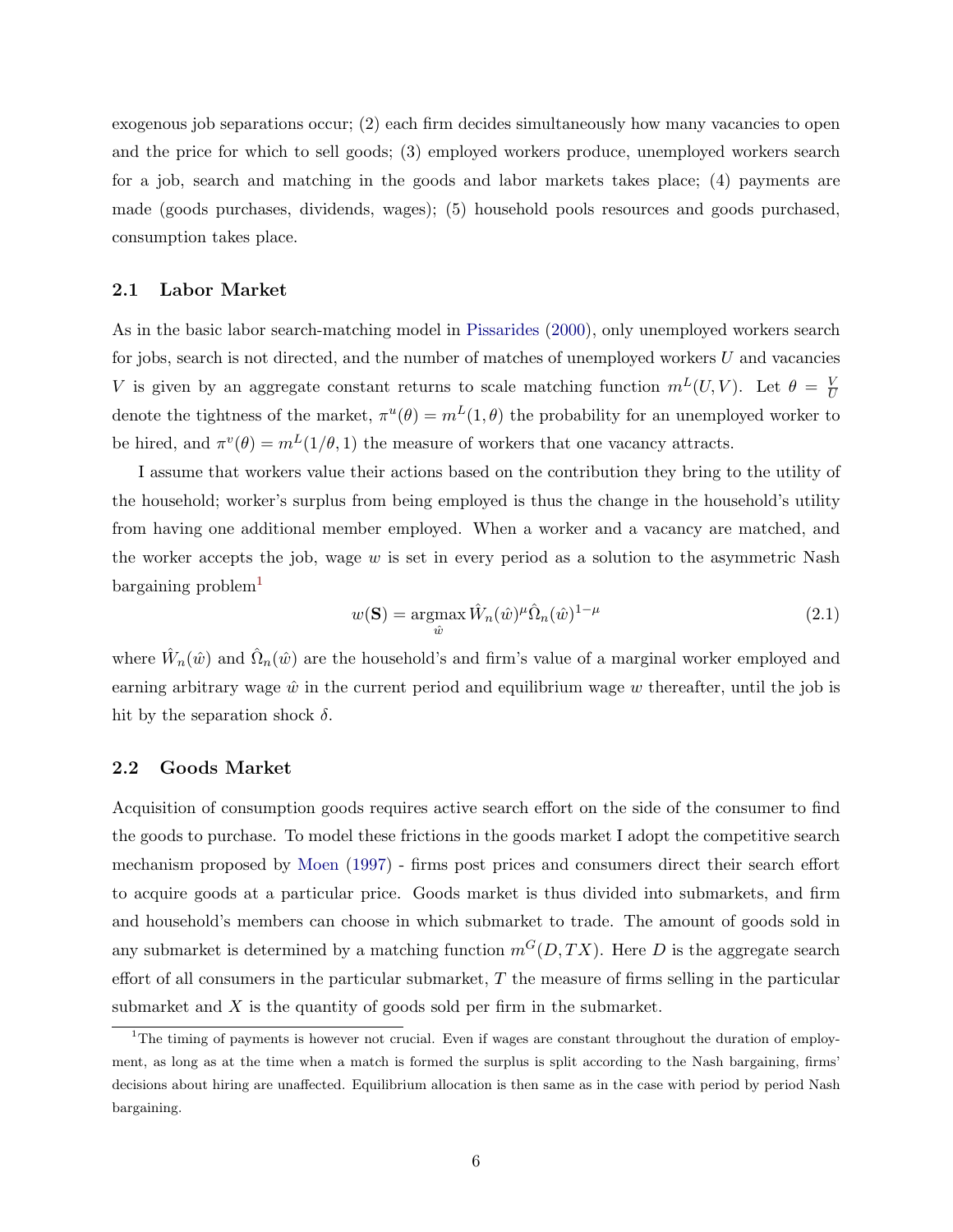<span id="page-7-1"></span>Assumption 1. Goods market matching function  $m<sup>G</sup>(D,TX)$  is constant return to scale, with elasticity of substitution  $\sigma$ .

Submarkets are indexed by  $(p, Q)$  where p is the price of the consumption good and  $Q = \frac{T}{L}$ D is the tightness of the submarket. Since  $m<sup>G</sup>$  has constant returns to scale, the amount of goods acquired per unit of search effort by household's shopper is

$$
\psi^d(Q, X) = m^G(1, QX)
$$

and the probability that a particular unit of good is sold is

$$
\psi^x(Q, X) = m^G\Big(\frac{1}{QX}, 1\Big)
$$

Consequently, the amount of output successfully sold by a firm supplying x in submarket  $(p, Q)$ , where the total amount of goods supplied by all firms is  $TX$  is

$$
x\psi^x(Q, X) = \frac{x}{X} \frac{\psi^d(Q, X)}{Q}
$$

The matching process is thus different from the one in [Bai et al.](#page-35-8) [\(2012\)](#page-35-8). Here, ceteris paribus, an increase in the total supply of goods in the submarket affects the probability that a particular unit of consumption good is sold, whereas in their paper that probability is unaffected. This modified assumption seems intuitive, and as discussed in [Section 3](#page-10-0) it allows to identify the relative importance of technology and preference shocks. In addition, efficiency in [Bai et al.](#page-35-8) [\(2012\)](#page-35-8) requires stronger assumption on information available to consumers - equilibrium in is guaranteed to be efficient only if submarket are indexed by price, tightness and also quantity sold; as shown below, only price and tightness are needed in my model.

#### <span id="page-7-0"></span>2.3 Households

As in [Merz](#page-36-13) [\(1995\)](#page-36-13), I consider households to be extended families consisting of a measure one of workers. All workers are ex-ante identical and their preferences are given by

$$
\mathbb{E}\sum_{t=0}^{\infty}\beta^t\mathbf{u}(c_t,d_t,e_t,\zeta_t)
$$

where  $c_t$  is consumption,  $d_t$  search effort in goods market,  $e_t$  is the employment status and  $\zeta_t =$  $(\zeta_{ct}, \zeta_{dt}, \zeta_{nt})$  is the preference shock affecting the marginal utility of consumption, marginal disutility of search for consumption good and the disutility of work.

Households own firms, and in the recursive formulation of the household's problem, the individual state of a household,  $s = (a, n)$ , is given by wealth in the form of shares a, and the number of members of the household that have a job after separations take place n. Household decides about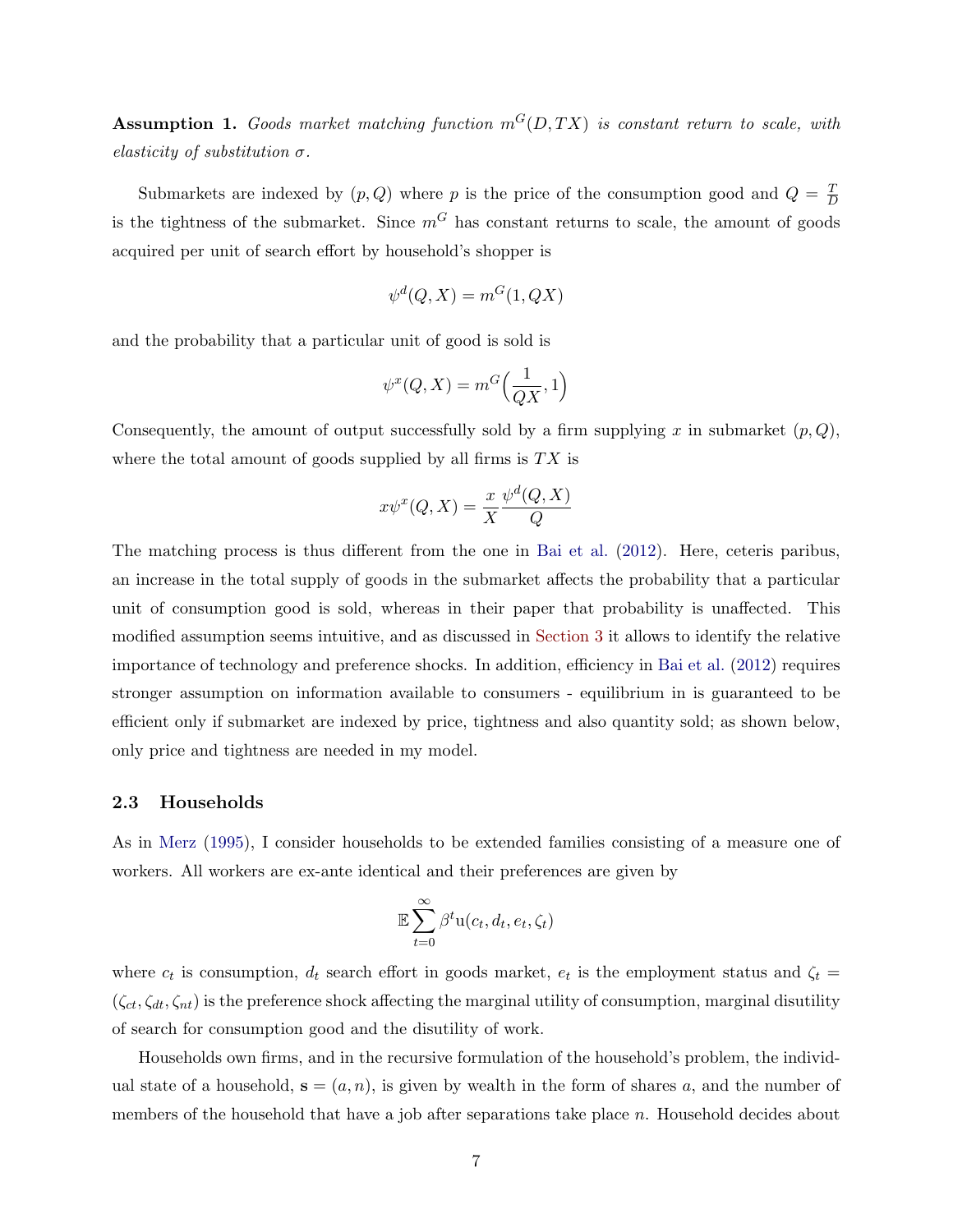goods market search effort of its employed and unemployed workers  $d^n, d^u$ , consumption allocation  $c^n, c^u$ , and about share holdings for next period  $a'$ . Each member also decides in which submarket  $(p, Q)$  to search for consumption goods, and directs the search to the submarket that delivers the biggest contribution to the utility of the household. I incorporate this through a constraint in the problem of a firm which posts price and decides about quantity sold. In addition, since in equilibrium only one market is going to be active, in the household's problem price of goods, goods market tightness and quantity sold appear as given functions of state  $p(S), Q(S), X(S)$ .

Taking prices  $p(S)$ ,  $w(S)$ ,  $R(S)$  as given, the household then faces a budget constraint

$$
p(S)(nc^{n} + (1 - n)c^{u}) + a' = (1 + R(S))a + w(S)n
$$

with shares acting as a numeraire. In addition, search frictions in goods market impose a constraint

$$
nc^{n} + (1 - n)c^{u} = (nd^{n} + (1 - n)d^{u})\psi^{d}(Q(\mathbf{S}), X(\mathbf{S}))
$$

where  $\psi^d(Q, X)$  is the amount of goods acquired per unit of search effort in the goods markets, and the search frictions in labor market constraint

$$
n' = (1 - \delta)n + \pi^u(\theta(\mathbf{S}))(1 - n)
$$

where  $\pi^u(\theta)$  is the probability for an individual to find a job. Since the optimal allocation of consumption and search effort among family members in each period solves

$$
U(c, d, n, \zeta) = \max_{c^n, c^u, d^n, d^u} nu(c^n, d^n, 1, \zeta) + (1 - n)u(c^u, d^u, 0, \zeta)
$$
  
subject to  

$$
nc^n + (1 - n)c^u = c
$$

$$
nd^n + (1 - n)d^u = d
$$

where c is the total amount of consumption goods available to household and  $d$  is the overall search effort, I can formally set up the household's problem in which it acts as if it had preferences with utility function  $U(c, d, n, \zeta)$ . To summarize, household's problem written in a recursive form is

<span id="page-8-0"></span>
$$
W(\mathbf{s}; \mathbf{S}) = \max_{c,d,a'} U(c,d,n,\zeta) + \beta \mathbb{E}W(\mathbf{s}'; \mathbf{S}')
$$
\nsubject to

\n
$$
p(\mathbf{S})c + a' = (1 + R(\mathbf{S}))a + w(\mathbf{S})n
$$
\n
$$
c = d\psi^d(Q(\mathbf{S}), X(\mathbf{S}))
$$
\n
$$
n' = (1 - \delta)n + \pi^u(\theta(\mathbf{S}))(1 - n)
$$
\n
$$
\mathbf{S}' = G(\mathbf{S})
$$
\n(2.2)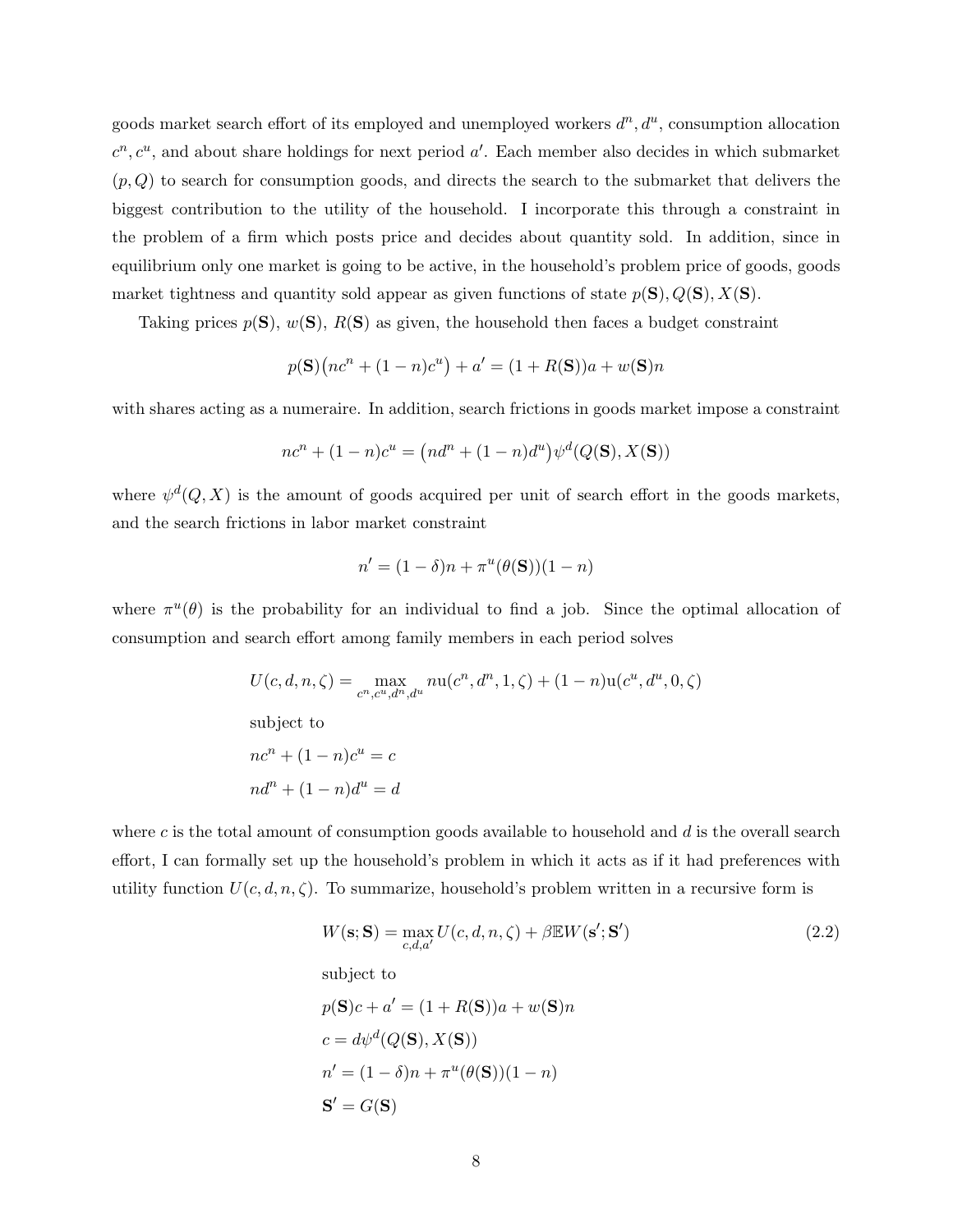#### <span id="page-9-1"></span>2.4 Firms

The individual state of a firm is the number of workers employed  $n$ . Each firm chooses in which submarket  $(p, Q)$  to sell the goods and at the same time decides how many vacancies v to open. The amount of goods  $x$  that the firm can potentially sell is given by

$$
x = zf(n - \chi v) - \kappa(v)
$$

with  $f_l > 0$ ,  $f_{ll} \leq 0$  and  $\kappa_v \geq 0$ ,  $\kappa_{vv} \geq 0$  which can be interpreted as a case where some of the workers act as recruiters and thus  $\chi v$  hours of worked are diverted from the production process to hiring, and in addition  $\kappa(v)$  costs in terms of goods are incurred for vacancy posting. This specification of the hiring process nests [Shimer](#page-37-6) [\(2010\)](#page-37-6) as a special case where  $f(l) = l$ ,  $\chi = 1$  and  $\kappa(v) \equiv 0$ , and the benchmark case from [Pissarides](#page-37-0) [\(2000\)](#page-37-0) if  $f(l) = l$ ,  $\chi = 0$  and  $\kappa(v) \equiv \kappa$ . Each vacancy attracts  $\pi^v(\theta)$  new workers. If the firm decides to sell its output x in the  $(p, Q)$  submarket, where the aggregate amount of goods being sold is  $X$ , then the actual amount of goods sold is given by

$$
x\psi^x(Q, X) = \frac{x}{X} \frac{\psi^d(Q, X)}{Q}
$$

To highlight the role of inventories, I first assume that goods which are not sold can not be stored, as in [Bai et al.](#page-35-8) [\(2012\)](#page-35-8) and [Petrosky-Nadeau and Wasmer](#page-36-9) [\(2011\)](#page-36-9); I introduce the possibility to store unsold goods in [Section 4.](#page-18-0) As discussed in [Section 2.3,](#page-7-0) the firm needs to take into account a constraint which guarantees shoppers in the  $(p, Q)$  submarket equilibrium value of search  $W_d^*(\mathbf{S})$ . Let  $M(\mathbf{S})$  be the marginal value of wealth in terms of utility, then

<span id="page-9-0"></span>
$$
W_d(\mathbf{S}) = U_d(\mathbf{S}) + (U_c(\mathbf{S}) - pM(\mathbf{S}))\psi^d(Q, X)
$$

is the value to the household of the marginal search effort in the  $(p, Q)$  submarket. Finally, let  $m(S, S')$  be the stochastic discount factor used to discount future profits. To summarize, the problem that a firm solves is then

$$
\Omega(n; \mathbf{S}) = \max_{v, p, Q, x} \left\{ p\psi^x(Q, X)x - w(\mathbf{S})n + \mathbb{E}[m(\mathbf{S}, \mathbf{S}')\Omega(n'; \mathbf{S}')] \right\}
$$
\nsubject to

\n
$$
x = z f(n - \chi v) - \kappa(v)
$$
\n
$$
n' = (1 - \delta)n + \pi^v(\theta(\mathbf{S}))v
$$
\n
$$
W_d^*(\mathbf{S}) = U_d(\mathbf{S}) + (U_c(\mathbf{S}) - pM(\mathbf{S}))\psi^d(Q, X)
$$
\n(2.3)

 $S' = G(S)$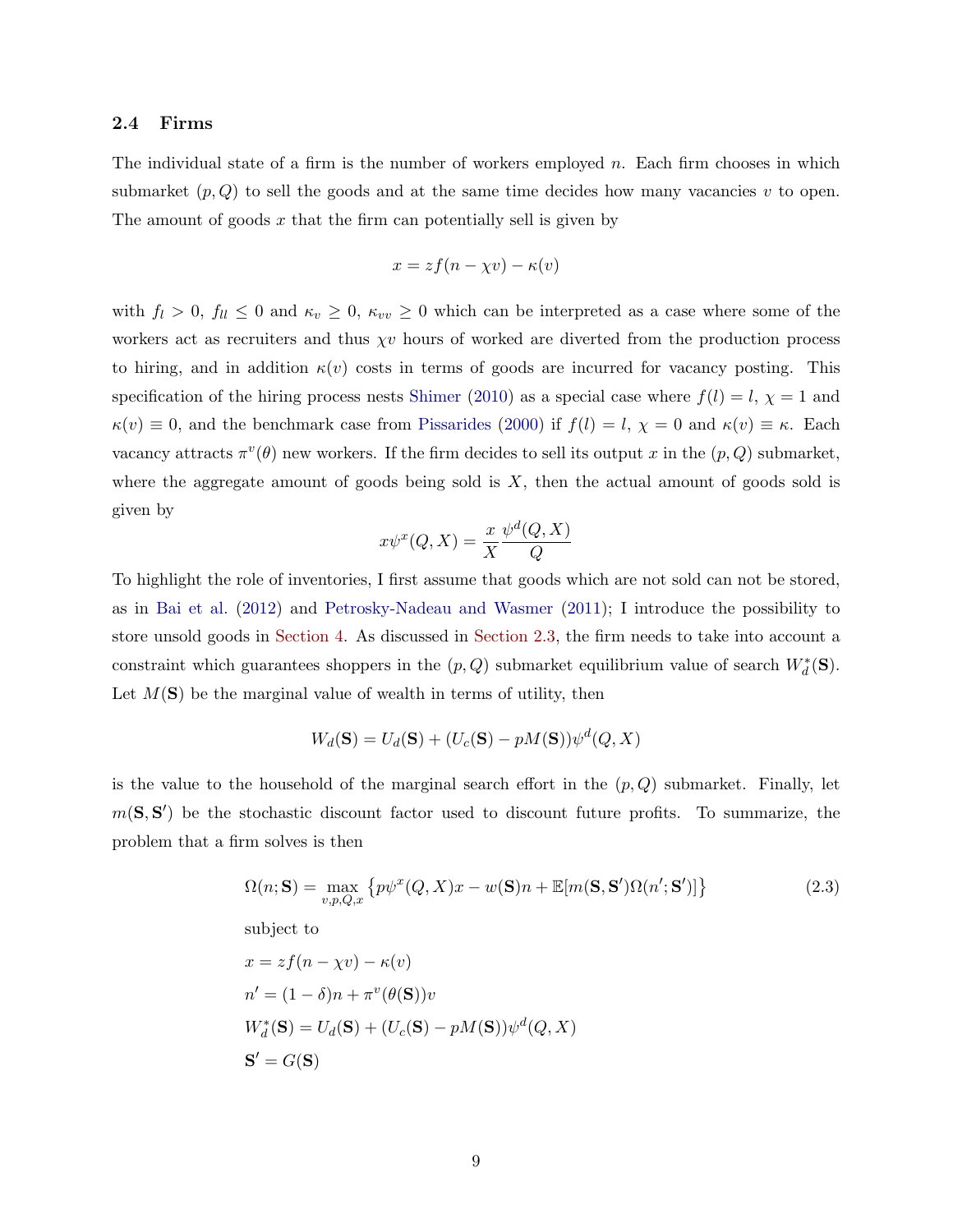#### 2.5 Equilibrium

**Definition 1.** Equilibrium is household's value function and decision rules  $(W, g^c, g^d, g^{a'})$  as functions of (s; S); value function and decision rules  $(\Omega, g^v, g^p)$  as functions of  $(n; S)$ ; aggregate allocation  $(X, C, D, V)$ , tightness  $(Q, \theta)$ , prices  $(p, w)$ , dividends R, law of motion for employment  $G<sup>N</sup>$ , all as functions of S; such that

- 1. Value function W solves [\(2.2\)](#page-8-0) and  $(g^c, g^d, g^{s'})$  are the associated policy functions
- 2. Value function  $\Omega$  solves [\(2.3\)](#page-9-0) and  $(g^v, g^p)$  are the associated policy functions
- 3. Household and firm are representative
- 4. Wage w solves the Nash bargaining problem [\(2.1\)](#page-6-1)
- 5. Goods market tightness is  $Q(S) = \frac{1}{D(S)}$ ; labor market tightness  $\theta(S) = \frac{V(S)}{1-N}$
- 6. Law of motion for employment is implied by firm's policy.

### <span id="page-10-0"></span>3 Characterization of Equilibrium

In this section I analyze the qualitative properties of the model economy, role of technology and preference shocks, and the interactions of frictions in labor market and goods markets. I start by deriving two functional equations that characterize the dynamics of market tightnesses  $Q(\mathbf{S})$  and  $\theta(S)$ . These are obtained by first deriving the optimality conditions for the household and the firm, and then using them to obtain the solution for the Nash bargaining problem in the labor market, and competitive search problem in the goods market. Details can be found in [Appendix A](#page-38-0) and [Appendix B,](#page-40-0) here I summarize the results. To avoid the notational clutter in what follows I drop the arguments of functions, use  $g_A$  to denote derivative of function g with respect to A, and g' to denote value of function g in the next period. Thus for example in equation [\(3.1\)](#page-10-1) below  $U_c$ and  $U_d$  stand for  $\frac{\partial}{\partial c}U(C(\mathbf{S}), D(\mathbf{S}), N)$  and  $\frac{\partial}{\partial d}U(C(\mathbf{S}), D(\mathbf{S}), N)$ ,  $\psi^d$  for  $\psi^d(Q(\mathbf{S}), X(\mathbf{S}))$ . I also use notation  $\epsilon_B^A$  for elasticity of A with respect to B.

The goods market with competitive search gives rise to the following intratemporal condition

<span id="page-10-2"></span><span id="page-10-1"></span>
$$
-U_d = (1 - \epsilon_Q^{\psi^d}) \psi^d U_c \tag{3.1}
$$

where  $\epsilon_Q^{\psi^d} = \frac{\partial \log \psi^d}{\partial \log Q}$  $\frac{\partial \log \psi^{\alpha}}{\partial \log Q}$ .

The labor market behavior is characterized by the following condition, which is the counterpart of the stochastic first order difference equation for market tightness  $\theta$  in the basic Diamond-Mortensen-Pissarides search matching model

$$
\frac{1}{\pi^v}(\chi z f_l + \kappa_v)\psi^x \left(U_c + \frac{U_d}{\psi^d}\right)
$$
\n
$$
= \beta \mathbb{E}\left[\left((1-\mu)z' f_l' + \left(\frac{1-\delta}{(\pi^v)'} - \mu\theta'\right)(\chi z' f_l' + \kappa'_v)\right)(\psi^x)'\left(U_c' + \frac{U_d'}{(\psi^d)'}\right) + (1-\mu)U_n'\right] \tag{3.2}
$$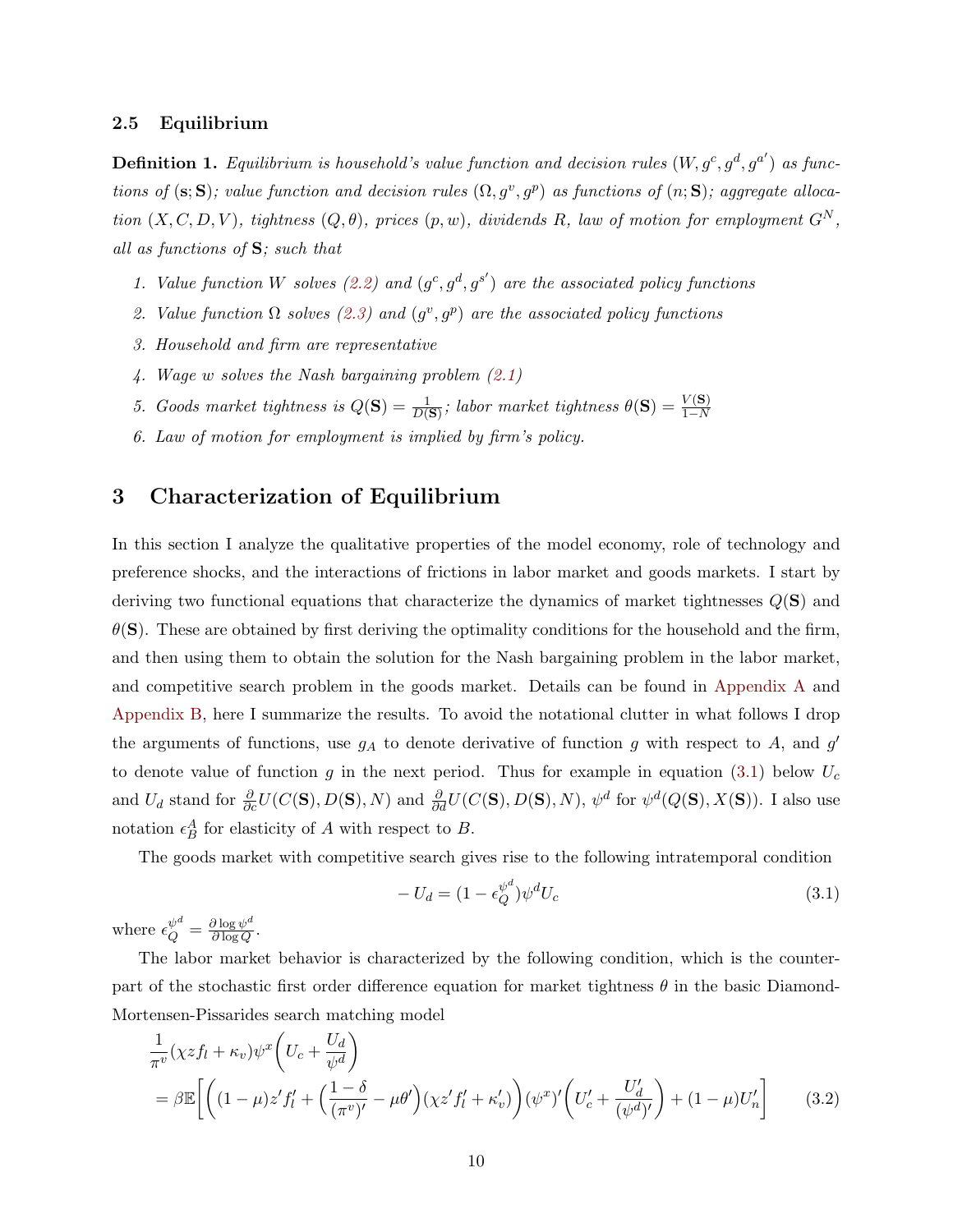Notice that using

$$
C = \psi^x(Q, X)X
$$
  
\n
$$
D = 1/Q
$$
  
\n
$$
X = zf(N - \chi V) - \kappa(V)
$$
  
\n
$$
V = \theta(1 - N)
$$

equations [\(3.1\)](#page-10-1) and [\(3.2\)](#page-10-2) can be written in terms of current and next period's  $(Q, \theta, N)$  and shocks  $z, \zeta$  only; thus together with the law of motion for labor

<span id="page-11-1"></span>
$$
N' = (1 - \delta)N + \pi^{u}(\theta)(1 - N)
$$
\n(3.3)

they fully characterize the dynamics of  $(Q, \theta, N)$  in equilibrium.

Note also that the measured average labor productivity in this economy is

<span id="page-11-0"></span>
$$
y = \frac{\psi^x X}{N} \tag{3.4}
$$

and that it is affected by technology shock  $z$ , the discrepancy between the number of workers  $N$ and the number of workers in production  $L = N - \chi V$ , and the size of the goods market frictions. In the presence of goods market frictions preference shocks  $\zeta_c$  and  $\zeta_d$  have an effect on measured average labor productivity y through their effect on both  $\psi^x$  and X. This serves as a motivation in [Section 4,](#page-18-0) where I use Bayesian methods to estimate the model and parametrize processes for shocks  $\zeta_c$  and  $\zeta_d$  by matching the labor productivity y the model to the labor productivity observed in U.S. data.

#### 3.1 Efficiency

The efficient allocation is defined as an allocation chosen by a social planner facing the same searchmatching frictions as the participants in the labor and goods markets in the decentralized economy.

Definition 2. An allocation is efficient if it solves

$$
\mathcal{W}(z,\zeta,N) = \max_{C,D,X,V} \{ U(C,D,N,\zeta) + \beta \mathbb{E} \mathcal{W}(z',\zeta',N') \}
$$
  
subject to  

$$
C = m^G(D,TX)
$$

$$
X = zf(N - \chi V) - \kappa(V)
$$

$$
N' = (1 - \delta)N + m^L(1 - N, V)
$$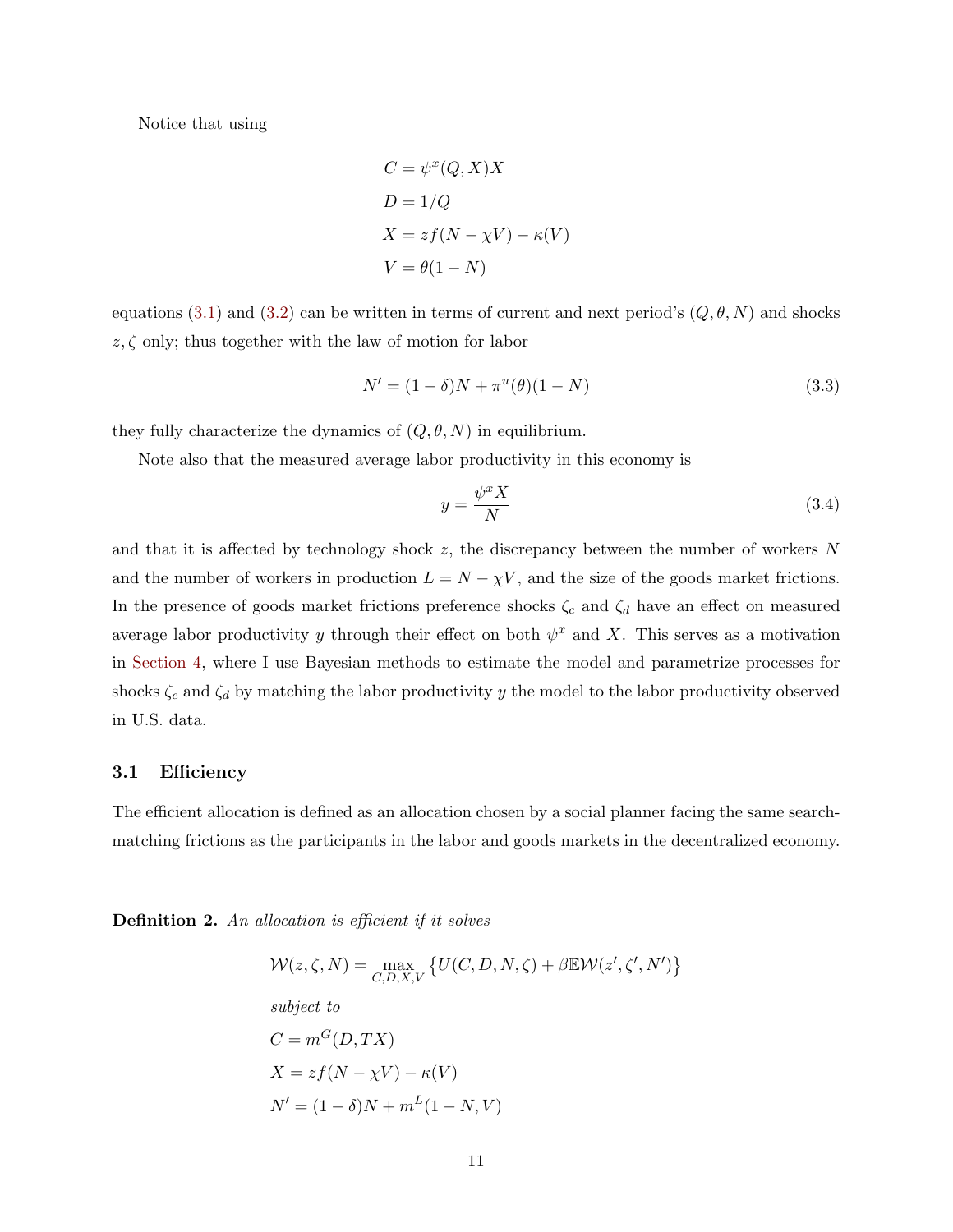<span id="page-12-1"></span>Given this definition, the following proposition gives the condition under which the equilibrium of the decentralized economy in this paper is efficient.

# <span id="page-12-2"></span>**Proposition 1** (Efficiency). If  $\mu = \epsilon_U^{m^L}$  equilibrium is efficient.

Thus even with search frictions in the goods market, when this search is competitive and submarkets are indexed by price and market tightness, familiar condition from [Hosios](#page-35-10) [\(1990\)](#page-35-10) continues to hold, and equilibrium is efficient as long as workers' bargaining power is equal to the elasticity of labor market matching function with respect to unemployment.

#### 3.2 The Role of Goods Market Frictions

The channel through which changes in goods market conditions affect the labor market manifests itself in equation [\(3.2\)](#page-10-2) by the terms  $\psi^x$  and  $\frac{U_d}{\psi^d}$  that affect the cost of hiring an extra worker on the left hand side of equation [\(3.2\)](#page-10-2), and terms  $(\psi^x)'$  and  $\frac{U'_d}{(\psi^d)'}$  that affect the benefits of hiring this worker on the right hand side of equation [\(3.2\)](#page-10-2). An increase in the expected probability to successfully sell goods  $(\psi^x)'$ , or a decrease in the disutility from search for goods  $\frac{U'_d}{(\psi^d)'}$  raises future benefits of having an extra worker employed in the similar way as an increase in technology  $z'$ . Going back one step, the reason why the new terms appear in the labor market condition  $(3.2)$  is that the presence of search frictions in the goods market changes the surplus of the match between a worker and a firm and affects the wage bargaining process. As a result, as shown in [Appendix B,](#page-40-0) with Nash bargaining real wage in equilibrium is

<span id="page-12-0"></span>
$$
\frac{w}{p} = \mu \psi^x (z f_l + \theta(\chi z f_l + \kappa_v)) - (1 - \mu) \frac{U_n}{U_c + \frac{U_d}{\psi^d}}
$$
(3.5)

Similarly to other search-matching models with Nash bargaining, wage is a weighted average of the value of marginal product of a worker enhanced by the vacancy cost savings, and the marginal rate of substitution between leisure and consumption. Compared to a standard model without goods market search, there are however two important differences. First, the value of the marginal product of a worker and the marginal cost of vacancy per worker are multiplied by  $\psi^x$  which captures the fact that only a share of goods are actually successfully sold. Second, marginal utility foregone by switching from non-market activity to market activity  $-U_n$  is evaluated in terms of consumption goods using  $U_c + \frac{U_d}{\psi^d}$  rather than  $U_c$ , where  $\frac{U_d}{\psi^d}$  captures the disutility from search for consumption good that is needed to be able to spend the extra earned income. Note that this last fact provides rationale for a high value of non-market activity proposed by [Hagedorn and Manovskii](#page-35-3) [\(2008\)](#page-35-3), as a way to generate fluctuations in labor market tightness in the standard labor search model that would be comparable to those in the data.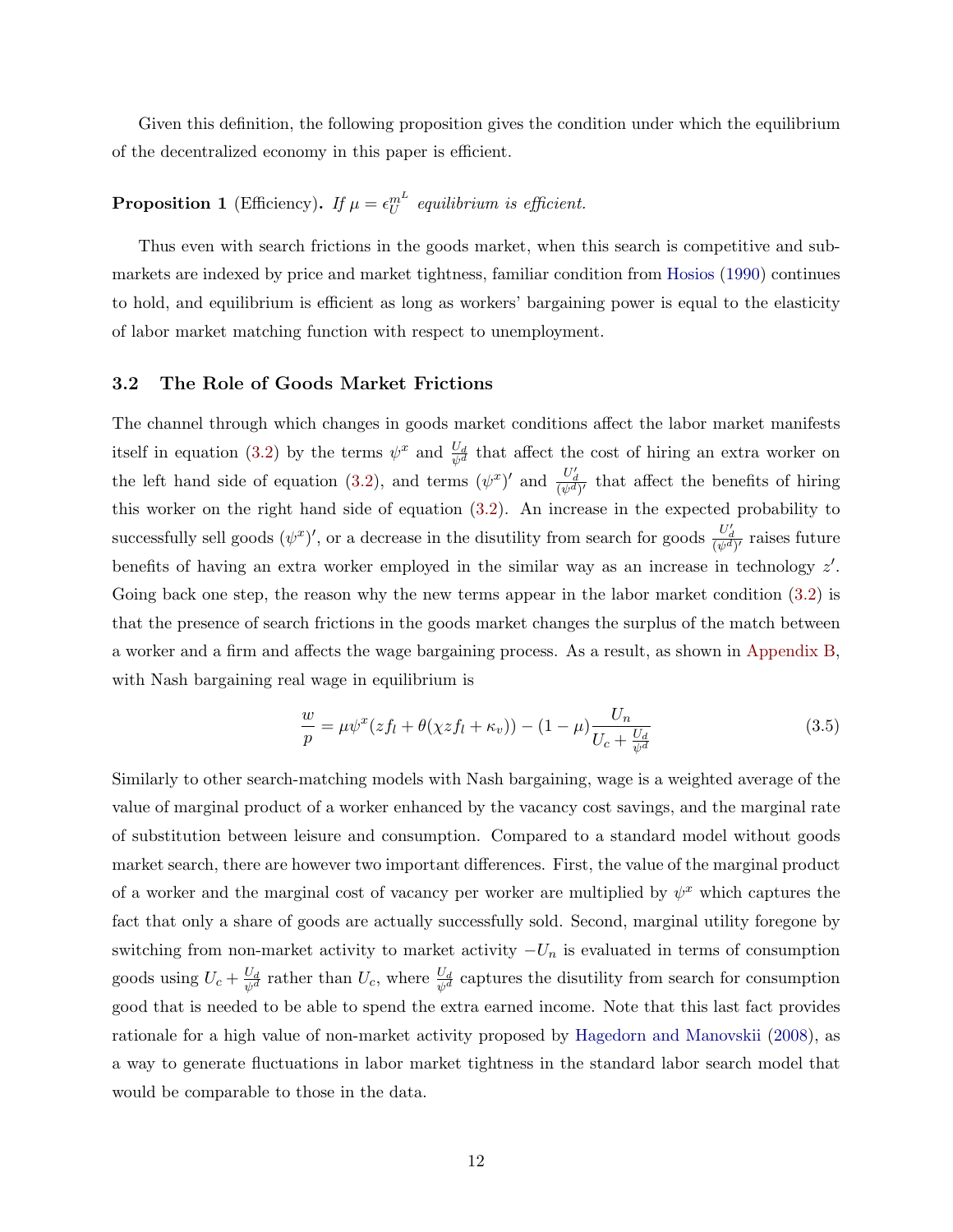Consider now the effects of a positive technology shock z in the economy with goods market frictions. There are several additional channels that affect the wage and the hiring decision of a firm. Since output supplied  $X$  increases, the return from search increases for consumers too. Thus, for preferences where the substitution effect dominates the income effect, search effort increases and goods market tightness falls; as a result firms are more likely to sell the goods, which amplifies the impact of initial increase in productivity on return to production. In addition, higher output supplied  $X$  and lower goods market tightness  $Q$  have opposing effects on disutility from search effort required to purchase the marginal unit of consumption, and thus also on the bargaining position of the worker, wage, and the hiring decision of a firm.

The effects of different shocks can be characterized further if additional assumptions are imposed on preferences and technology. I analyze the behavior of model economy under the assumption of standard separable preferences, and for comparison also under the alternative assumption of preferences for which there is no income effect on search effort.

<span id="page-13-0"></span>**Assumption 1A.** Utility function of worker is  $u(c, d, e, \zeta) = \zeta_c u(c) - \zeta_d g(d) - \zeta_n e$  with relative risk aversion coefficient  $\eta = -\frac{cu''(c)}{u'(c)}$  $\frac{cu^{\prime }(c)}{u^{\prime }(c)}$  .

<span id="page-13-2"></span>**Assumption 1B.** Utility function of worker is  $u(c, d, e, \zeta) = \zeta_c u(c - \zeta_d g(d)) - \zeta_n e$ .

<span id="page-13-1"></span>**Assumption 2.** Vacancy costs  $\kappa(v)$  are of the form  $\kappa(v) = z\bar{\kappa}(v)$  for some  $\bar{\kappa}(v)$  with  $\frac{d\bar{\kappa}}{dz} = 0$ .

Under Assumptions [1A](#page-13-0) and [2,](#page-13-1) if in addition the goods market matching function  $m<sup>G</sup>$  has elasticity of substitution  $\sigma = 1$ , then preference shocks in this model are in a sense observationally equivalent to technology shocks. That is, a process for technology shock z that generates a particular observed history of average labor productivity y can be replaced by constant technology  $z$  and some process for preference shock  $\zeta_d$  that generates same history y. In addition, observed histories for vacancies, employment, output and wages are also identical. Thus technology shock z and preference shocks  $\zeta_d$  generate same co-movements of measured labor productivity y and labor market tightness  $\theta$ .

<span id="page-13-3"></span>Proposition 2 (Equivalence of preference and technology shocks).

Under Assumptions [1A](#page-13-0) and [2](#page-13-1)

a. iff goods market matching function  $m<sup>G</sup>$  has elasticity of substitution  $\sigma = 1$ , then for any history of shocks  $(z^t, \zeta^t)$  and resulting history of average labor productivity, market tightness and employment  $(y^t, \theta^t, Q^t, N^t)$  which satisfy  $(3.1)-(3.4)$  $(3.1)-(3.4)$  $(3.1)-(3.4)$ , there exist a history  $(\tilde{z}^t, \tilde{\zeta}^t)$  and  $\tilde{Q}^t$ , with  $\tilde{z}_t = 1$ ,  $\tilde{\zeta}_{ct} = \zeta_{ct}, \ \tilde{\zeta}_{nt} = \zeta_{nt}, \ such \ that \ ((\tilde{z}^t, \tilde{\zeta}^t), (y^t, \theta^t, \tilde{Q}^t, N^t)) \ also \ satisfy (3.1)-(3.4).$  $\tilde{\zeta}_{ct} = \zeta_{ct}, \ \tilde{\zeta}_{nt} = \zeta_{nt}, \ such \ that \ ((\tilde{z}^t, \tilde{\zeta}^t), (y^t, \theta^t, \tilde{Q}^t, N^t)) \ also \ satisfy (3.1)-(3.4).$  $\tilde{\zeta}_{ct} = \zeta_{ct}, \ \tilde{\zeta}_{nt} = \zeta_{nt}, \ such \ that \ ((\tilde{z}^t, \tilde{\zeta}^t), (y^t, \theta^t, \tilde{Q}^t, N^t)) \ also \ satisfy (3.1)-(3.4).$  $\tilde{\zeta}_{ct} = \zeta_{ct}, \ \tilde{\zeta}_{nt} = \zeta_{nt}, \ such \ that \ ((\tilde{z}^t, \tilde{\zeta}^t), (y^t, \theta^t, \tilde{Q}^t, N^t)) \ also \ satisfy (3.1)-(3.4).$  $\tilde{\zeta}_{ct} = \zeta_{ct}, \ \tilde{\zeta}_{nt} = \zeta_{nt}, \ such \ that \ ((\tilde{z}^t, \tilde{\zeta}^t), (y^t, \theta^t, \tilde{Q}^t, N^t)) \ also \ satisfy (3.1)-(3.4).$ 

b. the histories of real wages  $(\frac{w}{n})$  $(\frac{w}{\tilde{p}})^t$  and  $(\frac{\tilde{w}}{\tilde{p}})$  $(\tilde{\tilde{x}}^t, \tilde{\zeta}^t)$  and  $(\tilde{z}^t, \tilde{\zeta}^t)$  are identical also if and only if goods market matching function  $m<sup>G</sup>$  has elasticity of substitution  $\sigma = 1$ .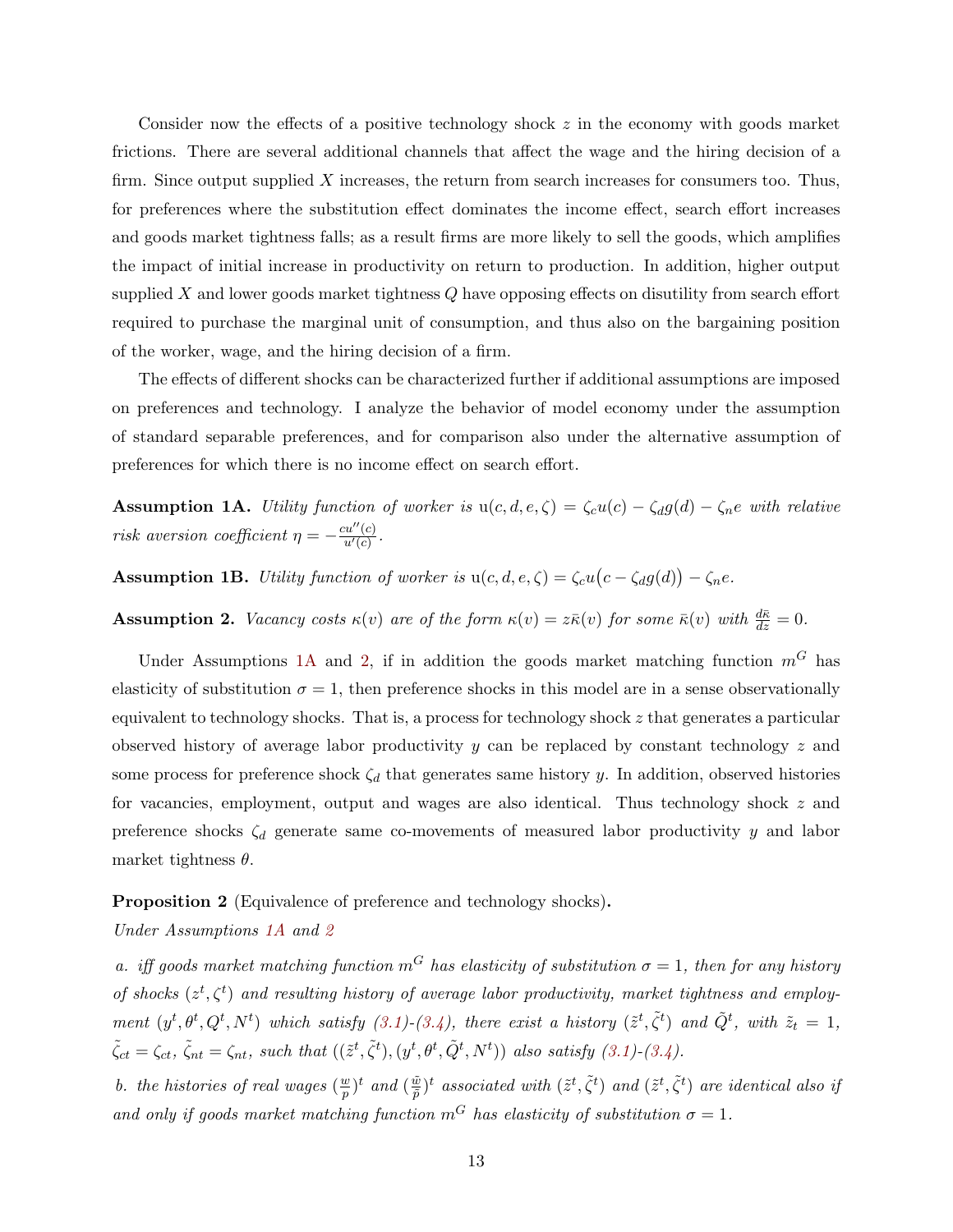<span id="page-14-1"></span>This result has implications for the quantitative analysis: assuming additively separable preferences, Cobb-Douglas goods market matching function and vacancy costs proportional to  $z$  implies that the two types of shocks can be distinguished, and their contribution to business cycle fluctuations analyzed only if some data on sales relative to the total supply of output in the market is utilized. To an economist who would use only the time series usually considered in labor search literature - labor productivity, output, employment, vacancies and wages - preference and technology shocks are observationally equivalent, it is impossible to distinguish the case with shocks to technology from the case where the actual technology is constant, and changes in measured average labor productivity, output and employment are the results of changes in preferences and demand.

The next proposition establishes a neutrality result for the case where utility function is logarithmic in consumption.

<span id="page-14-0"></span>Proposition 3 (Neutrality of shocks).

Under Assumption [1A](#page-13-0) if in addition  $\eta = 1$  and  $\sigma = 1$ 

a. technology shocks z have no effect on the goods market tightness Q

b. preference shocks  $\zeta_d$  have no effect on the labor market tightness  $\theta$ 

Under Assumptions [1A](#page-13-0) and [2,](#page-13-1) if in addition  $\eta = 1$  and  $\sigma = 1$ 

c. technology shocks z have no effect on the labor market tightness  $\theta$ 

In [Proposition 3,](#page-14-0) labor market tightness  $\theta$  becomes independent of  $\{z,\zeta_d\}$  and depends on  $\{\zeta_c, \zeta_n\}$  only; goods market tightness Q becomes completely independent of technology z and the behavior of  $\theta$  in the labor market, and depends on  $\{\zeta_c, \zeta_d\}$  only.

The reason for the neutrality result of the goods market with respect to technology  $z$  is that the income and substitution effects for search effort in the goods market cancel: For a given level of employment, improvement in technology  $z$  results in higher amount of output X supplied by firms and hence allows agents to consume more even if they decrease their search effort, while the substitution effect motivates greater search effort; and if  $\eta = 1$  these two effects exactly offset each other. Then, since the search effort is constant so is the goods market tightness and the probability of selling the good. Note that this holds for any form of vacancy cost  $\kappa(v)$ , [Assumption 2](#page-13-1) is not necessary for part a. of the [Proposition 3](#page-14-0) .

The neutrality of labor market tightness with respect to productivity in the labor search model with additively separable logarithmic utility function and with vacancy costs proportional to  $z$  is discussed in [Shimer](#page-37-6) [\(2010\)](#page-37-6), who emphasizes that it holds for any bargaining power of the worker, and any value of non-market activity (leisure) in his model. As we can see, this result holds even in the model with labor and goods search, for any amount of frictions in the goods market. That is, it holds for specification of goods matching function as long as  $m<sup>G</sup>$  has elasticity of substitution  $\sigma = 1$ .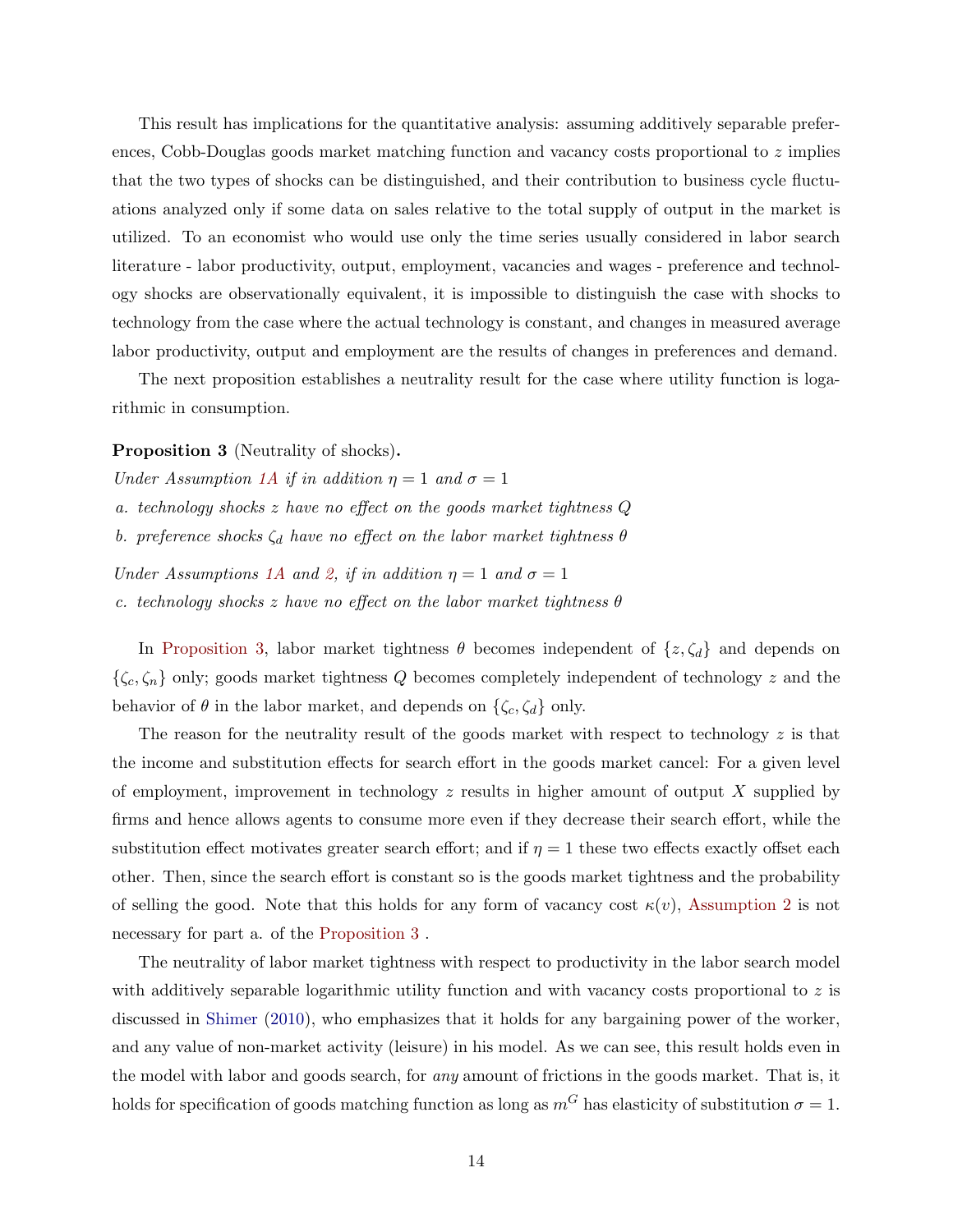<span id="page-15-3"></span>Moreover, labor market tightness  $\theta$  in this model is also neutral with respect to preference shocks  $\zeta_d$ . Note that this holds for any form of vacancy cost  $\kappa(v)$  since [Assumption 2](#page-13-1) is not necessary for claim b. of the [Proposition 3.](#page-14-0) Thus the neutrality of labor market tightness with respect to preference shock  $\zeta_d$  is even stronger than the one with respect to technology shocks z, which requires that hiring costs  $\chi z f_l + \kappa_v$  are proportional to z.

#### 3.2.1 Comparative Statics

To get more insight about the way changes in preferences and technology work through the model, it is helpful to undertake the comparative statics analysis of the steady state, before proceeding to the quantitative analysis of the business cycle properties of the model. As argued in [Mortensen](#page-36-2) [and Nagypal](#page-36-2) [\(2007\)](#page-36-2) and [Pissarides](#page-37-3) [\(2009\)](#page-37-3), since measured labor productivity changes are rather persistent and labor market flows are large, the approximation of dynamics of the DMP model by its steady state elasticities is reasonably accurate.

#### Changes in Technology

Since actual technology  $z$  is not directly observable, and only measured average labor productivity y is observed, the relevant elasticity is  $\epsilon_y^{\theta}$  rather than  $\epsilon_z^{\theta}$ . The following lemma and proposition thus first restate the equilibrium goods and labor market conditions [\(3.1\)](#page-10-1) and [\(3.2\)](#page-10-2) in terms of measured average labor productivity. Then, they establish the relationship between the steady state elasticities of labor market tightness with respect to measured labor productivity in the labor search model  $\epsilon_y^{\theta^{LS}}$ , and in the goods and labor search model  $\epsilon_y^{\theta^{GLS}}$ .

<span id="page-15-4"></span>**Lemma 1.** Under Assumption [2](#page-13-1) in the steady state  $(3.1)$  and  $(3.2)$  can be rewritten as

$$
0 = (1 - \epsilon_Q^{\psi^d})U_C C + U_D D \tag{3.6}
$$

$$
0 = \left( (1 - \mu)f_L - \left( \mu \theta + \frac{1 - \beta(1 - \delta)}{\beta \pi^v} \right) (\chi f_L + \bar{\kappa}_V) \right) \frac{N}{f - \bar{\kappa}} y + (1 - \mu) \frac{U_N}{\epsilon_Q^{\psi^d} U_C}
$$
(3.7)

and the real wage [\(3.5\)](#page-12-0) as

<span id="page-15-1"></span>
$$
\frac{w}{p} = \mu(f_L + \theta(\chi f_L + \bar{\kappa}_V)) \frac{N}{f - \bar{\kappa}} y - (1 - \mu) \frac{U_N}{\epsilon_Q^{\psi^d} U_C}
$$
(3.8)

Assuming  $\mu^{GLS} = \mu^{LS}$  and provided that all denominators are non-zero

<span id="page-15-0"></span>
$$
\frac{1}{\epsilon_y^{\theta^{GLS}}} = \frac{1}{\epsilon_y^{\theta^{LS}}} + \frac{1}{1 + \epsilon_C^{MRS_{CN}}} \left( \frac{1 - \sigma}{\sigma} \epsilon_D^{m^G} \epsilon_z^{QX} + \epsilon_D^{MRS_{CN}} \epsilon_z^Q \right) \frac{1}{\epsilon_z^{\theta^{GLS}}} \tag{3.9}
$$

<span id="page-15-2"></span>**Proposition 4** (Amplification - shocks to technology). Suppose that  $\mu^{GLS} = \mu^{LS}$ . Under As-sumptions [1A](#page-13-0) and [2](#page-13-1)  $\epsilon_y^{\theta^{GLS}} > \epsilon_y^{\theta^{LS}}$  as long as  $m^G$  has elasticity of substitution  $\sigma > 1$ . Under Assumptions [1B](#page-13-2) and [2](#page-13-1)  $\epsilon_y^{\theta^{GLS}} > \epsilon_y^{\theta^{LS}}$  as long as u has relative risk aversion coefficient  $\eta \leq 1$  and  $\sigma \geq 1$ ; or alternatively  $\eta \leq 1$  and  $\sigma < 1$  and  $\epsilon_D^{g_D}$  is sufficiently small.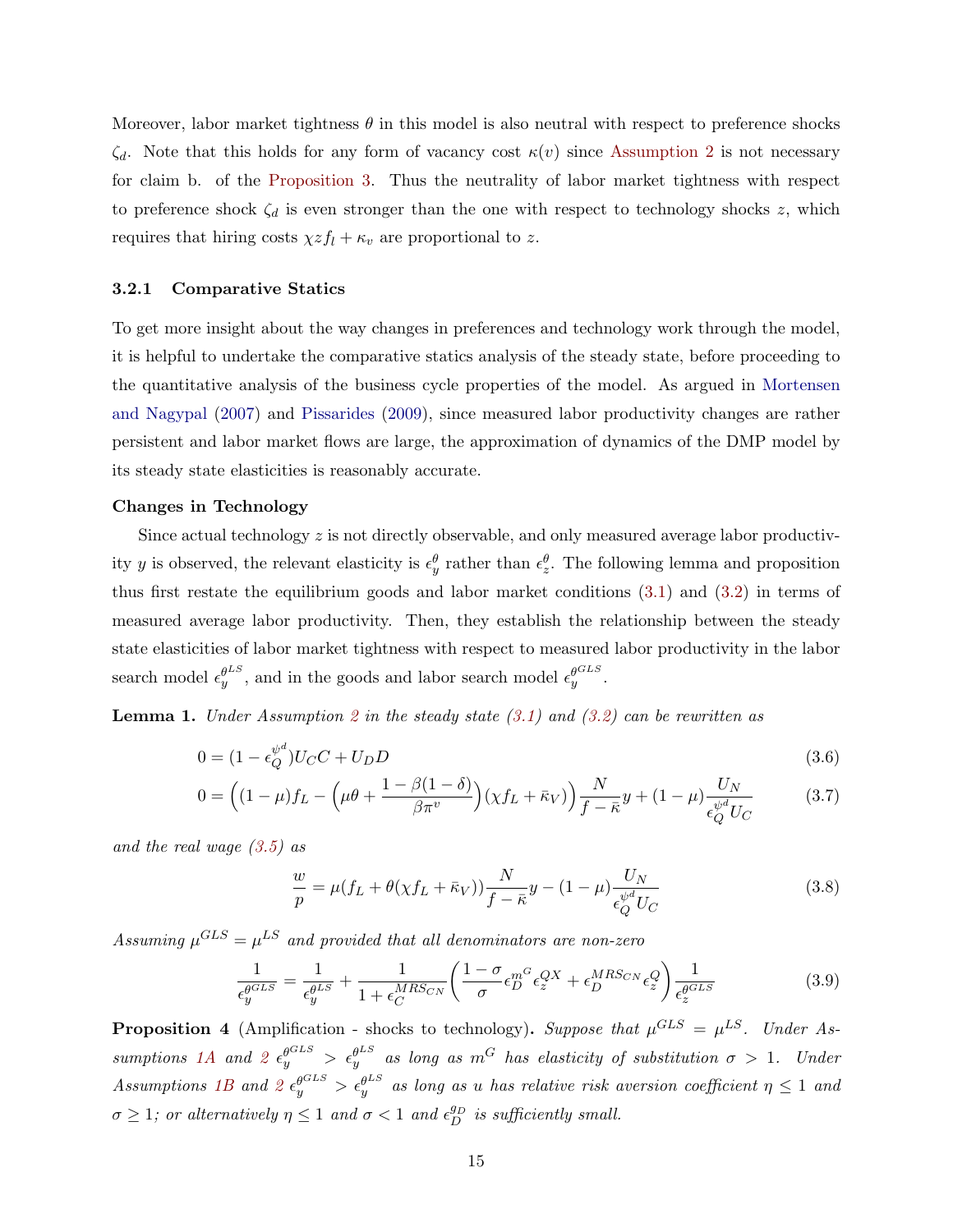As [\(3.9\)](#page-15-0) shows, in addition to the channel that works through higher steady state value of non-market activity and thus lower bargaining power, goods market frictions introduce two other channels which can result in amplification of effects that changes in technology have on labor market tightness. These two additional effects work through changes in the value of non-market activity over the business cycle, as a result of goods market search frictions.

First, there is an effect similar to the one that creates a hump shaped profile of consumption in a lifecycle model with preferences that are not separable between consumption and leisure. If preferences are not additively separable and changes in search effort affect marginal rate of substitution between consumption and hours worked, an increase in  $z$  causes an additional effect captured in [\(3.9\)](#page-15-0) by the term  $\epsilon_D^{MRS_{CN}} \epsilon_z^Q$ . In particular, with GHH preferences from [Assumption](#page-13-2) [1B](#page-13-2) if  $|\epsilon_C^{U_C}|$  < 1 consumption and search effort both increase in response to an increase in z. Because of the non-separability in utility, with increased search effort the marginal utility of consumption decreases less compared to the standard labor search model; this in turn means a smaller increase in the value of non-market activity, smaller upward pressure on wage in [\(3.8\)](#page-15-1), and larger incentives for firms to hire new workers.

Second, there is an effect related to the amount of search effort needed to acquire one unit of consumption good changes over the business cycle. If the elasticity of substitution of the goods market matching function is different from one, changes in  $D$  and  $X$  affect how severe goods markets frictions are, in the sense that they change the elasticity  $\epsilon_{\cal O}^{\psi^d}$  $_{Q}^{\psi^{\omega}}$ . An increase in z then results in an additional effect captured in [\(3.9\)](#page-15-0) by the term  $\frac{1-\sigma}{\sigma} \epsilon_D^{m} \epsilon_z^{QX}$ . To see how this effect works, consider the case where output supplied  $X$  and search effort  $D$  both increase in response to an increase in z. These two have in general opposing effects on  $\epsilon_{\Omega}^{\psi^d}$  $\varphi^{\omega}$ ; however, for additively separable preferences from Assumption [1A](#page-13-0) it holds that  $\epsilon_z^{QX} \ge 0$  with equality if  $\epsilon_D^{g_D} = 0$  and  $\epsilon_C^{U_C} = 0$ , and for GHH preferences from Assumption [1B](#page-13-2) similarly  $\epsilon_z^{QX} \geq 0$  with equality if  $\epsilon_D^{g_D} = 0$ . As a result if  $\sigma > 1$ and productivity z increases, goods markets frictions become less severe, that is  $\epsilon_Q^{\psi^d}$  $_{Q}^{\psi^{-}}$  increases; this implies a smaller increase in the value of non-market activity, smaller upward pressure on wage in [\(3.8\)](#page-15-1), and larger incentives for firms to hire new workers.

#### Changes in Preferences

Consider next the effects of a change in preference parameter  $\zeta_d$ . Lower disutility from search results in higher search effort, which increases output and measured productivity even if technology  $z$  and employment would remain constant. This induced change in measured labor productivity  $y$ will however affect firms' incentives to hire new workers, and thus also labor market tightness  $\theta$ . Similar to the case with changes in technology z discussed above, the relevant elasticity is  $\epsilon_y^{\theta^{GLS}}$ rather than  $\epsilon_{\epsilon}^{\theta^{GLS}}$  $\epsilon_{\zeta_d}^{\theta^{GLS}}$ . The relationship between steady state elasticity  $\epsilon_y^{\theta^{LS}}$  in response to a change in technology z in the labor search model, and the steady state elasticity  $\epsilon_y^{\theta^{GLS}}$  in response to a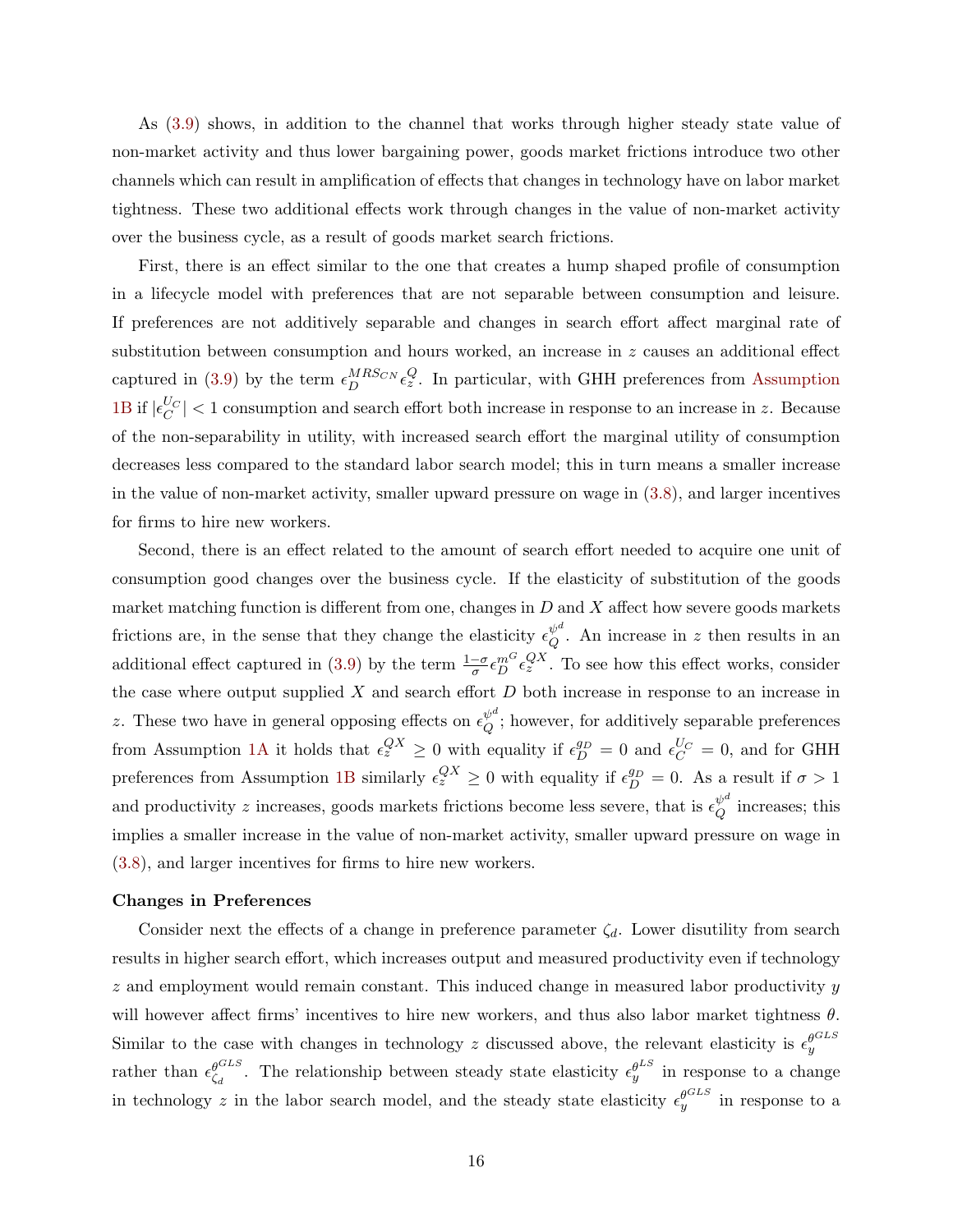<span id="page-17-1"></span>change in preferences  $\zeta_d$  in the model with goods and labor search can be summarized as follows.

<span id="page-17-0"></span>**Proposition 5** (Amplification - preference shocks). Suppose that  $\mu^{GLS} = \mu^{LS}$ . Under Assumptions [1A](#page-13-0) and  $2 \epsilon_y^{\theta^{CLS}} \geq \epsilon_y^{\theta^{LS}}$  $2 \epsilon_y^{\theta^{CLS}} \geq \epsilon_y^{\theta^{LS}}$  when  $m^G$  has elasticity of substitution  $\sigma \leq 1$ .

Consider a decrease in disutility  $\zeta_d$ . When search effort by consumers and supply of goods and services by firms are complements in the matching function  $m<sup>G</sup>$ , higher search effort results in larger incentives for firms to hire more workers in order to increase production, which is now more likely to be sold. Moreover, lower disutility from search per unit of good purchased  $\frac{U_D}{\psi^d}$  provides additional incentives to hire more workers, since it creates a downward pressure on wages. The overall effect of the change in measured productivity on labor market tightness is larger than in the model with labor search only. When search effort and supply of goods and services are substitutes in the matching function  $m<sup>G</sup>$ , incentives for firms to hire more workers in order to increase production are smaller, increase in search effort in much larger, and the result is actually a decrease in  $\psi^d$  and an increase in disutility from search per unit of good purchased  $\frac{U_D}{\psi^d}$ . The overall effect a same change in measured productivity on labor market tightness is consequently smaller than in the model with labor search only.

#### 3.2.2 Worker's Outside Option and Bargaining Power

As already briefly mentioned above, goods market frictions provide some justification for the calibration in [Hagedorn and Manovskii](#page-35-3) [\(2008\)](#page-35-3), in particular for the choice of a high value of outside option of the worker and a low worker's bargaining power. To see this, consider an extension of the model where in addition to having more leisure, unemployed workers are engaged in home production and also receive unemployment benefit pb financed by a lump sum tax. Consumption c is then a composite good given by  $c = g(c_m, c_n)$ , where  $c_m$  is the amount of market goods and services and  $c_n = h(1 - n)$  is the amount of home produced goods and services. The wage in this economy is a small modification of [\(3.5\)](#page-12-0)

$$
\frac{w}{p} = \mu \psi^x (zf_L + \theta(\chi z f_L + \kappa_V)) + (1 - \mu) \Big(b + \frac{U_C g_{c_n} h_{1-n}}{U_C g_{c_m} + \frac{U_D}{\psi^d}} - \frac{U_N}{U_C + \frac{U_D}{\psi^d}} \Big)
$$

and the goods and labor market conditions [\(3.1\)](#page-10-1) and [\(3.2\)](#page-10-2) in the steady state become

$$
0 = (1 - \epsilon_Q^{\psi^d}) \psi^d g_{c_m} U_C + U_D
$$
  
\n
$$
0 = \left( (1 - \mu) z f_L - \left( \mu \theta + \frac{1 - \beta (1 - \delta)}{\beta \pi^v} \right) \left( \chi z f_L + \kappa_v \right) \right) \psi^x - (1 - \mu) \left( b + \frac{g_{c_n} h_{(1 - n)}}{\epsilon_Q^{\psi^d} g_{c_m}} - \frac{U_N}{\epsilon_Q^{\psi^d} U_C} \right)
$$

The steady state condition for labor market implies that the outside option of the worker gets larger, when goods market search frictions become more severe and  $\epsilon_Q^{\psi^d}$  $_{Q}^{\psi}$  becomes smaller. Arguably,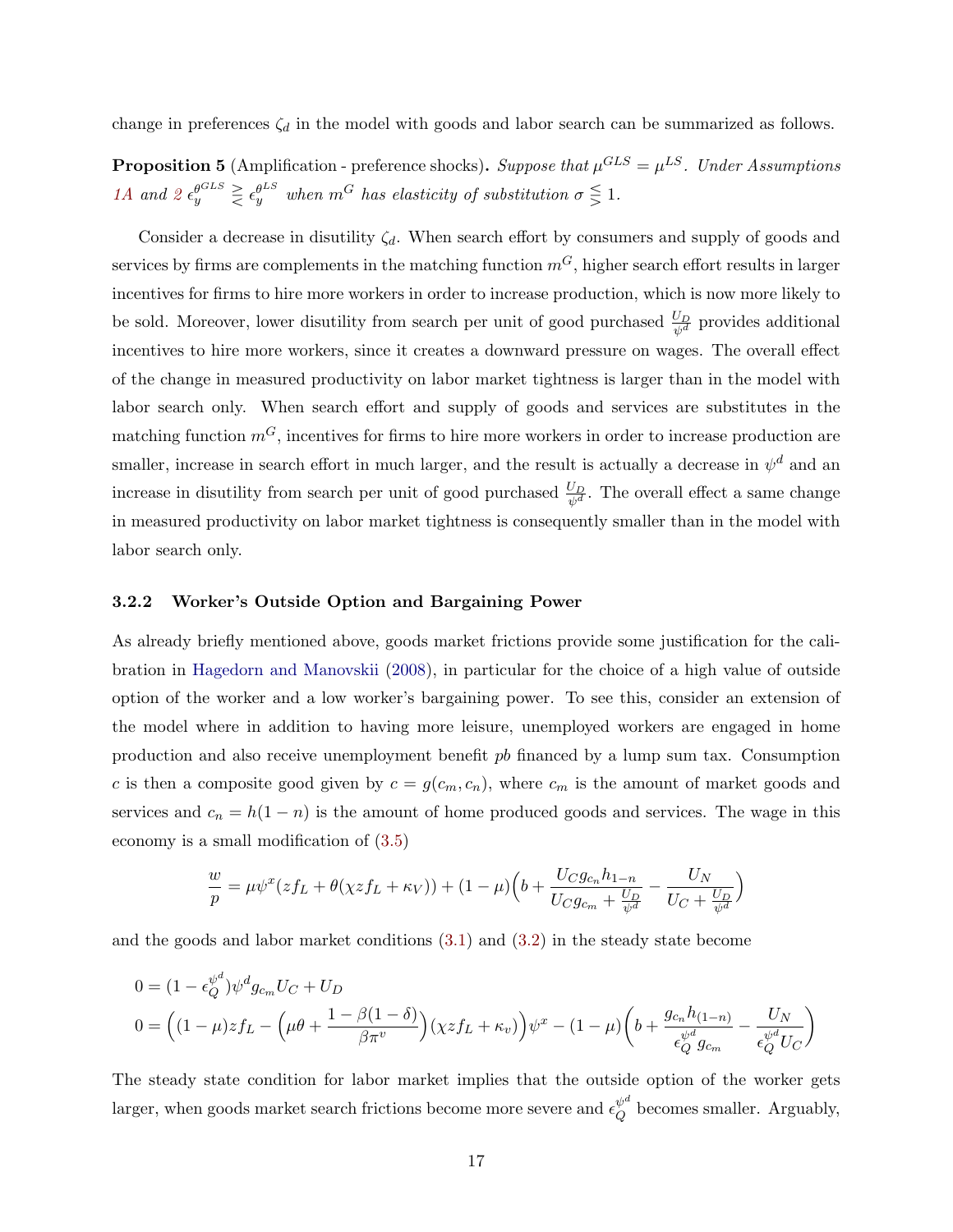<span id="page-18-1"></span>given that the productivity of workers in home production and the process through which market and nonmarket goods are combined into the composite consumption good remain unchanged, the bargaining power of the worker  $\mu$  thus has to be lower, if the same economy is viewed through the lens of the model with goods and labor search, rather than the standard labor search model. This provides yet another channel, in addition to those in [Proposition 4,](#page-15-2) through which goods market frictions amplify effects of changes in productivity: As shown in [Hagedorn and Manovskii](#page-35-3) [\(2008\)](#page-35-3), increasing the value of non-market activity and at the same time decreasing worker's bargaining power to maintain the same steady state wage leads to wages which are less procyclical, and thus vacancies and unemployment which respond more to changes in productivity.

# <span id="page-18-0"></span>4 Quantitative Analysis

I consider the case with additively separable preferences

$$
u(c, d, e, \zeta) = \zeta_c \frac{c^{1-\eta}}{1-\eta} - \zeta_d \frac{d^{1+\varphi}}{1+\varphi} - \zeta_n e
$$

Firms have production technology  $zf(l) = zl^{\lambda}$ ; labor and goods matching functions are  $m^{L}(U, V) =$  $B(\gamma U^{\frac{\nu-1}{\nu}}+(1-\gamma)V^{\frac{\nu-1}{\nu}})^{\frac{\nu}{\nu-1}}$  and  $m^G(D,TX) = A(\alpha D^{\frac{\sigma-1}{\sigma}}+(1-\alpha)(TX)^{\frac{\sigma-1}{\sigma}})^{\frac{\sigma}{\sigma-1}}$ . To calculate steady state elasticities from [Section 3](#page-10-0) values for the following parameters have to be set:  $\beta, \eta, \varphi, \lambda, \mu, \delta, \gamma, \nu, B, \alpha, \sigma, A, \bar{\zeta}_c, \bar{\zeta}_d, \bar{\zeta}_n, \bar{z}$ . For the dynamic simulation of the model in addition processes for  $z, \zeta_c, \zeta_d, \zeta_n$  also have to be specified. In this section I first describe targets chosen to be matched in the U.S. data to calibrate the above parameters, and then describe the Bayesian estimation procedure used to estimate parameters of the processes for  $z, \zeta_c, \zeta_d, \zeta_n$ .

#### 4.1 Calibration

[Table 1](#page-20-0) summarizes the targets and the parameter vales for the benchmark calibration. One period of the model is one fourth of a quarter, so roughly a week, and parameter  $\beta$  is chosen to obtain steady state annual interest rate of 5%. I set  $\bar{z}$  to normalize the level of realized output  $Y = 1$ and consider the case with constant returns to scale so that  $\lambda = 1$ . For labor market matching function parameters, I follow [Shimer](#page-37-6) [\(2010\)](#page-37-6) by setting  $\nu = 1, \gamma = 0.5$  which implies a symmetric Cobb-Douglas matching function. As in [Shimer](#page-37-2) [\(2005\)](#page-37-2) I set the value of unemployment benefits b to 0.4 of average labor productivity in the steady state. The case with non-zero unemployment benefits allows a more precise calibration of the outside option of the worker, and implies that even in the case with logarithmic preferences and goods market matching function with unit elasticity of substitution, both technology and preference shocks have an effect on unemployment. Next, as in [Hagedorn and Manovskii](#page-35-3) [\(2008\)](#page-35-3), I use weekly job finding rate  $\pi^u = 0.139$  and separation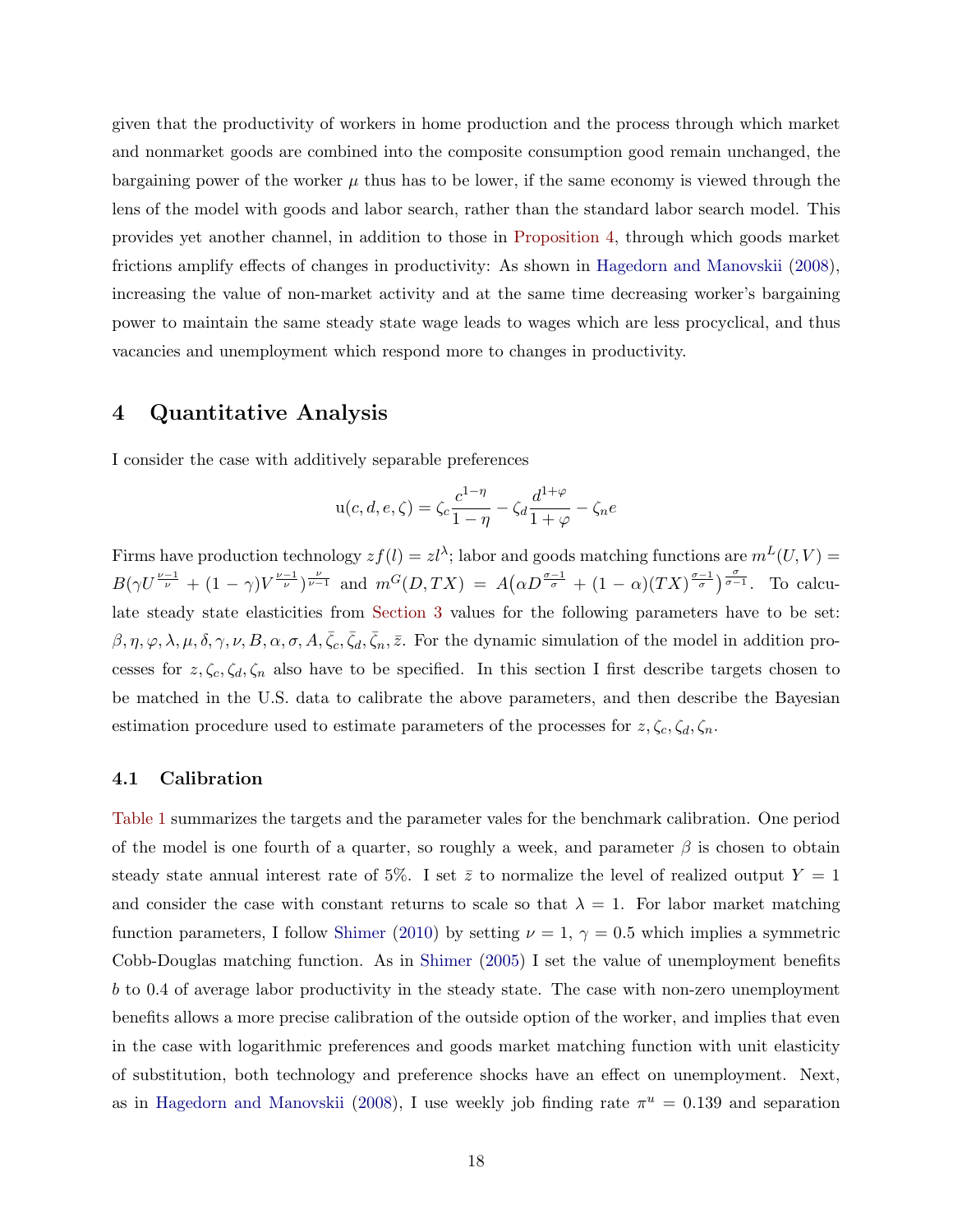<span id="page-19-0"></span>rate  $\delta = 0.0081$ ; these values imply a steady state unemployment rate  $U = 0.055$ . [Silva and](#page-37-7) [Toledo](#page-37-7) [\(2009\)](#page-37-7) and [Hagedorn and Manovskii](#page-35-3) [\(2008\)](#page-35-3) provide estimates for average costs associated with recruiting, screening and interviewing needed to hire a new worker: the 1982 Employment Opportunity Pilot Project survey, the 1992 Small Business Administration survey, and the findings in [Barron, Berger, and Black](#page-35-11) [\(1997\)](#page-35-11) suggests that these costs are about 4.5% of new worker's quarterly wages paid. Since a vacancy in the model attracts  $\pi^v$  workers to get one worker  $\frac{1}{\pi^v}$ vacancies are needed. To match the above estimated hiring costs, if  $w$  is the weekly wage in the model, the total costs of a hire are  $\frac{1}{\pi^v}w = 0.045 \times 12 \times w$ . Thus for a weekly model I target  $\pi^v = \frac{1}{12}$ 12  $\frac{1}{0.045}$  = 1.8519. Given the job finding and recruitment rates targeted, since  $\frac{\pi^u}{\pi^v} = \theta$  and  $\pi^u = B\theta^{1-\gamma}$  the matching efficiency parameter is  $B = (\pi^u)^\gamma (\pi^v)^{1-\gamma} = 0.507$ .

For the benchmark I set the preference parameters so that  $\varphi = 0$  and  $\eta$  targets intertemporal elasticity of substitution equal to 1. I set  $\bar{\zeta}_c = 1$  and calibrate  $\bar{\zeta}_d$  to normalize the steady state goods market tightness to  $Q = 1$ .

The calibration of labor market matching function parameters above is based on direct empirical estimates (see [Pissarides & Petrongolo,](#page-37-8) [2001\)](#page-37-8), similar studies are unfortunately not available for the goods market matching function. [Bai et al.](#page-35-8)  $(2012)$  and Bai and Ríos-Rull  $(2013)$  assume a Cobb-Douglas matching functions with elasticity with respect to demand  $\alpha = 0.09$  and  $\alpha = 0.25$ respectively, [Petrosky-Nadeau and Wasmer](#page-36-9) [\(2011\)](#page-36-9) use symmetric Cobb-Douglas matching function with elasticity 0.5. In the benchmark calibration of the goods market matching function I thus set  $\sigma = 1, \alpha = 0.2$  and calibrate A to obtain steady state fraction of goods purchased  $\frac{C}{X} = 0.81$ . To get an idea how much the elasticity of substitution in the goods market matching function matters for the quantitative results, I then also consider alternative cases with  $\sigma = 0.5$  and  $\sigma = 2$ .

Finally, to set  $\bar{\zeta}_n$  notice that for a given bargaining power  $\mu$ , value of home production and leisure  $\zeta_n$  affects wage and through that profits of the firms, hiring, labor tightness  $\theta$ , and also U. For the model without goods market friction I thus proceed as [Shimer](#page-37-6) [\(2010\)](#page-37-6), set  $\mu = \gamma$  and calibrate  $\bar{\zeta}_n$  to match the above mentioned target unemployment rate  $U = 0.055$ . In the model with goods market search parameters  $\mu$  and  $\zeta_n$  can then be set in two alternative ways. In the first  $\mu$  is kept unchanged and value of home production and leisure  $\zeta_n$  is recalibrated to maintain the same steady state labor market tightness  $\theta$ . In the second one  $\zeta_n$  is kept unchanged and  $\mu$  is recalibrated. I use the first approach in order to quantify the amplification effect of goods market frictions beyond the effect implied by a lower bargaining power as discussed in Section 3.2.2 above.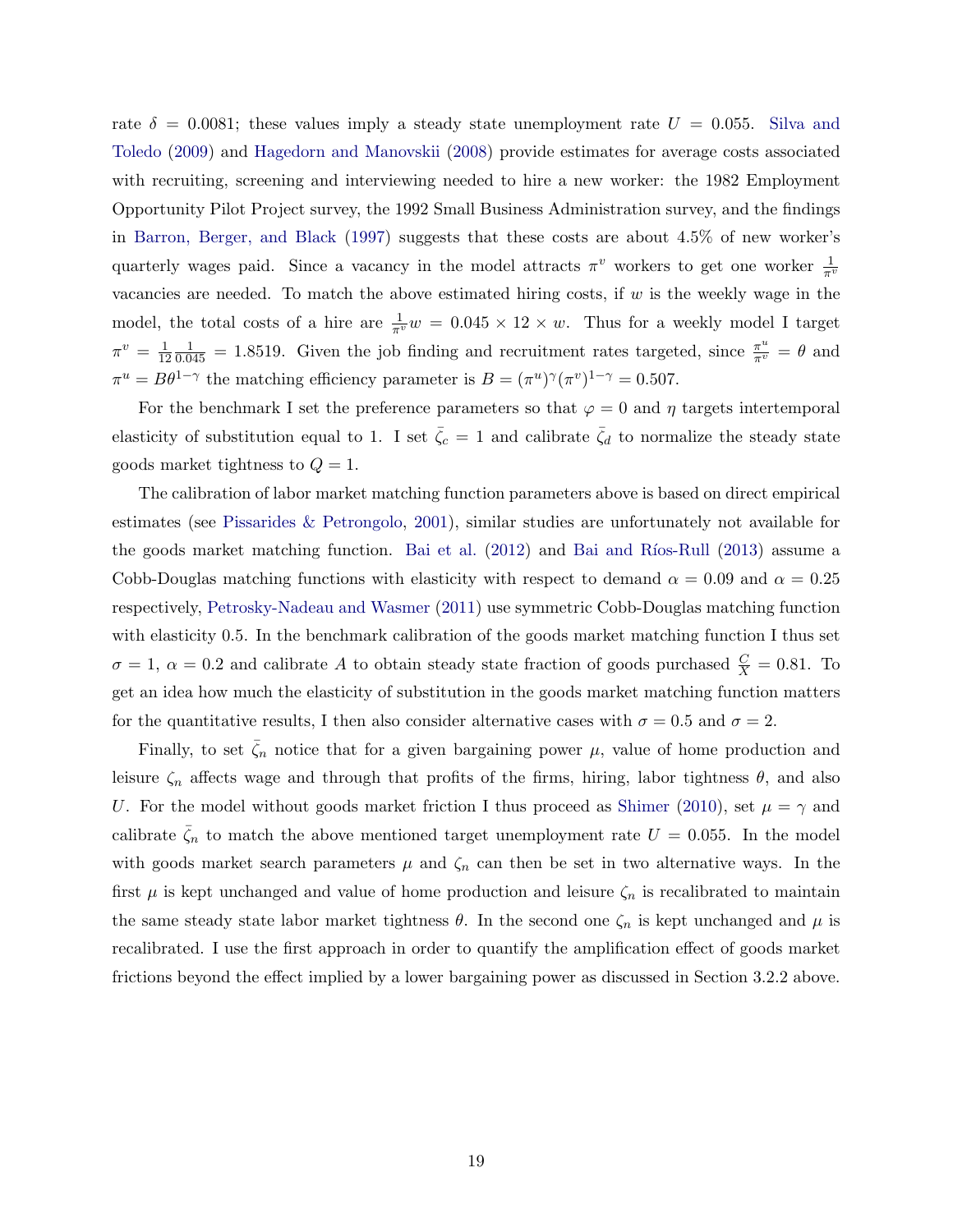<span id="page-20-1"></span>

|                | value  | target or source                | value  |
|----------------|--------|---------------------------------|--------|
| $\beta$        | 0.999  | annual interest rate            | $5\%$  |
| $\eta$         | 1      | coef, of relative risk aversion | 1      |
| $\lambda$      | 1.00   |                                 |        |
| $\gamma$       | 0.50   | Shimer $(2010)$                 |        |
| $\mu$          | 0.50   | Hosios condition                |        |
| $\delta$       | 0.0081 | monthly employment exit prob.   | 0.100  |
| B              | 0.482  | quarterly recruitment cost      | 0.045y |
| $\alpha$       | 0.20   |                                 |        |
| $\overline{A}$ | 0.843  | capacity utilization rate       | 0.81   |
| $\bar{z}$      | 1.313  | output                          | 1      |
| $\zeta_n$      | 0.441  | unemployment rate               | 0.055  |
| $\zeta_d$      | 0.184  | goods market tightness          | 1.00   |

<span id="page-20-0"></span>Table 1: Calibration

#### 4.2 Steady State Elasticities

[Table 2](#page-21-0) compares the steady state elasticity of vacancy-unemployment ratio with respect to measured average labor productivity  $\epsilon_y^{\theta}$  for the goods and labor search model in this paper, elasticities from existing labor search models in related papers, and also the empirical counterpart of this elasticity based on the data for U.S economy.

As shown in the top panel of [Table 2,](#page-21-0) the standard deviation of log of the vacancy-unemployment ratio in U.S. for the 1951 to 2003 period is 19.1 times larger than the standard deviation of log average labor productivity. In contrast, as shown in the first line of the second panel the steady state elasticity  $\epsilon_y^{\theta}$  in [Shimer](#page-37-2) [\(2005\)](#page-35-1) is only 1.71. Subsequent papers by [Hall](#page-35-1) (2005), [Hall and Milgrom](#page-35-2) [\(2008\)](#page-35-2) obtain elasticity in their models even larger than the target in the data, by modifying the wage determination mechanism to get less procyclical wages. [Hagedorn and Manovskii](#page-35-3) [\(2008\)](#page-35-3) maintain Nash bargaining and are able to generate the right amount of fluctuations through different calibration, by setting workers' bargaining power to  $\mu = 0.052$  and the value of unemployment to  $b = 0.955$ . This large value of unemployment however implies a semielasticity of unemployment to changes in unemployment benefits replacement ratio  $\epsilon_b^U$  which is seven times larger than what is empirically observed in U.S. data [\(Costain & Reiter,](#page-35-5) [2008\)](#page-35-5).

[Pissarides](#page-37-3) [\(2009\)](#page-37-3) and [Mortensen and Nagypal](#page-36-2) [\(2007\)](#page-36-2) point out that  $\frac{\sigma_{\theta}}{\sigma_y} corr(\theta, y)$  is a more appropriate target then a simple ratio  $\frac{\sigma_{\theta}}{\sigma_y}$ , to evaluate any model where productivity shocks are the only source driving of fluctuations. Arguably, other shocks, to preferences, matching efficiency, separation rate, bargaining power or interest rates can to some extent be the reason behind the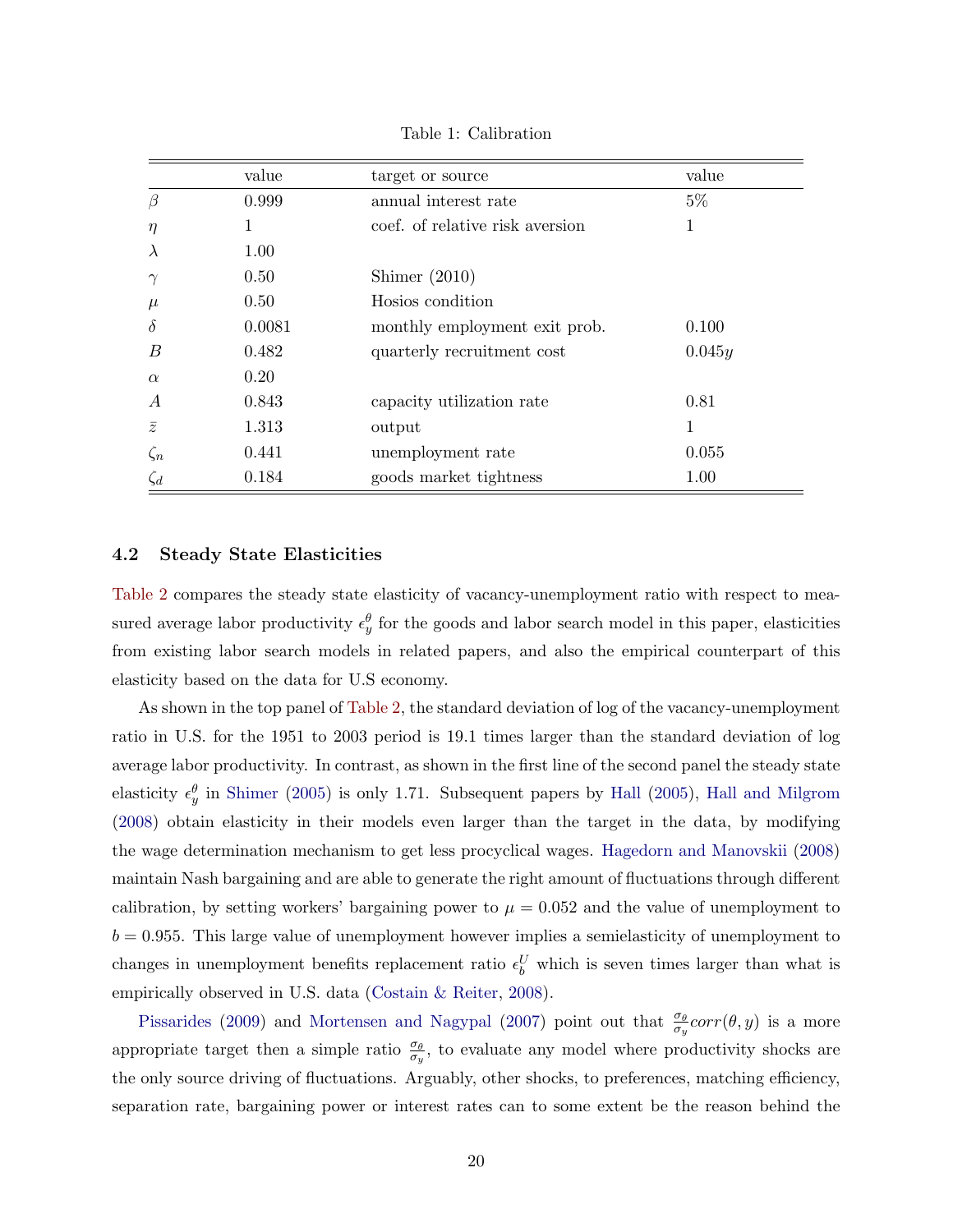<span id="page-21-0"></span>

|  | Table 2: Comparison of models based on steady state elasticity $\epsilon_y^{\theta}$ |  |  |  |  |  |  |  |
|--|--------------------------------------------------------------------------------------|--|--|--|--|--|--|--|
|--|--------------------------------------------------------------------------------------|--|--|--|--|--|--|--|

<span id="page-21-1"></span>US data (1951:2003 period, from Shimer (2005))

| $\frac{\sigma_{\theta}}{\sigma_{y}}$                            | 19.10                        |
|-----------------------------------------------------------------|------------------------------|
| $\frac{\sigma_{\theta}}{\sigma_{\theta}} corr(\hat{y}, \theta)$ | 7.56                         |
|                                                                 |                              |
| Labor search models                                             | $\epsilon^{\theta}_y$        |
| Shimer $(2005)$                                                 | 1.71                         |
| Hall $(2005)$                                                   | 81.70                        |
| Hall and Milgrom (2008)                                         | 42.35                        |
| Hagedorn and Manovskii (2008)                                   | 23.72                        |
| Mortensen and Nagypal (2007)                                    | 7.56                         |
| Pissarides (2009)                                               | 7.25                         |
| Silva and Toledo (2013)                                         | 4.17                         |
| Benchmark labor search model, $\alpha = 0$                      | $\epsilon_y^{\theta}$        |
| $\eta = 1, b = 0.4$                                             | 3.69                         |
| Goods and labor search model, $\alpha = 0.2$                    | $\epsilon_y^{\theta}$        |
| $\eta = 1, b = 0.4, \sigma = 2$                                 | z: 5.03 and $\zeta_d$ : 1.10 |
| $\eta = 1, b = 0.4, \sigma = 0.5$                               | z: 2.82 and $\zeta_d$ : 9.05 |

fluctuations in vacancy-unemployment ratio observed in data. The choice of  $\frac{\sigma_\theta}{\sigma_y} corr(\theta, y)$  as a target is then justified, because this would be the coefficient obtained by running a regression of log of the vacancy-unemployment ratio on log average labor productivity. This yields 7.56 as a target against which [Pissarides](#page-37-3) [\(2009\)](#page-37-3) and [Mortensen and Nagypal](#page-36-2) [\(2007\)](#page-36-2) compare the steady state elasticity  $\epsilon_y^{\theta}$  in their versions of the labor search model which feature labor turnover costs as an additional element. Both papers show that the amount of fixed training costs needed to achieve the target value for the elasticity is quite plausible, in the range of 20% to 40% of the quarterly output of the match. [Silva and Toledo](#page-37-4) [\(2013\)](#page-37-4) however point out that the crucial detail that matters is the fraction of the labor turnover costs that are sunk at the point when the match is created. In addition, they show that increasing the labor turnover costs has a similar effect on the response of unemployment to changes in unemployment benefits as an increase in the value of unemployment in [Hagedorn](#page-35-3) [and Manovskii](#page-35-3) [\(2008\)](#page-35-3). Using the available empirical evidence on training costs to discipline the calibration, in addition to restricting the semielasticity  $\epsilon_b^U$  empirically observed in U.S. data, they find no amplification mechanism generated by fixed labor turnover costs. Their value of elasticity  $\epsilon_y^{\theta} = 4.17$  in the model with labor turnover costs is essentially the same as  $\epsilon_y^{\theta} = 4.18$  in the model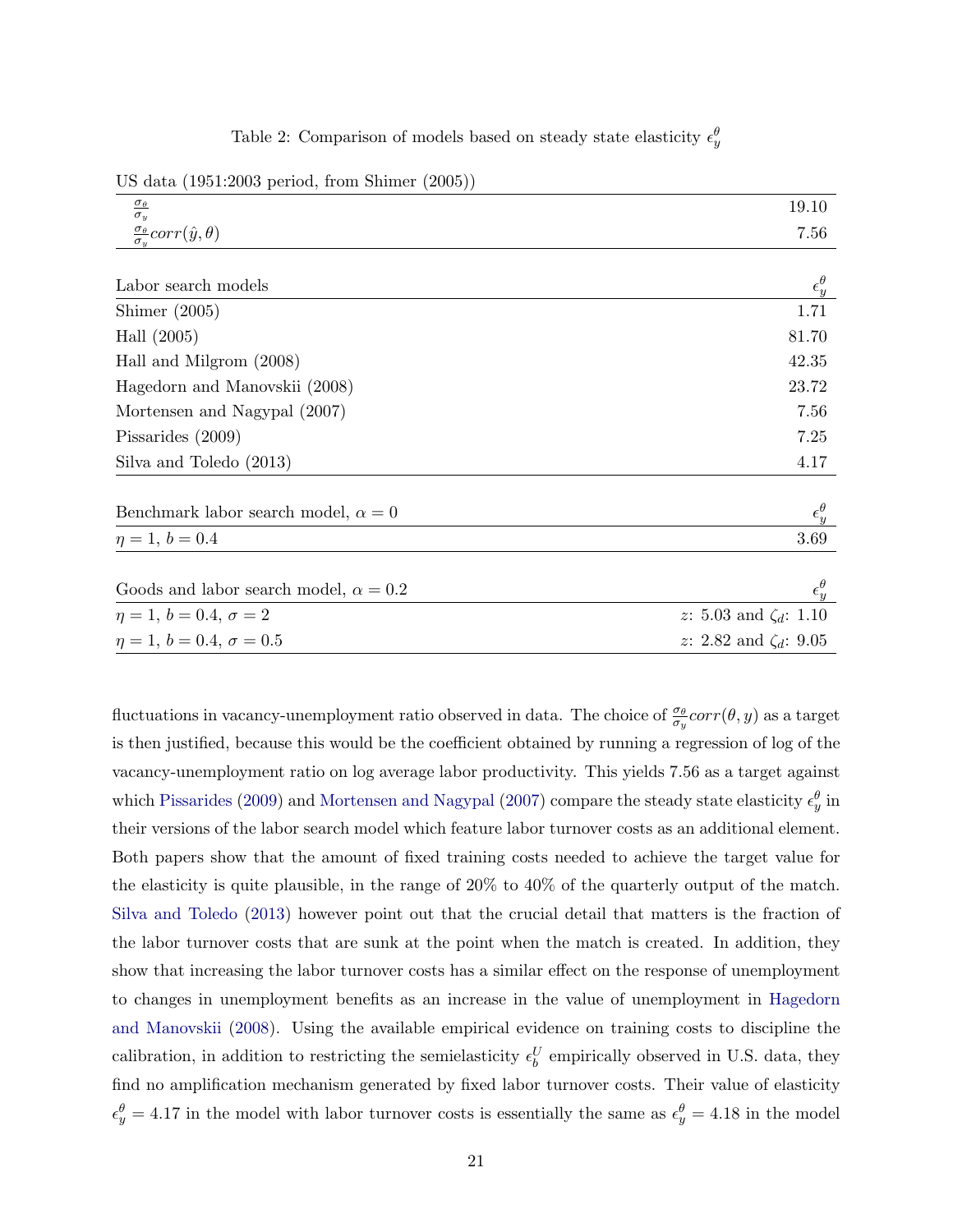<span id="page-22-1"></span>without these costs, and is also very close to no labor turnover costs benchmark from [Mortensen](#page-36-2) [and Nagypal](#page-36-2) [\(2007\)](#page-36-2) where  $\epsilon_y^{\theta} = 3.89$  and [Pissarides](#page-37-3) [\(2009\)](#page-37-3) where  $\epsilon_y^{\theta} = 3.67$ .

Calibration of the benchmark model with labor search in this paper results in elasticity of similar magnitude since  $\epsilon_y^{\theta^{LS}} = 3.69$ . In comparison, in a model with goods and labor search,  $\epsilon_y^{\theta^{GLS}}$ is about 40% larger when the driving force is a productivity shock and goods market matching function has elasticity of substitution  $\sigma = 2$ , and about 150% larger when the driving force is a preference shock and goods market matching function has elasticity of substitution  $\sigma = 0.5$ . This amplification is in line with theoretical results in [Proposition 4](#page-15-2) and [Proposition 5.](#page-17-0)

#### 4.3 Model with a Single Shock

#### 4.3.1 Estimation

To specify the parameters for shock processes  $\zeta_c, \zeta_d, \zeta_n, z$ , I first consider the model with only one shock at a time; and the process considered is  $\log x' = (1 - \rho_x) \log \bar{x} + \rho_x \log x + e'_x$  for each shock  $x \in \{z, \zeta_c, \zeta_d, \zeta_n\}.$  To obtain the autocorrelation coefficients  $\rho_x$  and variance of innovations  $\sigma_x^2$ , I estimate a log-linearized weekly model using Bayesian methods, to match quarterly time series for average labor productivity.[2](#page-22-0) The labor productivity measure used for estimation is 1951Q1-  $2010Q4$  output per worker in nonfarm business sector. Quarterly labor productivity  $y_t$  is calculated as quarterly output  $Y_t$  divided by the quarter's employment  $N_t$ . Quarterly output is the sum of weekly output, and quarterly employment is given by the average employment in the three months of the quarter. Since for each month employment is measured by the BLS in the second week

$$
y_t = \frac{Y_t}{N_t} = \frac{\sum_{i=1}^{12} Y_{12t-i+1}^W}{\frac{1}{3}(N_{12t-2}^W + N_{12t-6}^W + N_{12t-10}^W)}
$$

[Table 3](#page-23-0) and [Table 4](#page-23-1) show the choice of prior distributions, the estimated posterior mode obtained by maximizing the log of the posterior distribution with respect to the parameters, the approximate standard error based on the corresponding Hessian, and also the mean, mode, 10 and 90 percentile of the posterior distribution of the parameters obtained through the Metropolis-Hastings sampling algorithm with four chains and 100000 draws.

The estimated standard deviations for  $\zeta_c$  and  $\zeta_n$  shocks in the model without goods market search are very large, much larger than in the model with both search frictions. This is to be expected since the only channel through which they can generate movements in measured labor productivity y is through their effect on  $\theta$  and productive workforce  $L = N - \theta(1 - N)$ . Thus recruitment needs to vary a lot to match the measured labor productivity, which requires big shocks to preferences.

<span id="page-22-0"></span><sup>&</sup>lt;sup>2</sup>See [An and Schorfheide](#page-35-13) [\(2007\)](#page-35-13), [Del Negro and Schorfheide](#page-35-14) [\(2008\)](#page-35-14) and [Lubik](#page-36-14) [\(2009\)](#page-36-14) for details regarding Bayesian estimation.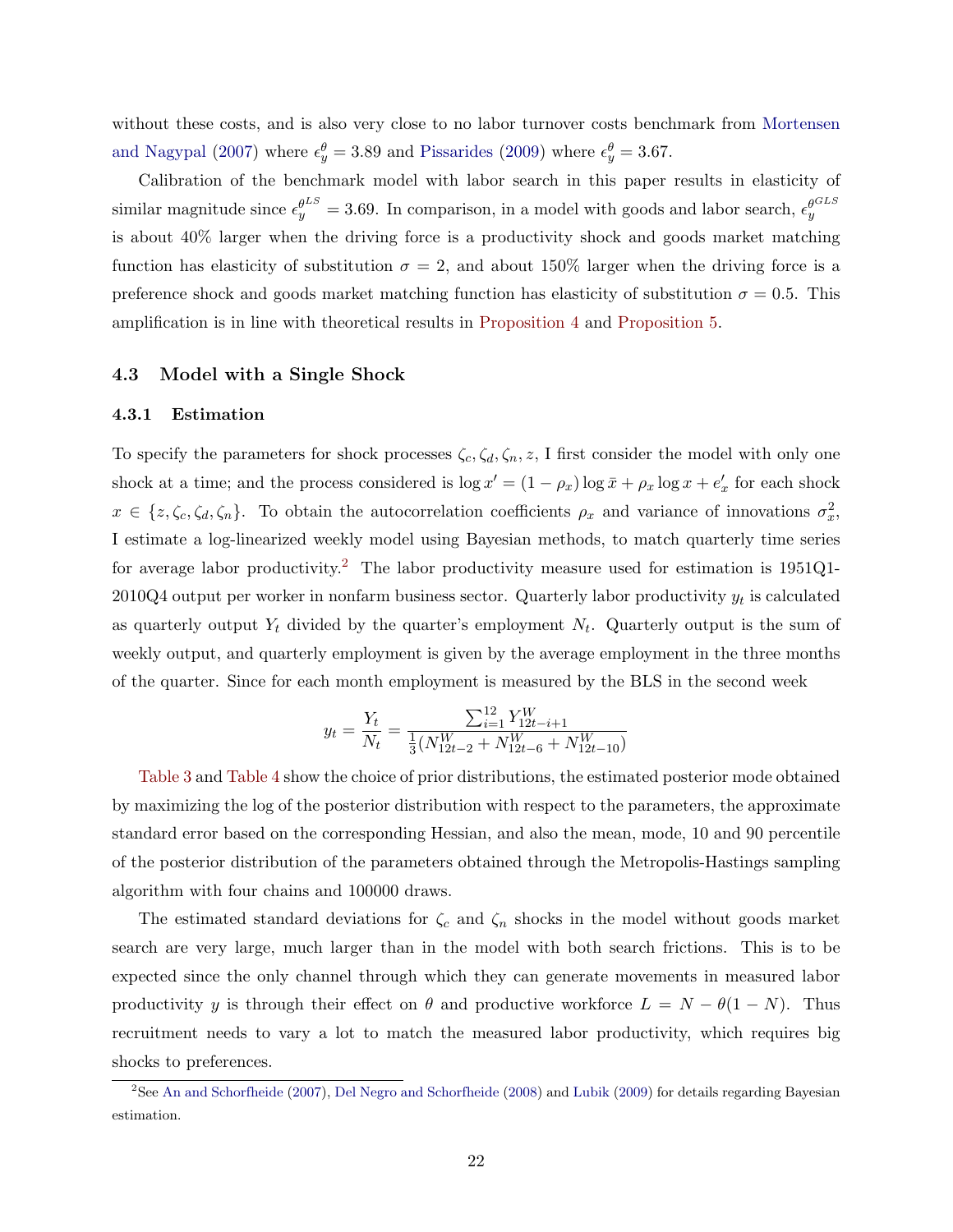|            |                         |       | Prior   |        | Posterior |                   |  |
|------------|-------------------------|-------|---------|--------|-----------|-------------------|--|
|            |                         | mean  | st.dev. | mode   | mean      | 90 % HPD interval |  |
| $\rho_c$   | Beta                    | 0.900 | 0.05    | 0.9965 | 0.9963    | [0.9945, 0.9981]  |  |
| $\sigma_c$ | Inverse Gamma           | 0.010 | 20.00   | 0.2552 | 0.2576    | [0.2367, 0.2782]  |  |
|            | Log data density 792.27 |       |         |        |           |                   |  |
| $\rho_n$   | Beta                    | 0.900 | 0.05    | 0.9964 | 0.9963    | [0.9945, 0.9981]  |  |
| $\sigma_e$ | Inverse Gamma           | 0.010 | 20.00   | 0.2531 | 0.2553    | [0.2346, 0.2749]  |  |
|            | Log data density 792.28 |       |         |        |           |                   |  |
| $\rho_z$   | Beta                    | 0.900 | 0.05    | 0.9956 | 0.9954    | [0.9934, 0.9976]  |  |
| $\sigma_z$ | Inverse Gamma           | 0.010 | 20.00   | 0.0035 | 0.0035    | [0.0033, 0.0038]  |  |
|            | Log data density 796.99 |       |         |        |           |                   |  |

<span id="page-23-0"></span>Table 3: Labor search model with one shock. Observables: y

<span id="page-23-1"></span>Table 4: Goods and labor search model with one shock. Observables: y

|            |                         |       | Prior   |        | Posterior |                   |  |
|------------|-------------------------|-------|---------|--------|-----------|-------------------|--|
|            |                         | mean  | st.dev. | mode   | mean      | 90 % HPD interval |  |
| $\rho_c$   | Beta                    | 0.900 | 0.05    | 0.9962 | 0.9960    | [0.9941, 0.9979]  |  |
| $\sigma_c$ | Inverse Gamma           | 0.010 | 20.00   | 0.0198 | 0.0200    | [0.0185, 0.0215]  |  |
|            | Log data density 797.27 |       |         |        |           |                   |  |
| $\rho_d$   | <b>Beta</b>             | 0.900 | 0.05    | 0.9957 | 0.9956    | [0.9935, 0.9976]  |  |
| $\sigma_d$ | Inverse Gamma           | 0.010 | 20.00   | 0.0175 | 0.0176    | [0.0163, 0.0189]  |  |
|            | Log data density 796.47 |       |         |        |           |                   |  |
| $\rho_n$   | Beta                    | 0.900 | 0.05    | 0.9930 | 0.9928    | [0.9899, 0.9959]  |  |
| $\sigma_n$ | Inverse Gamma           | 0.010 | 20.00   | 0.1336 | 0.1349    | [0.1237, 0.1462]  |  |
|            | Log data density 777.72 |       |         |        |           |                   |  |
| $\rho_z$   | Beta                    | 0.900 | 0.05    | 0.9957 | 0.9955    | [0.9935, 0.9976]  |  |
| $\sigma_z$ | Inverse Gamma           | 0.010 | 20.00   | 0.0044 | 0.0044    | [0.0041, 0.0048]  |  |
|            | Log data density 797.71 |       |         |        |           |                   |  |

#### 4.3.2 Business Cycle Moments

#### Unitary Elasticity of Substitution

[Table 5](#page-24-0) and [Table 6](#page-24-1) show the results of the simulation of models with and without goods market friction, with parameters of shocks set at their posterior means. Comparing panels (A) and (B) in [Table 5](#page-24-0) we can see that the large shocks to  $\zeta_c$  required to generate the observed movements in labor productivity cause fluctuation in labor market tightness and recruitment which are 20 times higher than in the data. Moreover, the correlations of all variables with measured labor productivity y have wrong signs - if  $z$  is constant, for measured labor productivity  $y$  to increase, productive labor  $L = N - \theta(1 - N)$  has to increase relative to overall labor N, and thus  $\theta$  has to fall. Shocks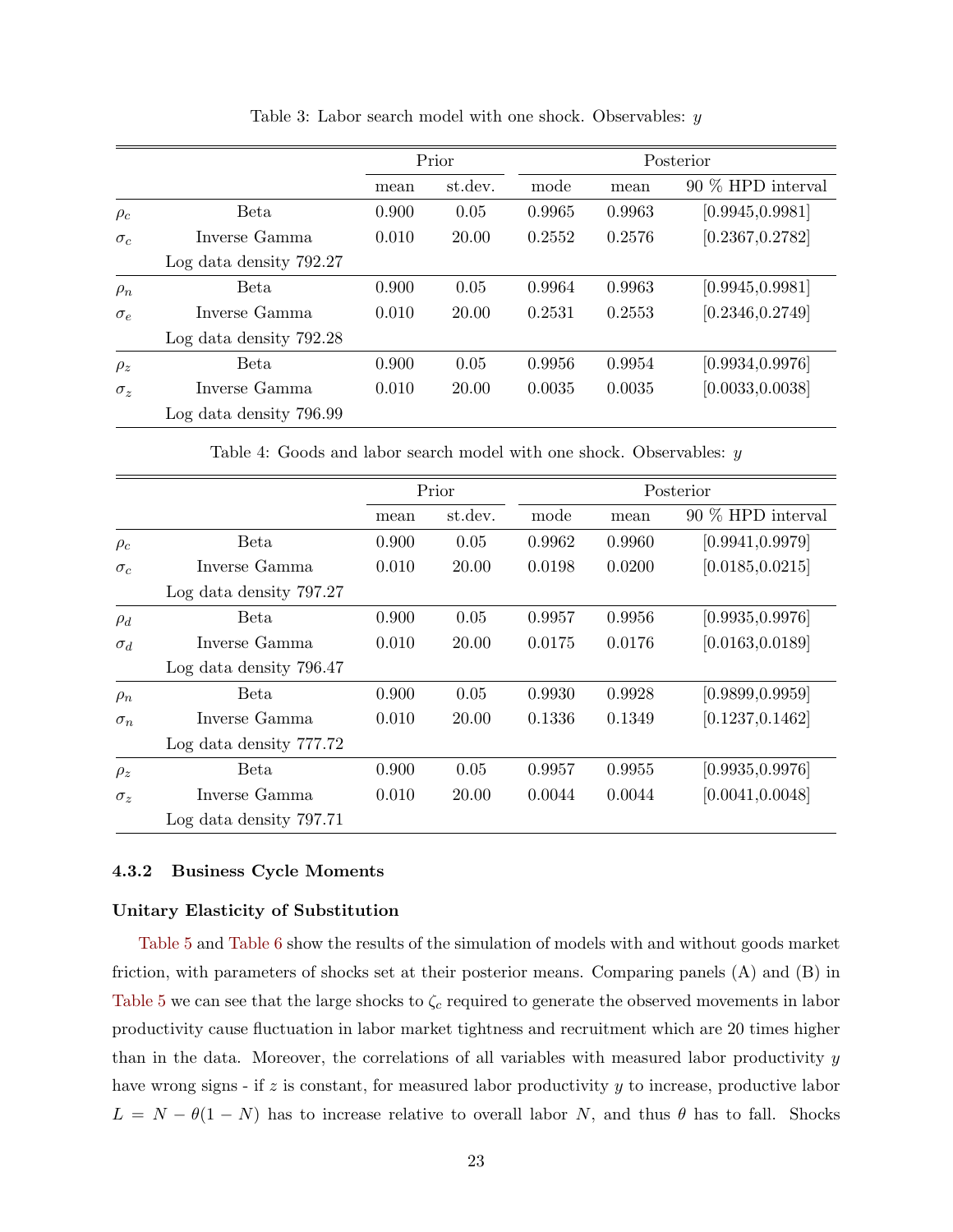to disutility from work  $\zeta_n$  suffer from the same problem. Thus without goods market frictions technology shocks are the only plausible source of business cycle fluctuations in this model.

|                  |         |                 | $(A)$ U.S. data                  |           | (B) Consumption utility shock $\zeta_c$ |                            |                  |           |  |  |
|------------------|---------|-----------------|----------------------------------|-----------|-----------------------------------------|----------------------------|------------------|-----------|--|--|
|                  | st.dev. | $corr(\cdot,y)$ | $corr(\cdot, Y)$                 | autocorr. | st.dev.                                 | $corr(\cdot,y)$            | $corr(\cdot, Y)$ | autocorr. |  |  |
| $\boldsymbol{y}$ | 0.013   | 1.00            | 0.67                             | 0.76      | 0.013                                   | 1.00                       | $-0.89$          | 0.75      |  |  |
| $\theta$         | 0.266   | 0.34            | 0.88                             | 0.91      | 5.060                                   | $-0.98$                    | 0.89             | 0.77      |  |  |
| V                | 0.141   | 0.42            | 0.89                             | 0.91      | 3.137                                   | $-0.92$                    | 0.71             | 0.60      |  |  |
| U                | 0.131   | $-0.24$         | $-0.83$                          | 0.89      | 2.282                                   | 0.91                       | $-1.00$          | 0.83      |  |  |
|                  |         | (C)             | Labor disutility shock $\zeta_n$ |           |                                         | (D) Productivity shock $z$ |                  |           |  |  |
|                  | st.dev. | $corr(\cdot,y)$ | $corr(\cdot, Y)$                 | autocorr. | st.dev.                                 | $corr(\cdot,y)$            | $corr(\cdot, Y)$ | autocorr. |  |  |
| $\boldsymbol{y}$ | 0.013   | 1.00            | $-0.89$                          | 0.75      | 0.014                                   | 1.00                       | 1.00             | 0.78      |  |  |
| $\theta$         | 5.011   | $-0.98$         | 0.89                             | 0.77      | 0.051                                   | 0.99                       | 0.99             | 0.78      |  |  |
| V                | 3.101   | $-0.92$         | 0.71                             | 0.60      | 0.031                                   | 0.93                       | 0.91             | 0.63      |  |  |
| U                | 2.262   | 0.91            | $-1.00$                          | 0.83      | 0.023                                   | $-0.94$                    | $-0.95$          | 0.83      |  |  |

<span id="page-24-0"></span>Table 5: Summary statistics, U.S. data and labor search model

<span id="page-24-1"></span>Table 6: Summary statistics, labor and goods search model, separable preferences,  $\sigma = 1$ 

|                  |         |                 | (A) Shopping disutility shock $\zeta_d$ |           |         | (B) Consumption utility shock $\zeta_c$ |                  |           |  |  |
|------------------|---------|-----------------|-----------------------------------------|-----------|---------|-----------------------------------------|------------------|-----------|--|--|
|                  | st.dev. | $corr(\cdot,y)$ | $corr(\cdot, Y)$                        | autocorr. | st.dev. | $corr(\cdot,y)$                         | $corr(\cdot, Y)$ | autocorr. |  |  |
| $\boldsymbol{y}$ | 0.014   | 1.00            | 1.00                                    | 0.78      | 0.013   | 1.00                                    | 0.98             | 0.76      |  |  |
| $\theta$         | 0.050   | 0.99            | 0.99                                    | 0.78      | 0.465   | 0.99                                    | 0.98             | 0.78      |  |  |
| V                | 0.031   | 0.93            | 0.91                                    | 0.63      | 0.284   | 0.94                                    | 0.87             | 0.63      |  |  |
| U                | 0.023   | $-0.94$         | $-0.95$                                 | 0.83      | 0.212   | $-0.92$                                 | $-0.98$          | 0.83      |  |  |
|                  |         | $(\mathrm{C})$  | Labor disutility shock $\zeta_n$        |           |         | (D) Productivity shock z                |                  |           |  |  |
|                  | st.dev. | $corr(\cdot,y)$ | $corr(\cdot, Y)$                        | autocorr. | st.dev. | $corr(\cdot,y)$                         | $corr(\cdot, Y)$ | autocorr. |  |  |
| $\boldsymbol{y}$ | 0.018   | 1.00            | $-0.99$                                 | 0.82      | 0.014   | 1.00                                    | 1.00             | 0.78      |  |  |
| $\theta$         | 2.492   | $-0.95$         | 0.89                                    | 0.77      | 0.050   | 0.99                                    | 0.99             | 0.78      |  |  |
| V                | 1.542   | $-0.80$         | 0.71                                    | 0.60      | 0.031   | 0.93                                    | 0.91             | 0.63      |  |  |
| U                | 1.127   | 0.99            | $-1.00$                                 | 0.83      | 0.023   | $-0.94$                                 | $-0.95$          | 0.83      |  |  |

Once goods market search is introduced into the model the situation changes considerably. Panels (A) and (D) of [Table 6](#page-24-1) document the observational equivalence of technology shocks z and preference shocks  $\zeta_d$  from [Proposition 2:](#page-13-3) shocks to disutility from search in goods market generate the same fluctuations as technology shocks. Comparing panels (D) for the two economies, with and without goods market search reveals that the volatility of labor market tightness is basically the same in both economies. This is also in line with theoretical analysis in the previous section: [Proposition 4](#page-15-2) proved that for steady state elasticity  $\epsilon_y^{\theta}$  there is no amplification in the case with additively separable utility function and goods market matching function with unitary elasticity of substitution. For shocks to marginal utility of consumption  $\zeta_c$ , the size of the shocks necessary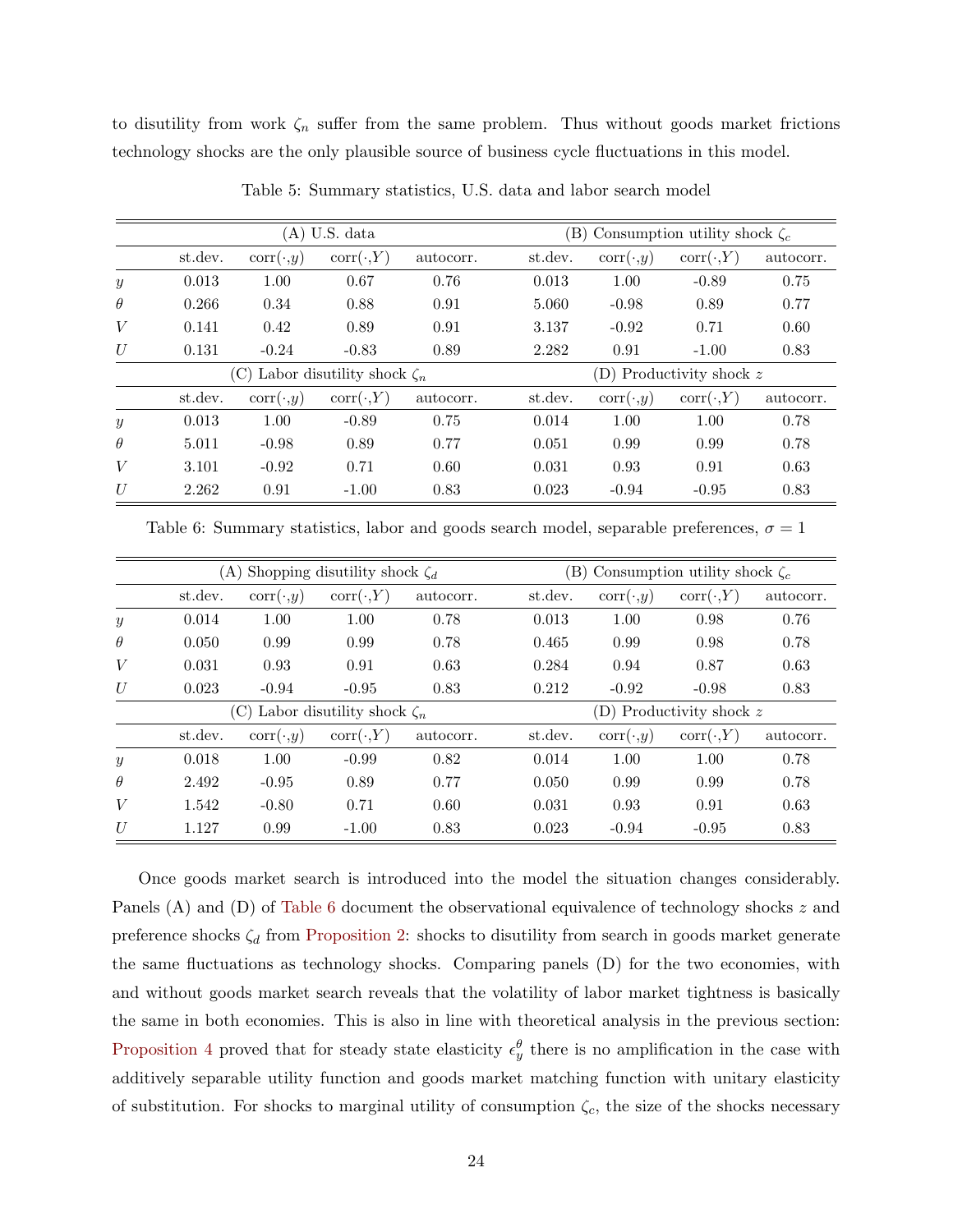to generate the observed movements in labor productivity falls once the goods market search is introduced. Moreover, correlations of all variables with measured labor productivity  $y$  have now correct signs, and fluctuations of labor market tightness and recruitment are closer to those in data.

#### Non-Unitary Elasticity of Substitution

[Table 7](#page-25-0) and [Table 8](#page-25-1) present the moments for the goods and labor search model with elasticity of substitution between  $D$  and  $X$  in the goods matching function of 0.5 and 2. They confirm the results from [Proposition 4,](#page-15-2) which were already suggested by steady state elasticities in [Table 2.](#page-21-0) In the case with high substitutability and technology shocks, the observed fluctuations in vacancyunemployment ratio are about 30% larger, compared to the model with labor search only. In the case with low substitutability, preference shocks to disutility from search for goods result in observed fluctuations in vacancy-unemployment ratio that are about 130% larger.

<span id="page-25-0"></span>

|  | Table 7: Summary statistics, labor and goods search model, separable preferences, $\sigma = 0.5$ |  |  |  |  |  |  |  |
|--|--------------------------------------------------------------------------------------------------|--|--|--|--|--|--|--|
|--|--------------------------------------------------------------------------------------------------|--|--|--|--|--|--|--|

|                  | (A)     |                 | Shopping disutility shock $\zeta_d$  |           |         |                            | (B) Consumption utility shock $\zeta_c$ |           |  |  |
|------------------|---------|-----------------|--------------------------------------|-----------|---------|----------------------------|-----------------------------------------|-----------|--|--|
|                  | st.dev. | $corr(\cdot,y)$ | $corr(\cdot, Y)$                     | autocorr. | st.dev. | $corr(\cdot,y)$            | $corr(\cdot, Y)$                        | autocorr. |  |  |
| $\mathcal{Y}$    | 0.014   | 1.00            | 1.00                                 | 0.78      | 0.013   | 1.00                       | 0.97                                    | 0.76      |  |  |
| $\theta$         | 0.121   | 0.99            | 0.99                                 | 0.78      | 0.782   | 0.99                       | 0.96                                    | 0.78      |  |  |
| V                | 0.074   | 0.93            | 0.90                                 | 0.63      | 0.479   | 0.94                       | 0.84                                    | 0.62      |  |  |
| U                | 0.055   | $-0.93$         | $-0.96$                              | 0.83      | 0.356   | $-0.91$                    | $-0.99$                                 | 0.83      |  |  |
|                  |         |                 | (C) Labor disutility shock $\zeta_n$ |           |         | (D) Productivity shock $z$ |                                         |           |  |  |
|                  | st.dev. | $corr(\cdot,y)$ | $corr(\cdot, Y)$                     | autocorr. | st.dev. | $corr(\cdot,y)$            | $corr(\cdot, Y)$                        | autocorr. |  |  |
| $\boldsymbol{y}$ | 0.017   | 1.00            | $-0.98$                              | 0.82      | 0.014   | 1.00                       | 1.00                                    | 0.78      |  |  |
| $\theta$         | 3.051   | $-0.96$         | 0.89                                 | 0.77      | 0.039   | 0.99                       | 0.99                                    | 0.78      |  |  |
| V                | 1.888   | $-0.83$         | 0.71                                 | 0.60      | 0.024   | 0.92                       | 0.92                                    | 0.63      |  |  |
| U                | 1.379   | 0.99            | $-1.00$                              | 0.83      | 0.018   | $-0.94$                    | $-0.95$                                 | 0.83      |  |  |

<span id="page-25-1"></span>Table 8: Summary statistics, labor and goods search model, separable preferences,  $\sigma = 2$ 

|                  | (A)     |                 | Shopping disutility shock $\zeta_d$ |           |         | (B)<br>Consumption utility shock $\zeta_c$ |                  |           |  |  |
|------------------|---------|-----------------|-------------------------------------|-----------|---------|--------------------------------------------|------------------|-----------|--|--|
|                  | st.dev. | $corr(\cdot,y)$ | $corr(\cdot, Y)$                    | autocorr. | st.dev. | $corr(\cdot,y)$                            | $corr(\cdot, Y)$ | autocorr. |  |  |
| $\boldsymbol{y}$ | 0.014   | 1.00            | 1.00                                | 0.78      | 0.013   | 1.00                                       | 0.99             | 0.76      |  |  |
| $\theta$         | 0.015   | 0.99            | 0.99                                | 0.78      | 0.272   | 0.99                                       | 0.98             | 0.78      |  |  |
| V                | 0.009   | 0.92            | 0.92                                | 0.63      | 0.167   | 0.94                                       | 0.89             | 0.63      |  |  |
| U                | 0.007   | $-0.94$         | $-0.94$                             | 0.83      | 0.124   | $-0.92$                                    | $-0.96$          | 0.83      |  |  |
|                  |         | (C)             | Labor disutility shock $\zeta_n$    |           |         | (D) Productivity shock $z$                 |                  |           |  |  |
|                  | st.dev. | $corr(\cdot,y)$ | $corr(\cdot, Y)$                    | autocorr. | st.dev. | $corr(\cdot,y)$                            | $corr(\cdot, Y)$ | autocorr. |  |  |
| $\boldsymbol{y}$ | 0.018   | 1.00            | $-0.99$                             | 0.83      | 0.014   | 1.00                                       | 1.00             | 0.78      |  |  |
| $\theta$         | 1.869   | $-0.93$         | 0.89                                | 0.77      | 0.067   | 0.99                                       | 0.99             | 0.78      |  |  |
| V                | 1.154   | $-0.78$         | 0.71                                | 0.60      | 0.041   | 0.93                                       | 0.91             | 0.63      |  |  |
| U                | 0.846   | 1.00            | $-1.00$                             | 0.83      | 0.030   | $-0.93$                                    | $-0.95$          | 0.83      |  |  |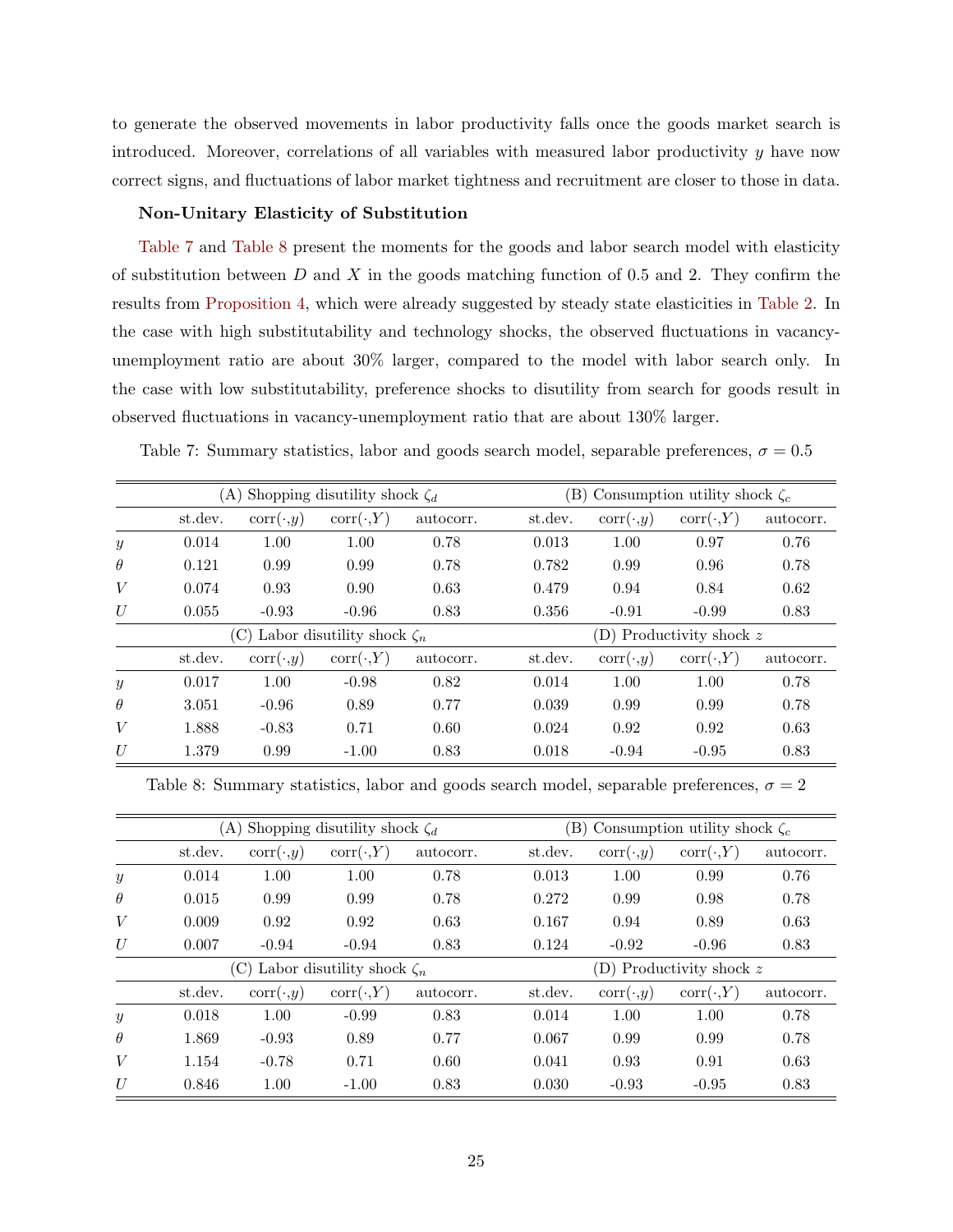#### 4.3.3 Impulse Response Analysis

The weekly impulse response functions to shocks that generate a one percent increase in measured average labor productivity are shown in [Figure 1.](#page-27-0) As expected given the results so far, the response to technology shock z and preference shock  $\zeta_d$  are virtually identical for the case with unit elasticity of substitution. Only the behavior of goods market tightness is different. The other two cases imply either a stronger response of unemployment to technology shocks (if the elasticity of substitution between  $X$  and  $D$  is high) or to preference shocks (if the elasticity of substitution between  $X$  and  $D$  is low).

To examine further the dynamics of the labor market variables in the model, I next look at the impulse response functions for the model generated quarterly data, and compare them to their empirical counterparts. To that end, I first use quarterly U.S. data on labor productivity, vacancies, unemployment, and employment to estimate a reduced form VAR  $\tilde{\mathbf{x}}_t = \sum_{i=1}^4 \mathbf{A}_i \tilde{\mathbf{x}}_{t-i} + \varepsilon_t$ with  $\tilde{\mathbf{x}}_t = (\tilde{y}_t, \tilde{\theta}_t, \tilde{N}_t)$ ', where  $\tilde{y}_t, \tilde{\theta}_t, \tilde{N}_t$  are the log transformed average labor productivity, vacancyunemployment ratio and employment, detrended using a third order time polynomial. I then obtain the empirical impulse response functions to a one-standard deviation shock to productivity, using the Cholesky decomposition to orthogonalize shocks with an identification scheme where the shock to productivity is first in the ordering. Afterwards, I run 1000 simulations of the model, each time aggregate the data into quarterly time series and estimate the same VAR on this artificial data. [Figure 2](#page-28-0) compares the resulting average impulse response functions with empirical counterparts. The top panel shows the case where goods market matching function has unitary elasticity of substitution, and the response of employment and labor market tightness to an increase in the measured productivity is the same in the model without goods market search and with goods market search. This is again in line with results from [Proposition 4](#page-15-2) and [Proposition 5.](#page-17-0) With nonunitary elasticity of substitution, the model with goods markets frictions performs better than the model with labor search only in terms of amplification, but the problem with the lack of propagation is still present. The response of employment to an increase in measured labor productivity in the model is on impact similar to the response in data, but while in the data employment further increases in the following quarters and the peak occurs after five quarters from the initial shock, in the model this build up is much less pronounced and rather short lived, with peak already in the third quarter.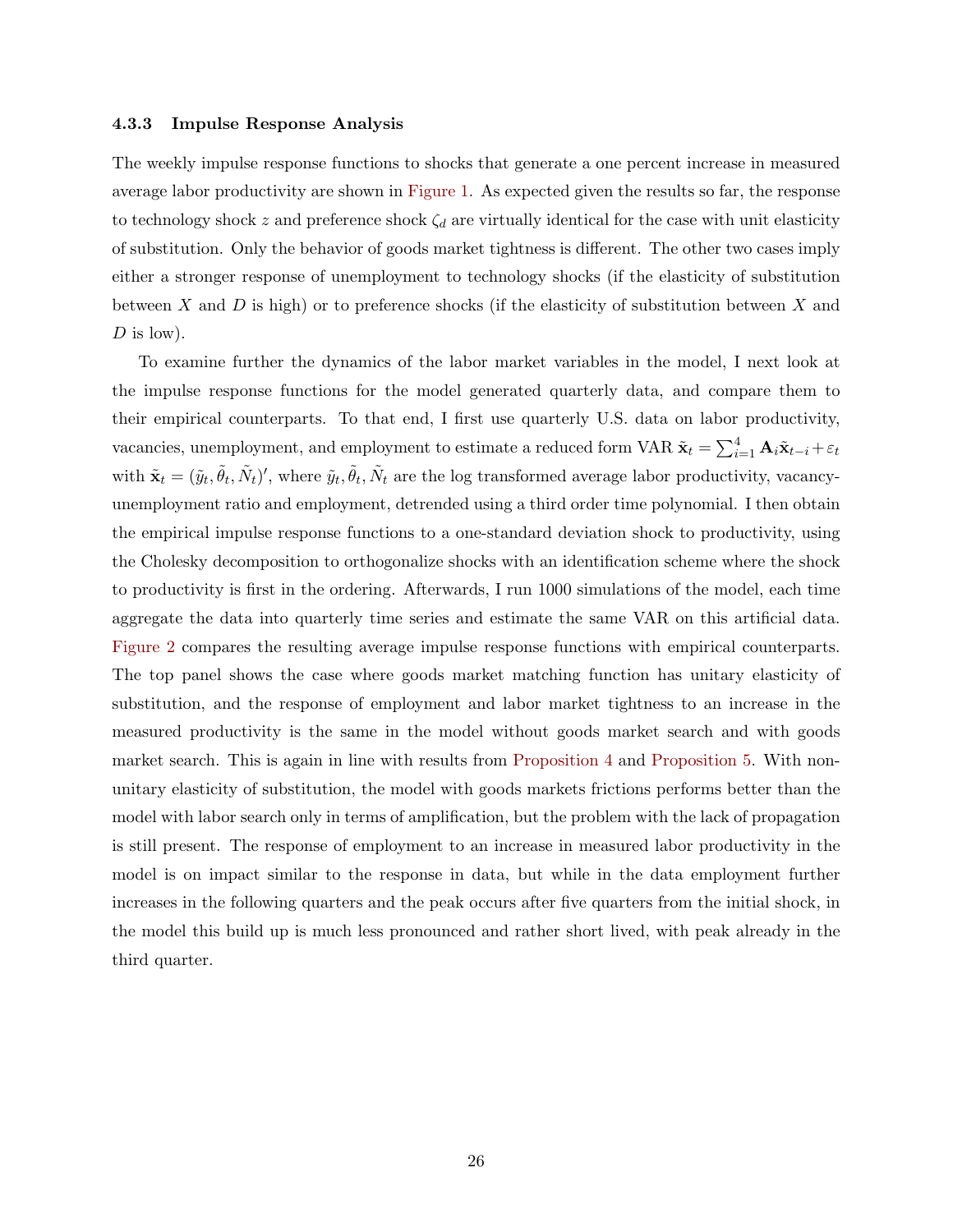

<span id="page-27-0"></span>Figure 1: Impulse response function, weekly model

27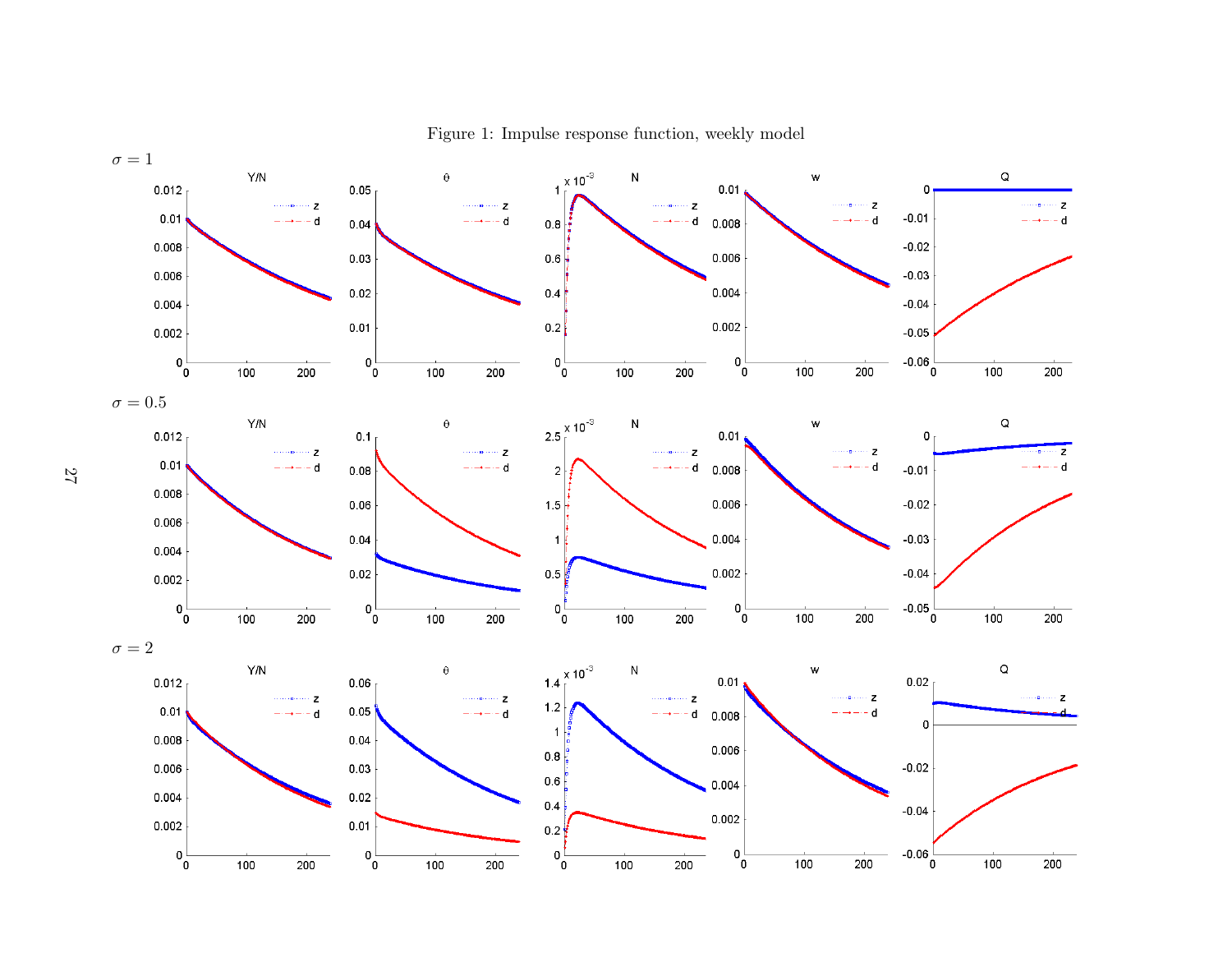

<span id="page-28-0"></span>Figure 2: Impulse response function, quarterly data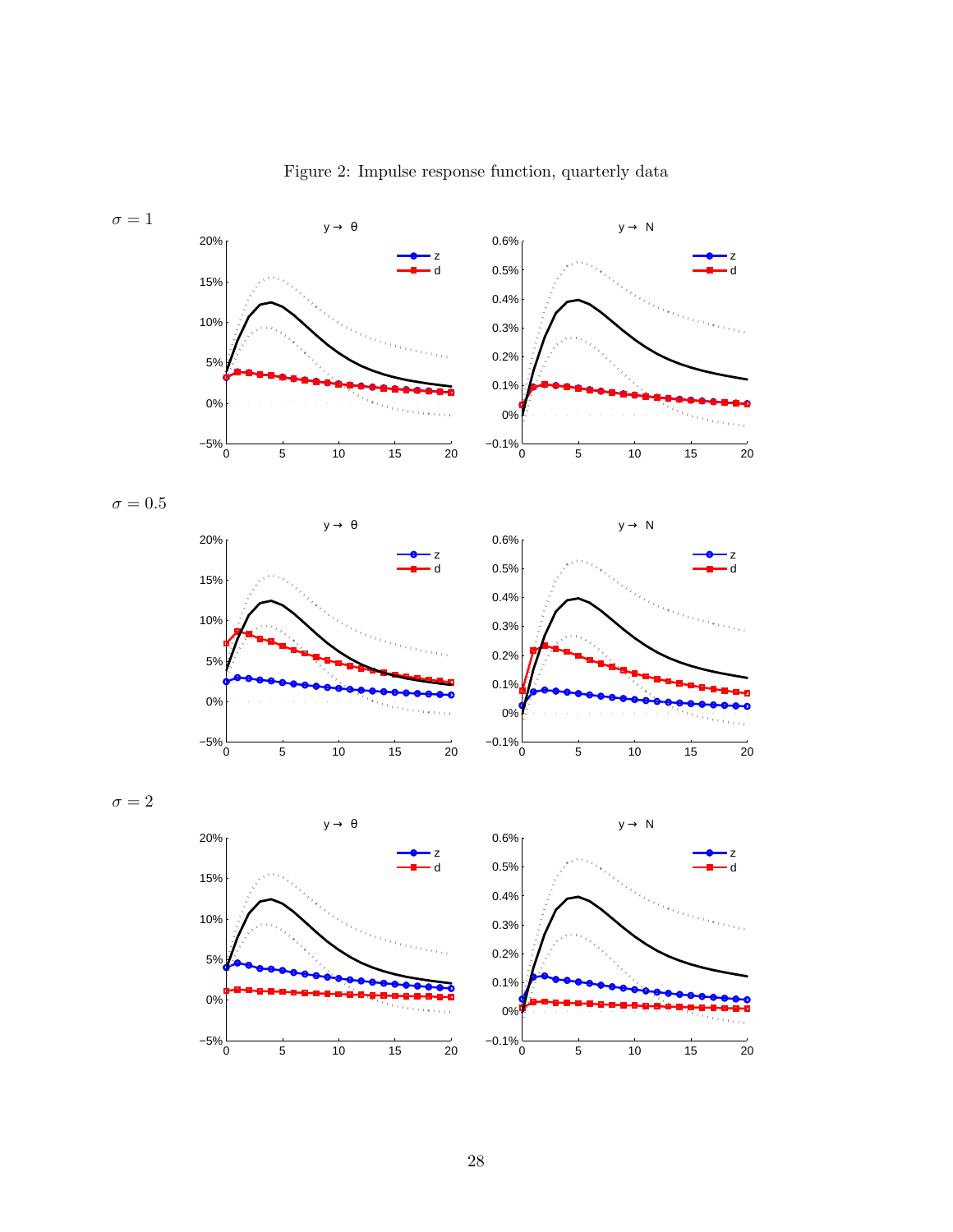#### 4.4 Role of Demand Shocks

#### 4.4.1 Model with Inventories

The above results show that the model with goods market search can generate a stronger response of employment to changes in measured labor productivity. The size of the amplification effect however depends the on elasticity of substitution in the goods matching function, and whether the change in the measured labor productivity is caused by a technology or a preference shock. To determine the relative importance of these two types of shocks, I next introduce inventories to the model and use them as additional time series in the estimation. This is motivated by the fact that as shown in [Figure 1,](#page-27-0) the response of the goods market tightness, and thus also the behavior of the fraction of goods sold, is different in response to technology and preference shocks. Intuitively, in the model with inventories a positive shock to technology will result in a build up of inventories relative to sales if the demand does not increase; if on the other hand technology is unchanged and the shock decreases consumers' disutility from search, the result is going to be a drop of inventories relative to sales. [Figure 1](#page-27-0) also shows that the direction in which goods market tightness moves in response to a technology shock depends on the elasticity of substitution in the goods market matching function. Data on inventories thus provide a source of identification for parameter  $\sigma$ .

I first extend the model by allowing firms to store goods that are not sold, in an attempt to sell them in the next period. Let  $i'$  be the amount of goods carried over to the next period

$$
i' = (1 - \delta_i)(1 - \psi^x(Q, X))x
$$

where  $\delta_i \in (0,1)$  captures the loss of value due to obsoleteness, the fact that some goods will not be demanded at all in the future, and also the storage costs and the inability to store services. The problem of the firm is then a modification of [\(2.3\)](#page-9-0)

$$
\Omega(n, i; \mathbf{S}) = \max_{v, p, Q, x} \left\{ p\psi^x(Q, X(\mathbf{S}))x - w(\mathbf{S})n + \mathbb{E}[m(\mathbf{S}, \mathbf{S}')\Omega(n', i'; \mathbf{S}')]\right\}
$$

subject to

$$
x = zf(n - \chi v) - \kappa(v) + i
$$
  
\n
$$
n' = (1 - \delta)n + \pi^v(\theta(\mathbf{S}))v
$$
  
\n
$$
i' = (1 - \delta_i)(1 - \psi^x(Q, X(\mathbf{S})))x
$$
  
\n
$$
W_d^*(\mathbf{S}) = U_d(\mathbf{S}) + (U_c(\mathbf{S}) - pM(\mathbf{S}))\psi^d(Q, X(\mathbf{S}))
$$
  
\n
$$
\mathbf{S}' = G(\mathbf{S})
$$

Household's problem remains same as before, and is given by [\(2.2\)](#page-8-0). Following the same steps as in [Appendix A](#page-38-0) and [Appendix B](#page-40-0) yields a system of equations that characterize the dynamics of goods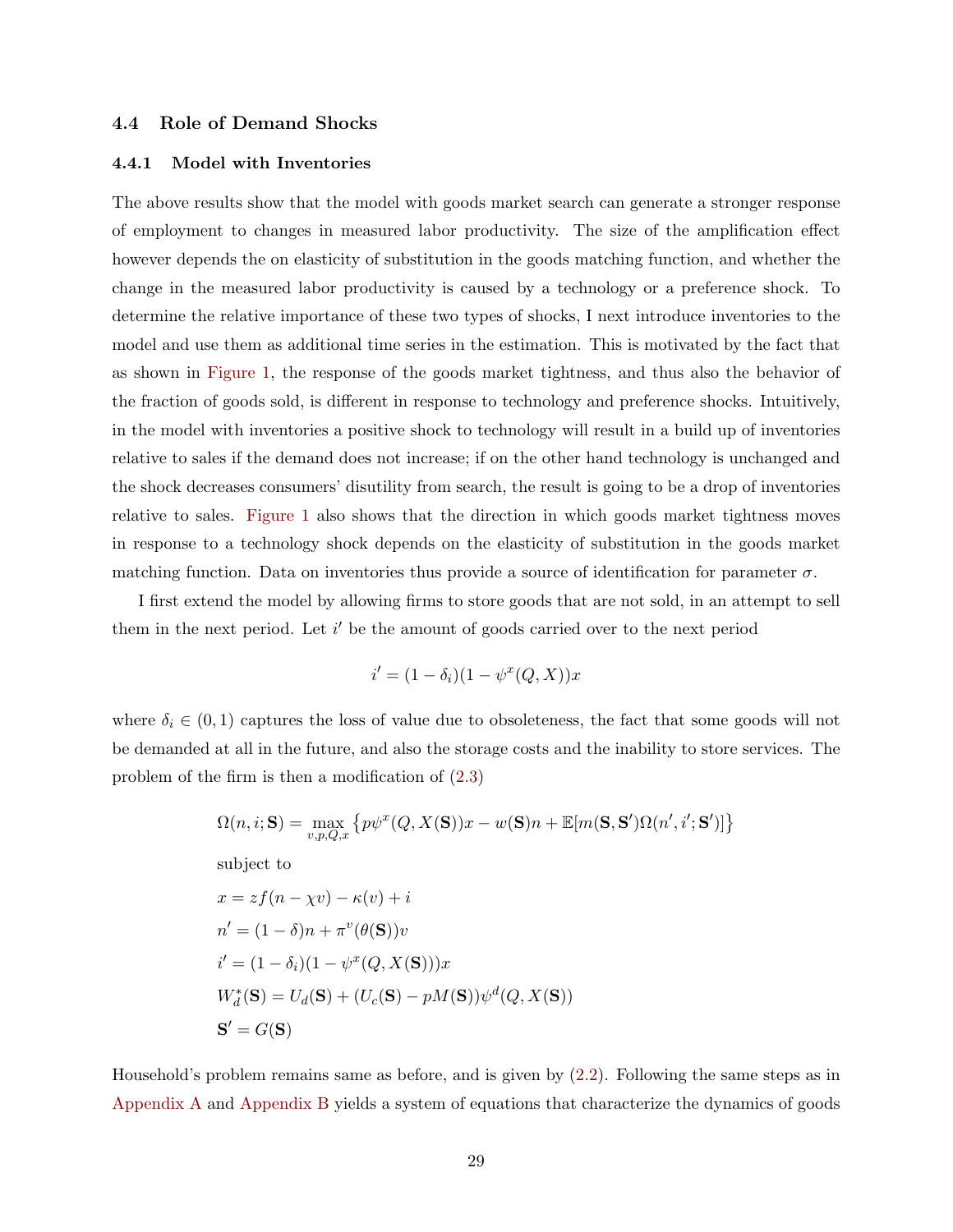and labor markets tightnesses  $Q$  and  $\theta$ 

$$
-U_d = (1 - \epsilon_Q^{\psi^d}) \psi^d U_c - (1 - \delta_i) \beta \mathbb{E} \left[ \left( U_c' + \frac{U_d'}{(\psi^d)'} \right) (\Omega_i^r)' \right]
$$
  

$$
\frac{1}{\pi^v} (\chi z f_l + \kappa_v) \Omega_i^r \left( U_c + \frac{U_d}{\psi^d} \right)
$$
  

$$
= \beta \mathbb{E} \left[ \left( (1 - \mu) z' f_l' + \left( \frac{1 - \delta}{(\pi^v)'} - \mu \theta' \right) (\chi z' f_l' + \kappa_v') \right) (\Omega_i^r)' \left( U_c' + \frac{U_d'}{(\psi^d)'} \right) + (1 - \mu) U_n' \right]
$$

where the real marginal value of an inventory good  $\Omega_i^r = \frac{\Omega^i}{p}$  $\frac{p}{p}$  evolves according to

$$
\Omega_i^r = \psi^x + (1 - \psi^x)(1 - \delta_i) \beta \mathbb{E}\left[\frac{U_c' + \frac{U_d'}{(\psi^d)'} }{U_c + \frac{U_d}{\psi^d}} (\Omega_i^r)'\right]
$$

#### 4.4.2 Estimation

The two time series used in the estimation are the quarterly average labor productivity  $y = \frac{Y}{N}$  $\frac{Y}{N}$  and the ratio of inventories to sales  $\iota = \frac{I}{C}$  $\frac{1}{C}$ . As before, average labor productivity is output per worker in nonfarm business sector constructed by BLS, the ratio of inventories to sales is constructed using data for real nonfarm inventories and real final sales of domestic business from BEA.

As discussed above, and shown in [Figure 3,](#page-30-0) the behavior of inventories to sales ratio is qualitatively different in response to a technology shock and a preference shock. In addition, the elasticity of substitution in the goods market matching function matters quantitatively for the response to a technology shock. The time series for inventories to sales ratio thus contains information that can be used to determine the contribution of the two types of shocks to the business cycle fluctuations, and to identify the elasticity of substitution in the goods market matching function.

#### Figure 3: Impulse response function for inventories to sales ratio

<span id="page-30-0"></span>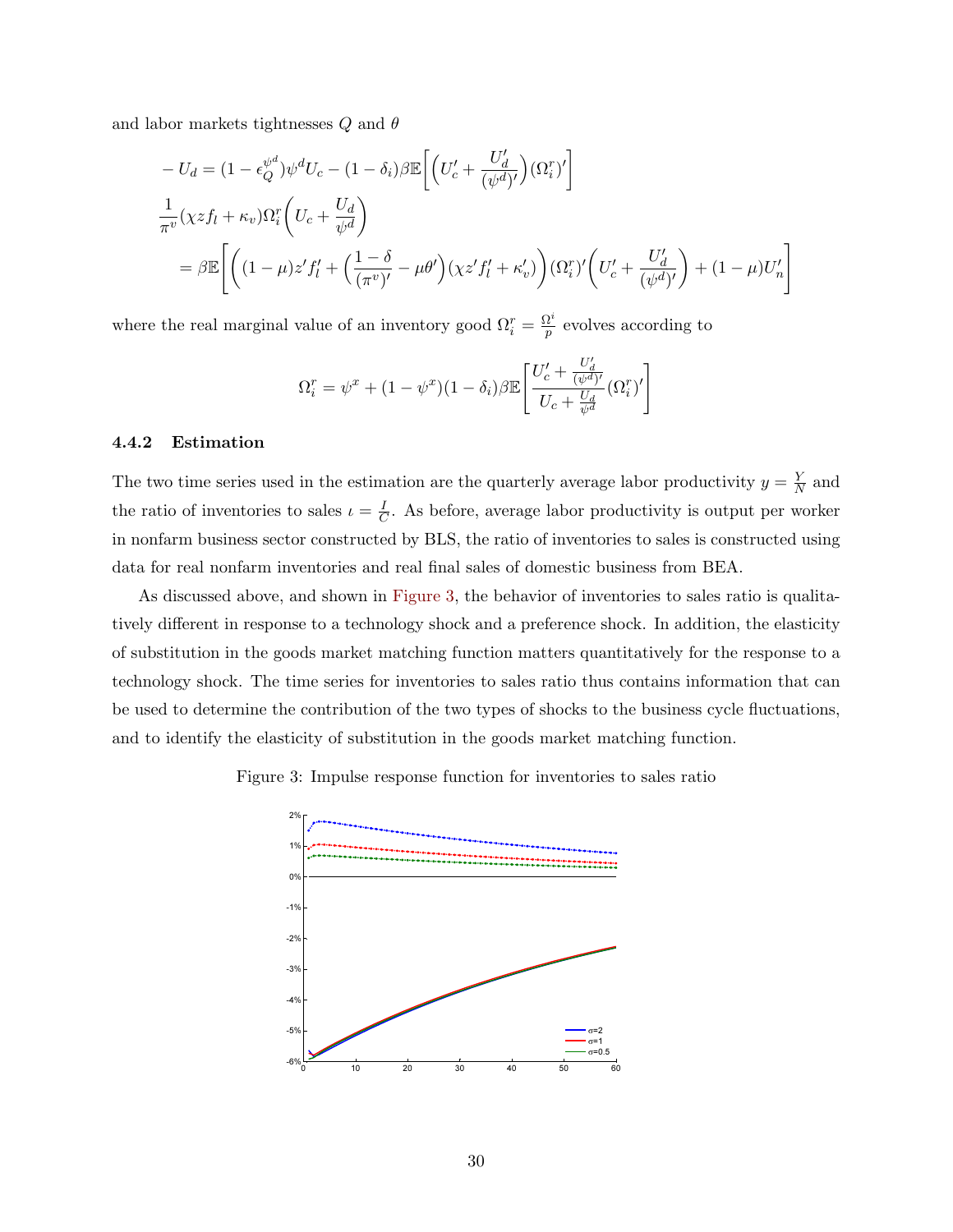<span id="page-31-1"></span>I estimate the parameters of the processes for  $\zeta_d$  and z and the elasticity of substitution in the goods market matching function  $\sigma$ . To verify that all parameters that are estimated are identified, I use the identification tests proposed in [Iskrev](#page-36-15) [\(2010b\)](#page-36-15). These test is based on the idea that the autocovariogram of the observables with respect to the vector of estimated parameters should have rank equal to the number of the estimated parameters. I find that the Jacobian matrices  $J_2$  and  $J(q)$  with  $q = 11$  employed in the tests both have full rank, and so parameters are locally identified both in the model and in the data used for estimation. Another issue that can arise in estimation is that some parameters are identified only weakly due to either small sensitivity of moments in the data to that parameter, or due to the high collinearity among some column in Jacobian matrices  $J_2$  and  $J(q)$ . It is thus useful to inspect identification strength measures from [Iskrev](#page-36-16) [\(2010a\)](#page-36-16), and the singular value decomposition of the Fisher information matrix as proposed by [Andrle](#page-35-15) [\(2010\)](#page-35-15). [Figure 4](#page-31-0) shows the identification strength measures and orders parameters according to the strength of their identification. All estimated parameters affect the behavior of the model, but there is some colinearity present that results in a somewhat weaker identification of the elasticity of substitution  $\sigma$ . This is confirmed by singular value decomposition pattern where the smallest singular value is associated with parameter  $\sigma$ .



<span id="page-31-0"></span>Figure 4: Identification strength and sensitivity analysis

Estimation results are shown in [Table 9.](#page-32-0) With exception of  $\sigma$  all parameters are estimated quite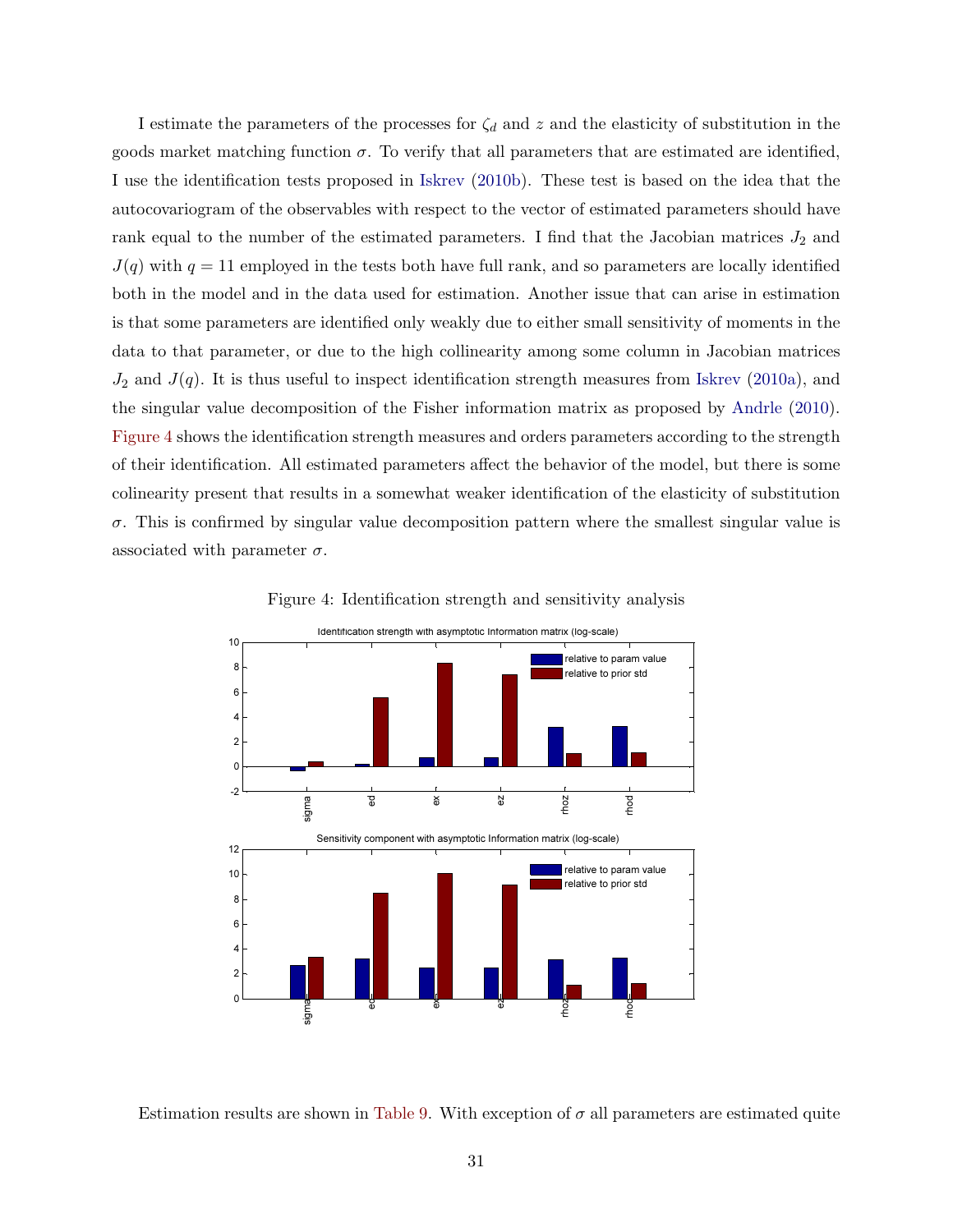tightly, with narrow credible intervals. The confidence interval for the elasticity of substitution is somewhat larger, reflecting the results for the strength of identification. It is however estimated to be significantly below one, so supply and demand are complements in the goods market matching function.

|              | Prior                      |       |         | Posterior |           |                      |  |
|--------------|----------------------------|-------|---------|-----------|-----------|----------------------|--|
|              | distribution               | mean  | st.dev. | mode      | mean      | 90 % HPD interval    |  |
| $\rho_d$     | Beta                       | 0.800 | 0.10    | 0.9926    | 0.9912    | [0.9886, 0.9938]     |  |
| $\rho_z$     | Beta                       | 0.800 | 0.10    | 0.9976    | 0.9976    | [0.9975, 0.9976]     |  |
| $\sigma_d$   | Inverse Gamma              | 0.050 | 10.00   | 0.0080    | 0.0103    | [0.0081, 0.0120]     |  |
| $\sigma_z$   | Inverse Gamma              | 0.005 | 10.00   | 0.0030    | 0.0030    | [0.0028, 0.0032]     |  |
| $\rho_{z,d}$ | Beta                       | 0.000 | 0.30    | $-0.8774$ | $-0.7773$ | $[-0.8727, -0.7014]$ |  |
| $\sigma$     | Gamma                      | 1.000 | 0.50    | 0.1018    | 0.2639    | [0.0904, 0.4564]     |  |
|              | Log data density $1422.93$ |       |         |           |           |                      |  |

<span id="page-32-0"></span>Table 9: Model with two shocks. Observables:  $y, \iota$ 

#### 4.4.3 Simulation

[Table 10](#page-33-0) shows the main business cycle moments of the model with inventories. Based on the results it is clear that adding goods market frictions improves the ability of the model to replicate the behavior of labor market observed in the U.S. data. Unemployment, vacancies and vacancyunemployment ratio are about twice as volatile in the extended model as in the model with labor search only in [Table 5.](#page-24-0) To further illustrate this fact, I construct the distribution of the standard deviation of labor market tightness, implied by the posterior distribution of estimated, by simulating the model 100 times for each accepted draw of parameters. The resulting distributions in the model with and without goods market search are plotted [Figure 5.](#page-33-1) The 90% highest posterior density intervals are [0.052, 0.062] and [0.065, 0.154] respectively; the distribution for the model with goods marker search is right skewed with wider support, as a consequences of a wider interval for elasticity of substitution parameter.

The model is also able to match other facts from U.S. data - procyclical inventories and countercyclical inventories-sales ratio. In addition, the variance decomposition reveals that about three quarters of the long run fluctuations in the labor market variables are due to shocks to preferences and the remaining one quarter is due to shocks to technology. Both goods market frictions and demand shocks are therefore important factors in explaining the behavior of unemployment over the business cycle.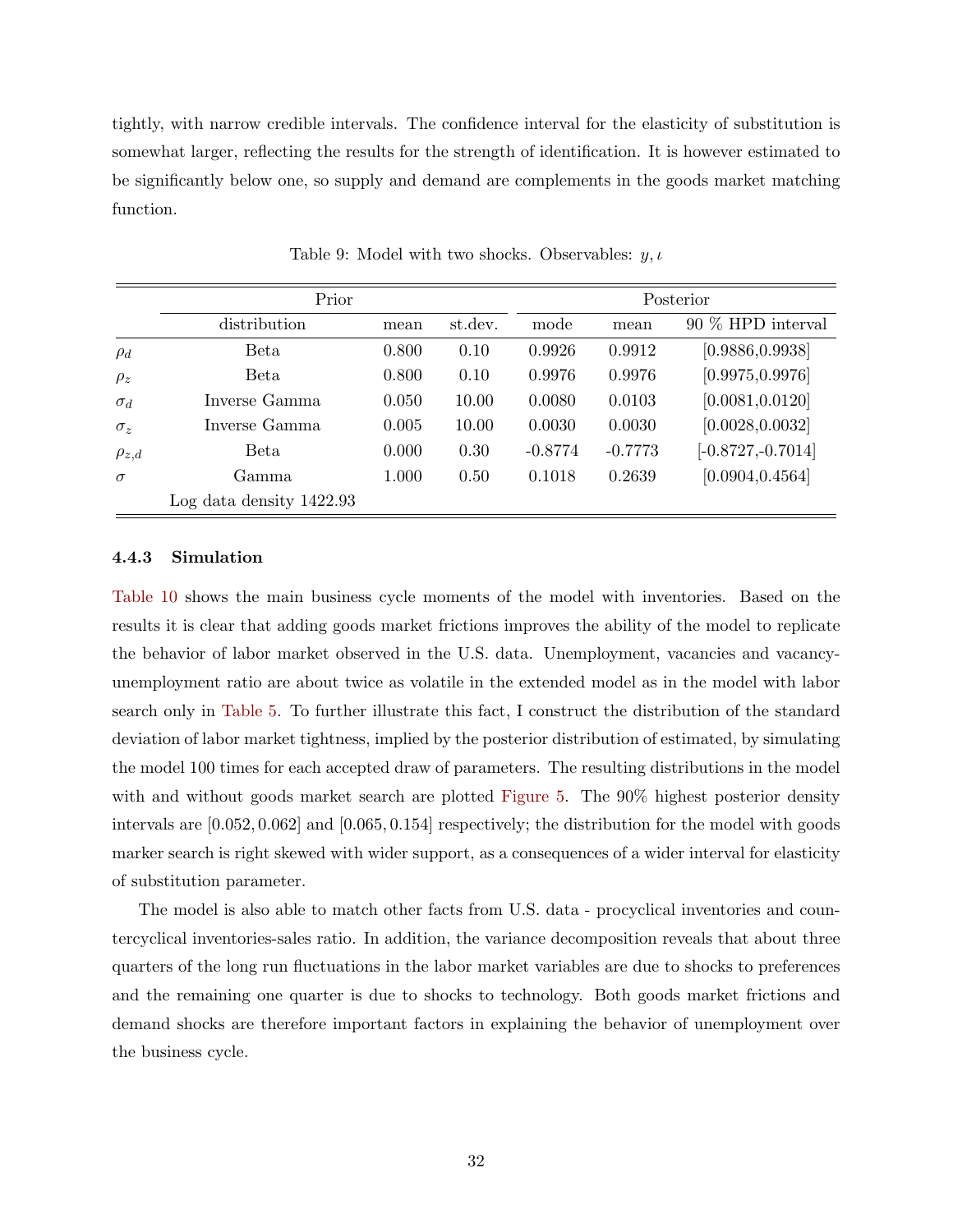|                  |         | US data          |                  | GLS model |                  |                  |  |  |
|------------------|---------|------------------|------------------|-----------|------------------|------------------|--|--|
|                  | st.dev. | $corr(\cdot, y)$ | $corr(\cdot, Y)$ | st.dev.   | $corr(\cdot, y)$ | $corr(\cdot, Y)$ |  |  |
| $\boldsymbol{y}$ | 0.013   | 1.00             | 0.69             | 0.014     | 1.00             | 0.85             |  |  |
| $\theta$         | 0.262   | 0.34             | 0.88             | 0.102     | 0.88             | 0.90             |  |  |
| V                | 0.140   | 0.42             | 0.89             | 0.064     | 0.80             | 0.81             |  |  |
| $\mathcal U$     | 0.127   | $-0.25$          | $-0.82$          | 0.047     | $-0.85$          | $-0.89$          |  |  |
| $\boldsymbol{I}$ | 0.017   | 0.48             | 0.48             | 0.012     | 0.42             | 0.37             |  |  |
| I/C              | 0.018   | $-0.72$          | $-0.45$          | 0.016     | $-0.66$          | $-0.70$          |  |  |

<span id="page-33-0"></span>Table 10: Summary statistics, labor and goods search model with inventories

Figure 5: Distribution of standard deviation of labor market tightness in simulations

<span id="page-33-1"></span>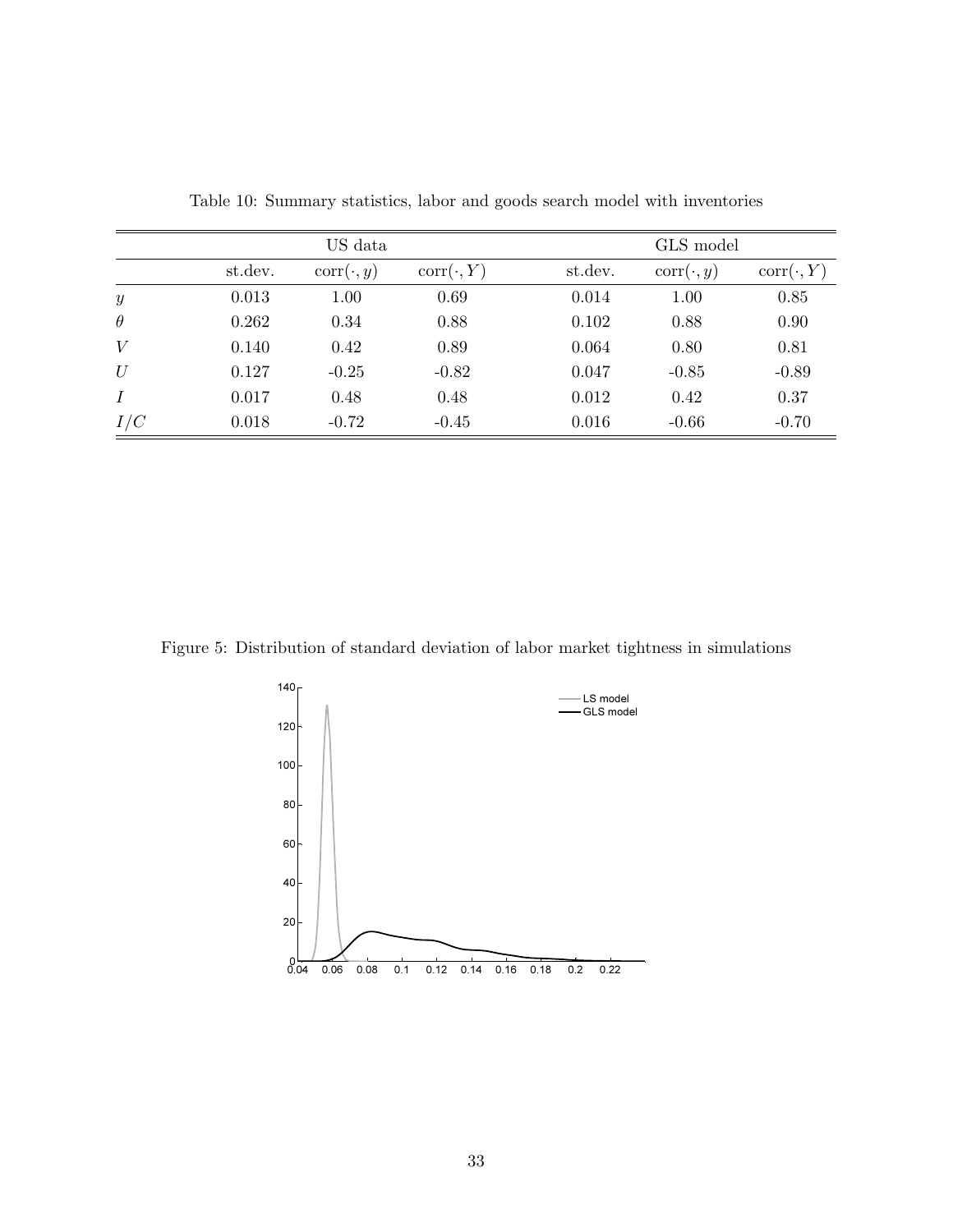# <span id="page-34-0"></span>5 Conclusion

This paper studies the fluctuations of unemployment in a framework that emphasizes the role of consumer demand in determining the output and employment. In particular, it examines the amplification of shocks in a Diamond-Mortensen-Pissarides model after goods market search-matching friction is introduced. When wages are determined by Nash bargaining, goods market frictions affect worker's bargaining position, provide rationale for high value of non-market activity, but also change its cyclical properties. This last effect arises since higher availability of goods in expansions makes frictions in the goods market less severe from consumer's perspective, thus increasing the value of additional earnings obtained when the worker accepts the job. In addition, in the framework analyzed in this paper supply side shocks to technology and demand side shocks to preferences can generate business cycle fluctuations that are observationally equivalent to an economist who would only consider time series for labor productivity, output, employment and wages.

I estimate the model first using data on U.S. average labor productivity only, and show that a modest amount of goods market frictions increases the response of unemployment to technology shocks by one third when search effort and output supplied by firms are good substitutes in the goods market matching function. With low substitutability preference shocks result in response of unemployment which is about two and half times larger than the response to technology shocks in model with labor search only. Afterwards, I add the data on inventories which allows to determine the relative importance of technology and preference shocks. I find that in the full model, with both types of shocks, the response of vacancies and unemployment to changes in measured labor productivity is about twice as large as in the model with labor search only. In addition, demand shocks account for three quarters of fluctuations, and technology shocks for the remaining one quarter. The results of this paper show that both the goods market frictions and the demand shocks play an important role in determining the behavior of unemployment over the business cycle. More work however has to be done to further explore the nature of the demand shocks; preliminary results suggest that news or uncertainty shocks in a framewrok with good market frictions could lead to a similar behavior of the aggregate economy as the one induced by a simple preference shock analyzed in this paper.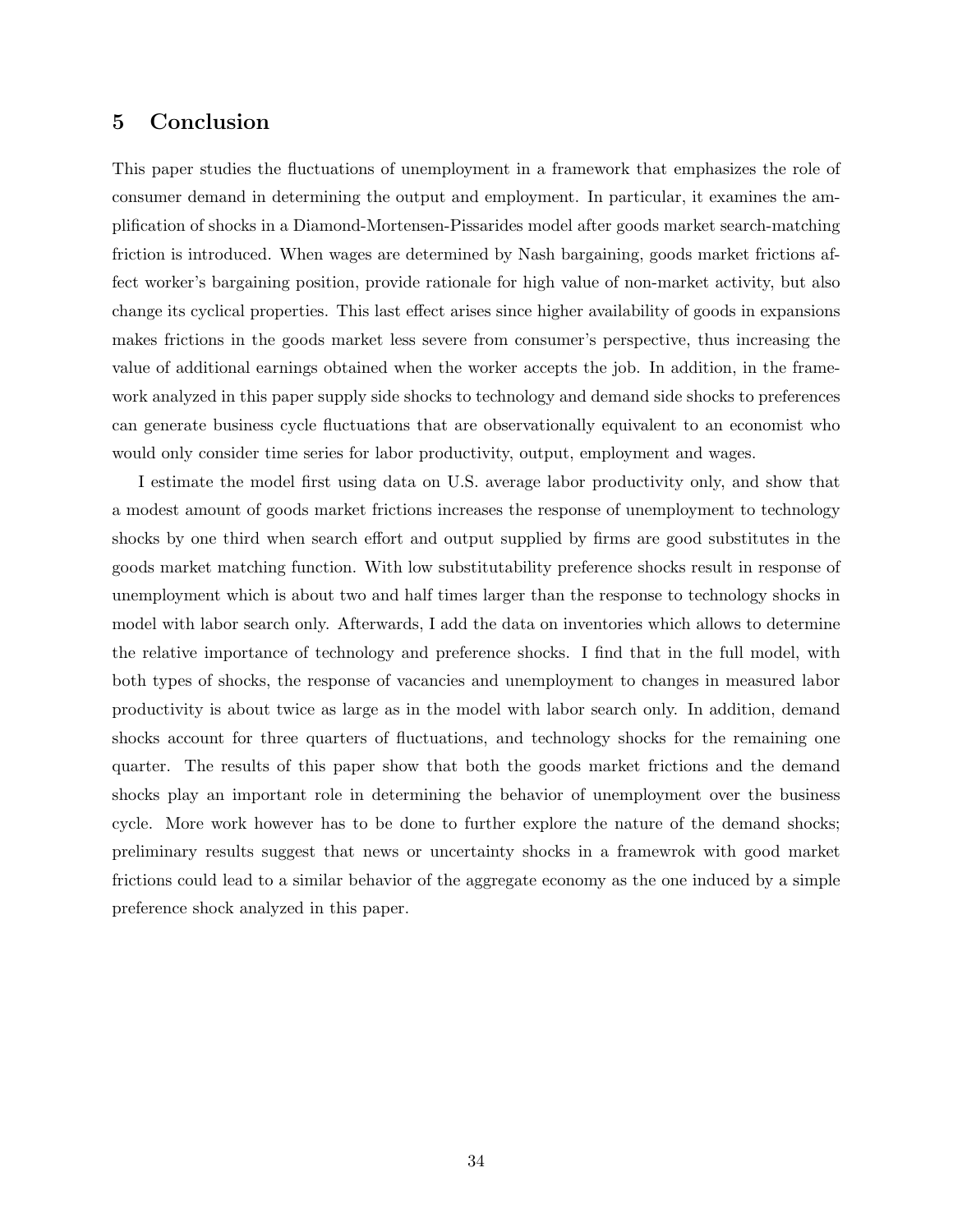# References

- <span id="page-35-13"></span>An, S., & Schorfheide, F. (2007). Bayesian analysis of DSGE models. Econometric Reviews,  $26(2-4), 113-172.$  [\[22\]](#page-22-1).
- <span id="page-35-15"></span>Andrle, M. (2010). A note on identification patterns in DSGE models (Working Paper Series No. 1235). European Central Bank. [\[31\]](#page-31-1).
- <span id="page-35-12"></span><span id="page-35-8"></span>Bai, Y., & Ríos-Rull, J.-V.  $(2013)$ . *International business cycles redux* (mimeo). [\[19\]](#page-19-0).
- Bai, Y., Ríos-Rull, J.-V., & Storesletten, K. (2012). Demand shocks that look like productivity shocks (Working Papers). Federal Reserve Bank of Minneapolis. [\[3,](#page-3-0)[4,](#page-4-0)[7,](#page-7-1)[9,](#page-9-1)[19\]](#page-19-0).
- <span id="page-35-16"></span>Barnichon, R. (2010). Building a composite help-wanted index. Economics Letters, 109(3), 175-178. [\[51\]](#page-51-0).
- <span id="page-35-11"></span>Barron, J. M., Berger, M. C., & Black, D. A. (1997). On-the-job training. W.E. Upjohn Institute for Employment Research. [\[19\]](#page-19-0).
- <span id="page-35-9"></span>Bils, M., & Kahn, J. A. (2000). What inventory behavior tells us about business cycles. American Economic Review,  $90(3)$ , 458-481. [\[5\]](#page-5-1).
- <span id="page-35-5"></span>Costain, J. S., & Reiter, M. (2008). Business cycles, unemployment insurance, and the calibration of matching models. Journal of Economic Dynamics and Control, 32 (4), 1120-1155. [\[3,](#page-3-0)[20\]](#page-20-1).
- <span id="page-35-14"></span>Del Negro, M., & Schorfheide, F. (2008). Forming priors for dsge models (and how it affects the assessment of nominal rigidities). Journal of Monetary Economics, 55 (7), 1191-1208. [\[22\]](#page-22-1).
- <span id="page-35-0"></span>Diamond, P. A. (1982). Wage determination and efficiency in search equilibrium. Review of Economic Studies,  $49(2)$ , 217-27. [\[3\]](#page-3-0).
- <span id="page-35-7"></span>Garin, J., & Lester, R. (2013). The cyclicality of unemployment and the relevance of endogenous home production. [\[3\]](#page-3-0).
- <span id="page-35-6"></span>Guerrieri, V. (2008). Heterogeneity, job creation and unemployment volatility. *Scandinavian* Journal of Economics, 109 (4), 667-693. [\[3\]](#page-3-0).
- <span id="page-35-3"></span>Hagedorn, M., & Manovskii, I. (2008). The cyclical behavior of equilibrium unemployment and vacancies revisited. American Economic Review, 98 (4), 1692-1706. [\[3](#page-3-0)[,12,](#page-12-1)[17,](#page-17-1)[18,](#page-18-1)[19,](#page-19-0)[20,](#page-20-1)[21\]](#page-21-1).
- <span id="page-35-1"></span>Hall, R. E. (2005). Employment fluctuations with equilibrium wage stickiness. American Economic *Review*,  $95(1)$ , 50-65. [\[3](#page-3-0)[,20\]](#page-20-1).
- <span id="page-35-2"></span>Hall, R. E., & Milgrom, P. R. (2008). The limited influence of unemployment on the wage bargain. American Economic Review, 98 (4), 1653-74. [\[3](#page-3-0)[,20\]](#page-20-1).
- <span id="page-35-4"></span>Hornstein, A., Krusell, P., & Violante, G. L. (2005). Unemployment and vacancy fluctuations in the matching model: Inspecting the mechanism. Economic Quarterly, 19-50. [\[3\]](#page-3-0).
- <span id="page-35-10"></span>Hosios, A. J. (1990). On the efficiency of matching and related models of search and unemployment. *Review of Economic Studies,*  $57(2)$ ,  $279-98$ . [\[12\]](#page-12-1).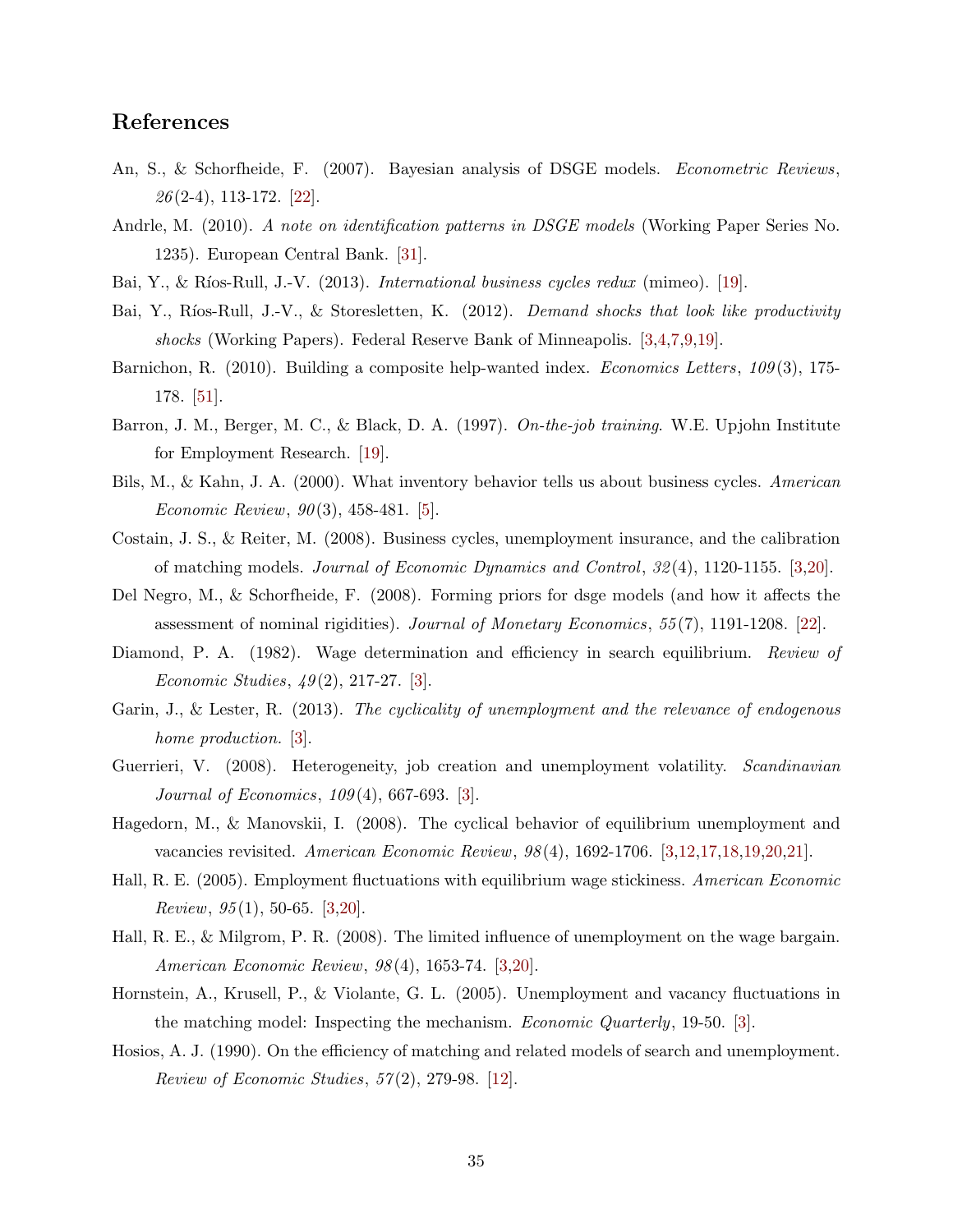- <span id="page-36-8"></span>Huo, Z., & Ríos-Rull, J.-V. (2013). *Paradox of thrift recessions* (mimeo). University of Minnesota. [\[4\]](#page-4-0).
- <span id="page-36-16"></span>Iskrev, N. (2010a). Evaluating the strength of identification in DSGE models. An a priori approach (mimeo). [\[31\]](#page-31-1).
- <span id="page-36-15"></span>Iskrev, N. (2010b). Local identification in DSGE models. Journal of Monetary Economics,  $57(2)$ , 189-202. [\[31\]](#page-31-1).
- <span id="page-36-7"></span>Kaplan, G., & Menzio, G. (2013). Shopping externalities and self-fulfilling unemployment fluctuations (Working Paper No. 18777). National Bureau of Economic Research. [\[4\]](#page-4-0).
- <span id="page-36-11"></span>Khan, A., & Thomas, J. K. (2007). Inventories and the business cycle: An equilibrium analysis of  $(s, s)$  policies. American Economic Review,  $97(4)$ , 1165-1188. [\[5\]](#page-5-1).
- <span id="page-36-4"></span>Krause, M. U., & Lubik, T. A. (2010). On-the-job search and the cyclical dynamics of the labor market (Working Paper No. 10-12). Federal Reserve Bank of Richmond. [\[3\]](#page-3-0).
- <span id="page-36-6"></span>Lehmann, E., & Van der Linden, B. (2010). Search frictions on product and labor markets: Money in the matching function. *Macroeconomic Dynamics*,  $1/4(01)$ , 56-92. [\[4\]](#page-4-0).
- <span id="page-36-14"></span>Lubik, T. A. (2009). Estimating a search and matching model of the aggregate labor market. Economic Quarterly, 101-120. [\[22\]](#page-22-1).
- <span id="page-36-5"></span>Menzio, G., & Shi, S. (2011). Efficient search on the job and the business cycle. *Journal of Political* Economy,  $119(3)$ ,  $468 - 510$ . [\[3\]](#page-3-0).
- <span id="page-36-13"></span>Merz, M. (1995). Search in the labor market and the real business cycle. *Journal of Monetary* Economics,  $36(2)$ ,  $269-300$ . [\[7\]](#page-7-1).
- <span id="page-36-10"></span>Michaillat, P., & Saez, E. (2013). A model of aggregate demand and unemployment (NBER Working Papers No. 18826). National Bureau of Economic Research, Inc. [\[4\]](#page-4-0).
- <span id="page-36-12"></span>Moen, E. R. (1997). Competitive search equilibrium. Journal of Political Economy,  $105(2)$ , 385-411. [\[6\]](#page-6-2).
- <span id="page-36-3"></span>Moen, E. R., & Rosén, A. (2011). Incentives in competitive search equilibrium. Review of Economic Studies, 78(2), 733-761. [\[3\]](#page-3-0).
- <span id="page-36-2"></span>Mortensen, D., & Nagypal, E. (2007). More on unemployment and vacancy fluctuations. Review of Economic Dynamics, 10 (3), 327-347. [\[3,](#page-3-0)[15,](#page-15-3)[20,](#page-20-1)[21,](#page-21-1)[22\]](#page-22-1).
- <span id="page-36-1"></span>Mortensen, D., & Pissarides, C. A. (1994). Job creation and job destruction in the theory of unemployment. Review of Economic Studies, 61(3), 397-415. [\[3\]](#page-3-0).
- <span id="page-36-9"></span>Petrosky-Nadeau, N., & Wasmer, E. (2011). Macroeconomic dynamics in a model of goods, labor and credit market frictions (IZA Discussion Papers No. 5763). Institute for the Study of Labor (IZA). [\[4,](#page-4-0)[9](#page-9-1)[,19\]](#page-19-0).
- <span id="page-36-0"></span>Pissarides, C. A. (1985). Short-run equilibrium dynamics of unemployment vacancies, and real wages. American Economic Review, 75 (4), 676-90. [\[3\]](#page-3-0).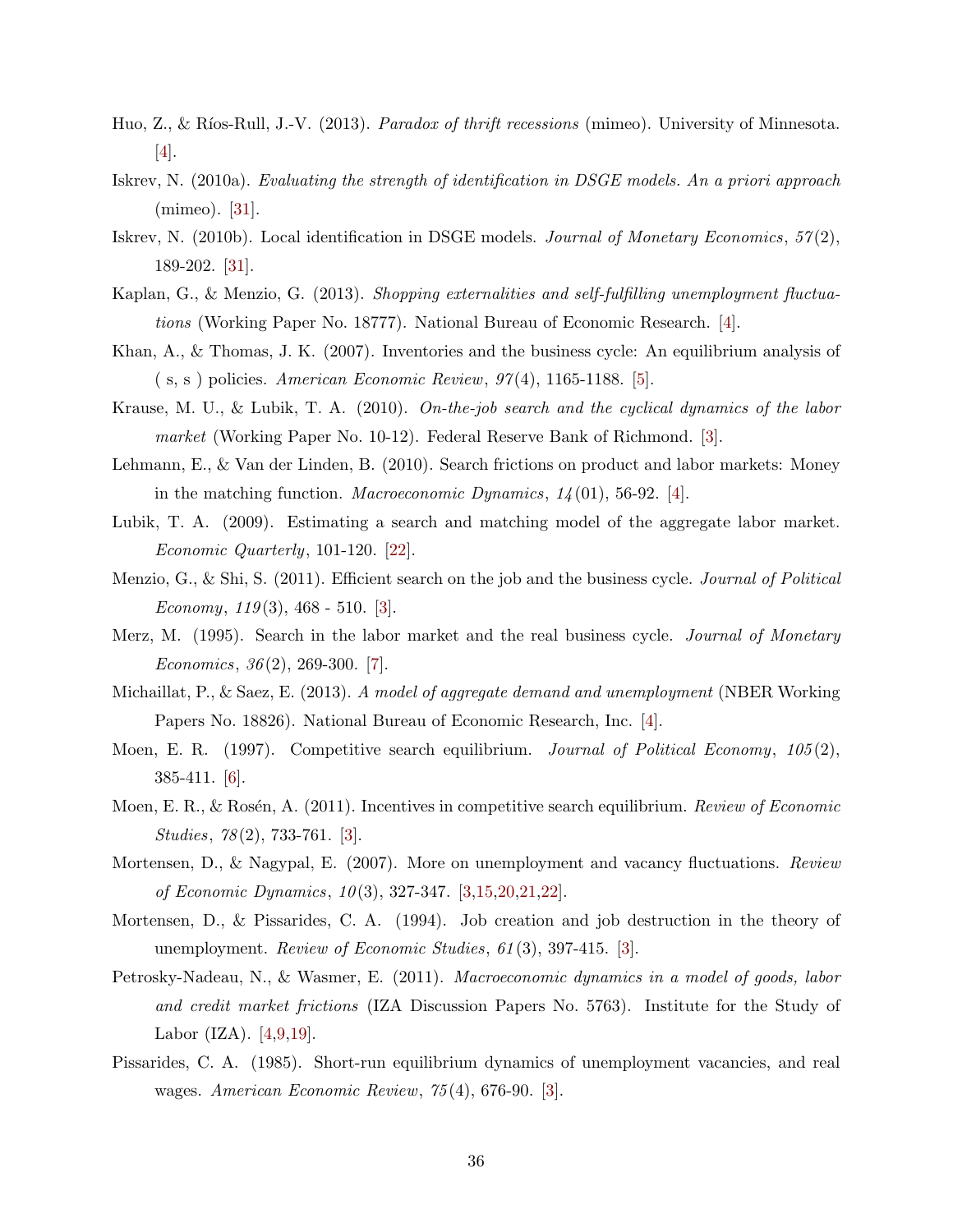<span id="page-37-3"></span><span id="page-37-0"></span>Pissarides, C. A. (2000). Equilibrium unemployment theory, 2nd edition. The MIT Press. [\[1,](#page-1-0)[3,](#page-3-0)[6](#page-6-2)[,9\]](#page-9-1).

- Pissarides, C. A. (2009). The unemployment volatility puzzle: Is wage stickiness the answer? Econometrica, 77 (5), 1339-1369. [\[3](#page-3-0)[,15](#page-15-3)[,20](#page-20-1)[,21](#page-21-1)[,22\]](#page-22-1).
- <span id="page-37-8"></span>Pissarides, C. A., & Petrongolo, B. (2001). Looking into the black box: A survey of the matching function. Journal of Economic Literature,  $39(2)$ , 390-431. [\[19\]](#page-19-0).
- <span id="page-37-5"></span>Ramey, V. A., & West, K. D. (1999). Inventories. In J. B. Taylor & M. Woodford (Eds.), Handbook of macroeconomics (Vol. 1, p. 863-923). Elsevier. [\[5\]](#page-5-1).
- <span id="page-37-1"></span>Rogerson, R., Shimer, R., & Wright, R. (2005). Search-theoretic models of the labor market: A survey. Journal of Economic Literature,  $\frac{43(4)}{959}$ -988. [\[1\]](#page-1-0).
- <span id="page-37-2"></span>Shimer, R. (2005). The cyclical behavior of equilibrium unemployment and vacancies. American Economic Review, 95 (1), 25-49. [\[3,](#page-3-0)[18,](#page-18-1)[20\]](#page-20-1).
- <span id="page-37-7"></span><span id="page-37-6"></span>Shimer, R. (2010). Labor markets and business cycles. Princeton University Press. [\[9,](#page-9-1)[14,](#page-14-1)[18,](#page-18-1)[19\]](#page-19-0).
- Silva, J. I., & Toledo, M. (2009). Labor turnover costs and the cyclical behavior of vacancies and unemployment. *Macroeconomic Dynamics*, 13(S1), 76-96. [\[19\]](#page-19-0).
- <span id="page-37-4"></span>Silva, J. I., & Toledo, M. (2013). The unemployment volatility puzzle: The role of matching costs revisited. Economic Inquiry, 51 (1), 836-843. [\[3,](#page-3-0)[21\]](#page-21-1).
- <span id="page-37-9"></span>Stole, L. A., & Zwiebel, J. (1996). Intra-firm bargaining under non-binding contracts. Review of Economic Studies, 63 (3), 375-410. [\[41\]](#page-41-0).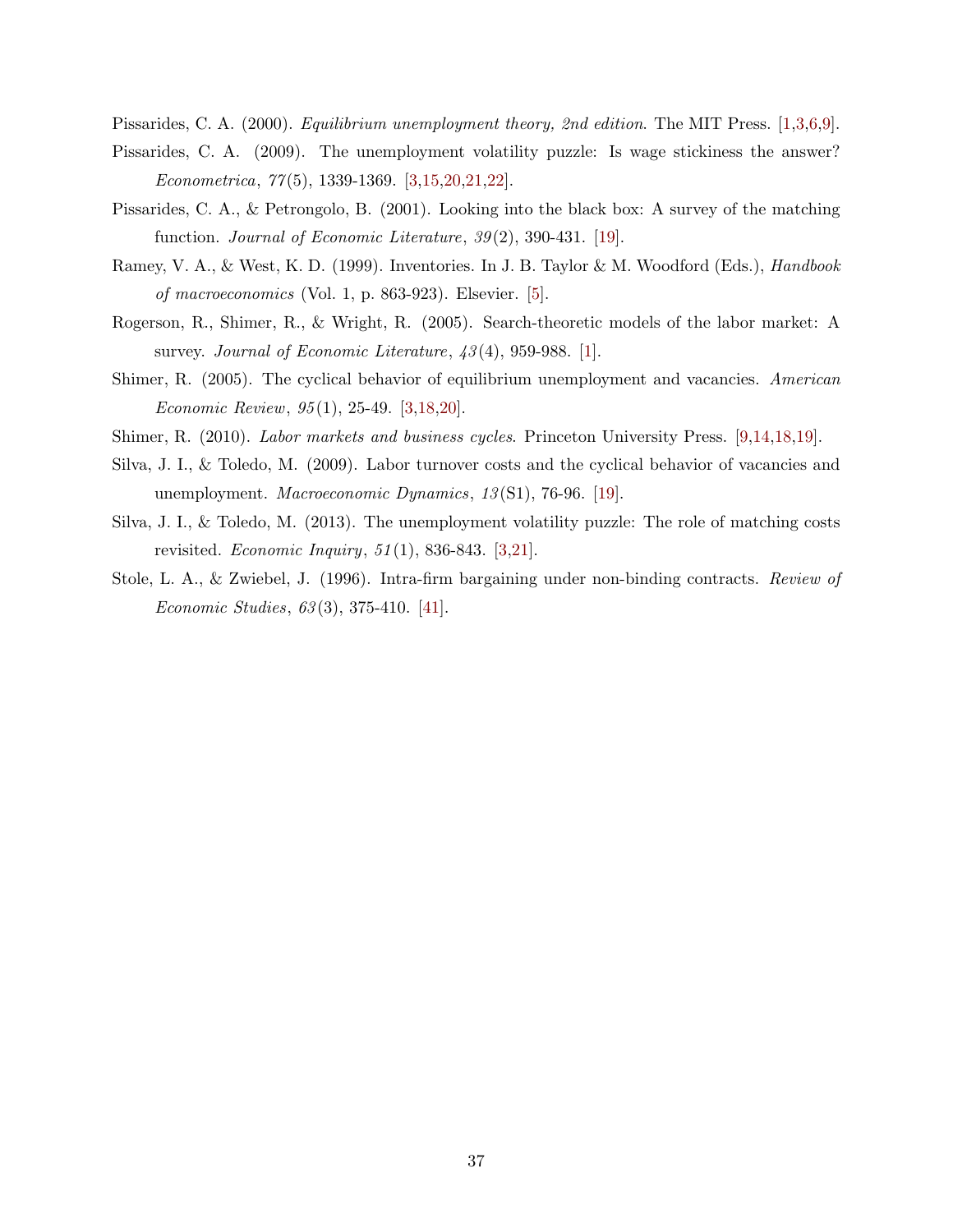## <span id="page-38-0"></span>Appendix A

#### Household's optimality conditions

Consider household's problem [\(2.2\)](#page-8-0). Denoting by  $\lambda_1, \lambda_2$  the Lagrange multipliers on first two constraints, the first order conditions and the envelope theorem conditions are

| $c$ :  | $0 = U_c - \lambda_1 p - \lambda_2$                          |
|--------|--------------------------------------------------------------|
| d:     | $0 = U_d + \lambda_2 \psi^d$                                 |
| $a'$ : | $0 = -\lambda_1 + \beta E W'_a$                              |
| a :    | $W_a = \lambda_1(1+R)$                                       |
| n:     | $W_n = U_n + \lambda_1 w + (1 - \delta - \pi^u)\beta E W'_n$ |

From the first order conditions for  $c$  and  $d$  we get for the value of the marginal unit of income

$$
\lambda_1 = \frac{1}{p} \Big(U_c + \frac{U_d}{\psi^d}\Big)
$$

and the envelope theorem yields the following expression for the marginal value of a worker employed under a contract at equilibrium wage  $w(S)$ 

<span id="page-38-3"></span>
$$
W_n = U_n + \left( U_c + \frac{U_d}{\psi^d} \right) \frac{w}{p} + (1 - \delta - \pi^u) \beta \mathbb{E} W'_n \tag{A.1}
$$

From the first order condition for  $a$  and envelope theorem for  $a'$ 

$$
\lambda_1 = \beta \mathbb{E}[\lambda'_1(1 + R')]
$$

Plugging in for  $\lambda_1$  yields the following Euler equation equalizing the cost of increasing saving in the form of share holdings by a marginal unit and the return from this marginal savings

<span id="page-38-1"></span>
$$
\frac{1}{p}\left(U_c + \frac{U_d}{\psi^d}\right) = \beta \mathbb{E}\left[(1+R')\frac{1}{p'}\left(U_c' + \frac{U_d'}{(\psi^d)'}\right)\right]
$$
\n(A.2)

The left hand side corresponds to the utility cost of extra unit of savings: the household could have instead purchased  $\frac{1}{p}$  units of good which require utility cost  $\frac{U_d}{\psi^d}$  per unit of good because of the goods market search friction, and enjoyed  $U_c$  extra utility per unit of good. The right hand side corresponds to the utility benefit of extra unit of savings: the  $1 + R$  monetary flow in the next period can be used to purchase extra consumption in the next period. It will be convenient to denote by  $M(\mathbf{S})$  the expected discounted utility from marginal unit of share holdings

<span id="page-38-2"></span>
$$
M = \beta \mathbb{E}\Big[ (1 + R') \frac{1}{p'} \Big( U_c' + \frac{U_d'}{(\psi^d)'} \Big) \Big] \tag{A.3}
$$

The above intertemporal optimality conditions thus states that  $\lambda_1 = M$ .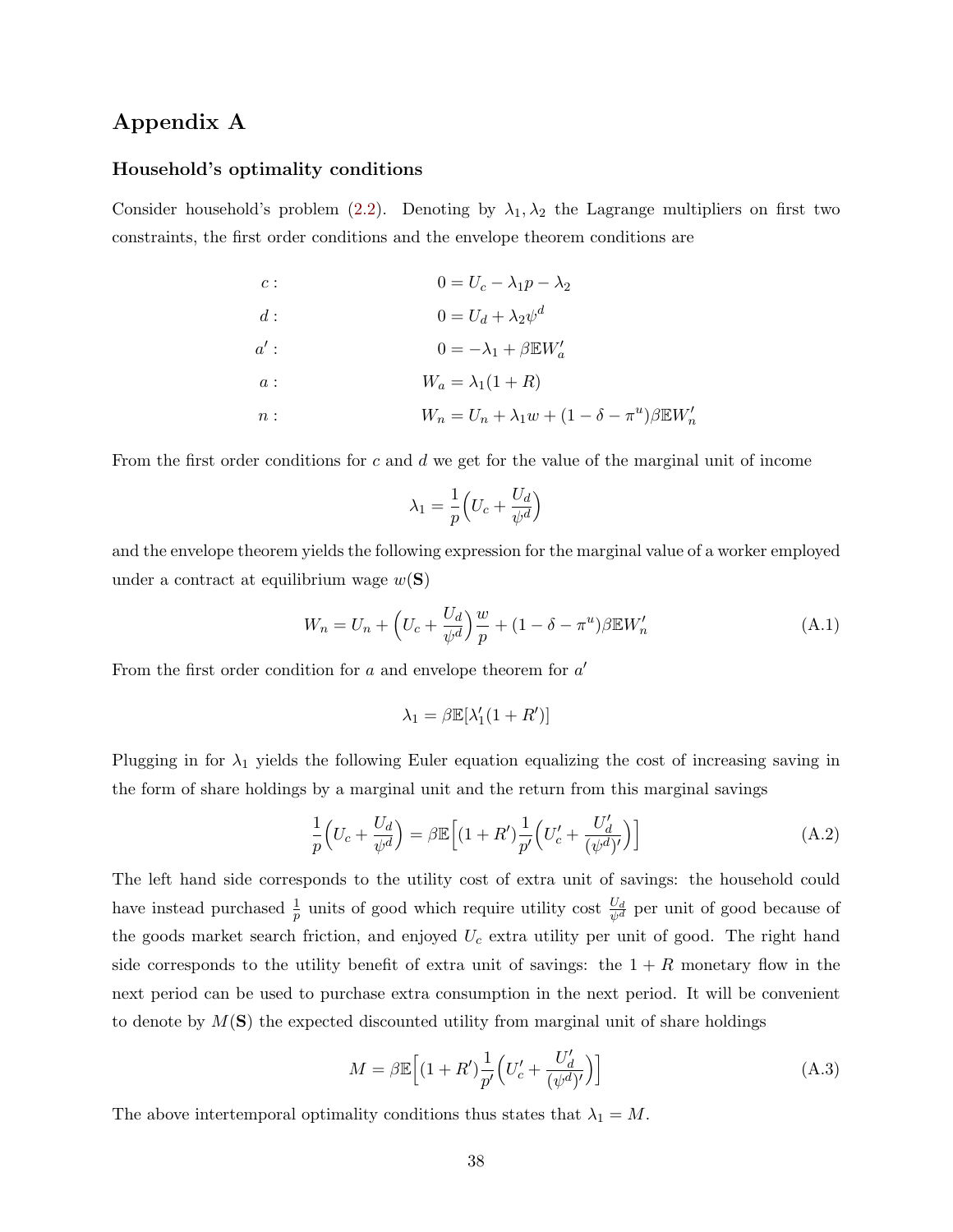#### Firm's optimality conditions

Since the household is representative adding the full set of Arrow securities would not affect the allocation, and we can use standard complete markets pricing approach to value the firm. Thus define the stochastic discount factor as

<span id="page-39-2"></span>
$$
m(\mathbf{S}, \mathbf{S}') = \beta \frac{p(\mathbf{S})}{p(\mathbf{S}')} \frac{U_c(\mathbf{S}') + \frac{U_d(\mathbf{S}')}{\psi^d(Q(\mathbf{S}'))}}{U_c(\mathbf{S}) + \frac{U_d(\mathbf{S})}{\psi^d(Q(\mathbf{S}))}}
$$
(A.4)

with slight notational abuse  $U_c(\mathbf{S}) = \frac{\partial}{\partial c} U(C(\mathbf{S}), D(\mathbf{S}), N(\mathbf{S})), U_d(\mathbf{S}) = \frac{\partial}{\partial d} U(C(\mathbf{S}), D(\mathbf{S}), N(\mathbf{S})).$ 

Consider now firm's problem [\(2.3\)](#page-9-0). After eliminating  $p, x, n'$  using the constraints the first order conditions and the envelope theorem condition are

$$
Q: \qquad 0 = \left[ \left( \frac{\psi_Q^d}{Q} - \frac{\psi^d}{Q^2} \right) \left( \frac{U_d - W_d^*}{\psi^d M} + \frac{U_c}{M} \right) - \frac{\psi^d}{Q} \frac{U_d - W_d^*}{(\psi^d)^2 M} \psi_Q^d \right] \frac{x}{X}
$$
  

$$
v: \qquad 0 = -\frac{1}{X} \frac{\psi^d}{Q} p(\chi z f_l + \kappa_v) + \pi^v \mathbb{E}[m \Omega_n']
$$
  

$$
n: \qquad \Omega_n = -w + \frac{1}{X} \frac{\psi^d}{Q} p z f_l + (1 - \delta) \mathbb{E}[m \Omega_n']
$$

Using the first order condition for Q one can obtain that the equilibrium price in active market satisfies

<span id="page-39-1"></span><span id="page-39-0"></span>
$$
p = \epsilon_Q^{\psi^d} \frac{U_c}{M} \tag{A.5}
$$

where  $\epsilon_Q^{\psi^d} = \frac{\partial \log \psi^d}{\partial \log Q}$  $\frac{\partial \log \psi^{\alpha}}{\partial \log Q}$ . Without goods market search friction price of the good p in the market would be equal to the marginal rate of substitution between consumption and savings; with search friction the price is lower, since this helps the firm to attract more shoppers and increases the probability of selling the goods.

Next, applying the envelope theorem and using the first order condition for  $v$  together with [\(A.5\)](#page-39-0) we can obtain the value of a marginal worker to a firm

$$
\Omega_n = \left( z f_l + \frac{1 - \delta}{\pi^v} (\chi z f_l + \kappa_v) \right) \frac{1}{X} \frac{\psi^d}{Q} p - w \tag{A.6}
$$

Finally, combining  $(A.6)$  and the first order condition for v yields the job creation condition

<span id="page-39-3"></span>
$$
\frac{1}{X}\frac{\psi^d}{Q}p(\chi z f_l + \kappa_v) = \pi^v \mathbb{E}\bigg[m\bigg(\bigg(z' f_l' + \frac{1-\delta}{(\pi^v)'}(\chi z' f_l' + \kappa_v')\bigg)\frac{1}{X'}\frac{(\psi^d)'}{Q'}p' - w'\bigg)\bigg] \tag{A.7}
$$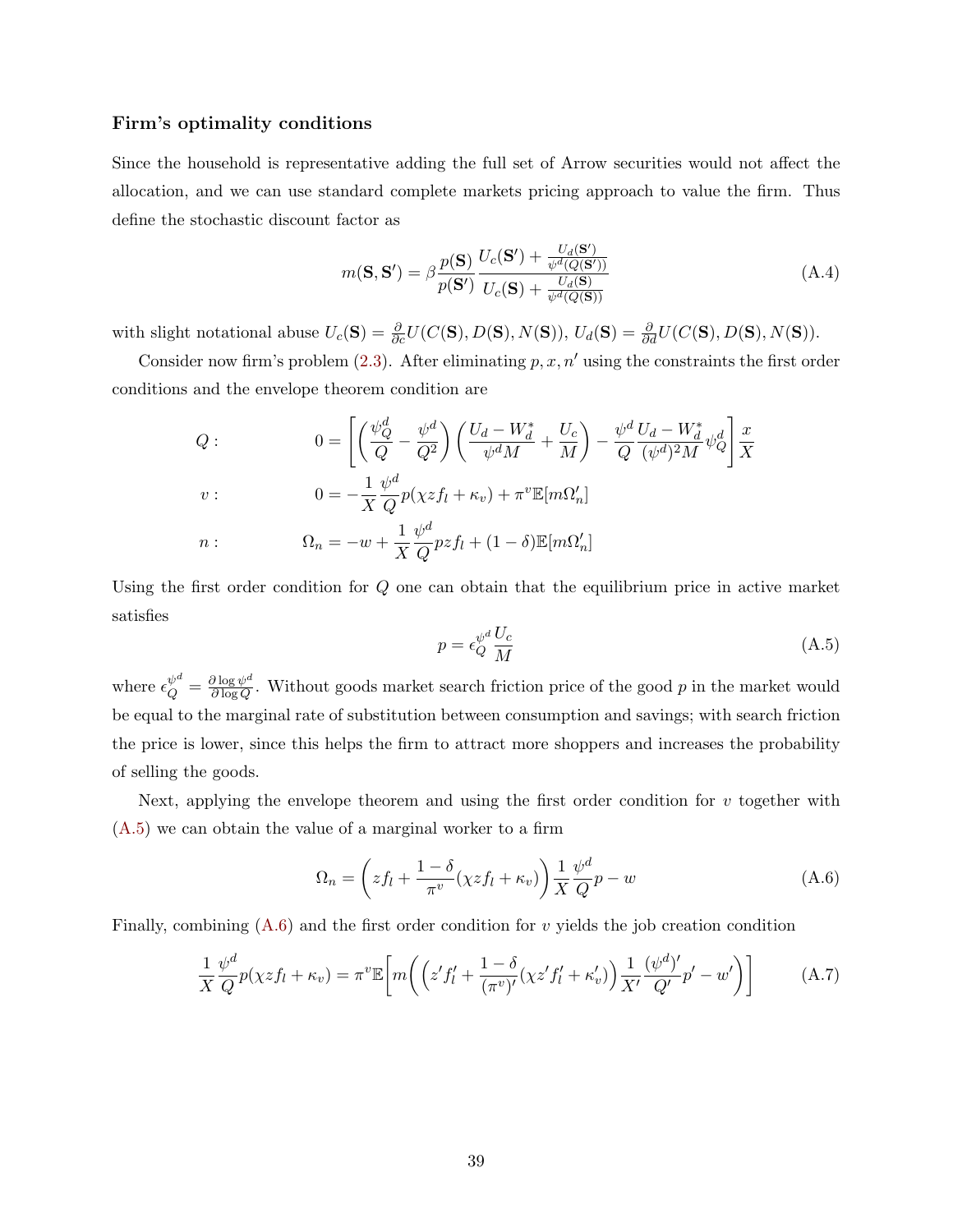# <span id="page-40-0"></span>Appendix B

#### Goods market

From [\(A.5\)](#page-39-0) we have  $M = \epsilon_0^{\psi^d}$  $\frac{\psi^a}{Q} \frac{U_c}{p}$  and so noting that the right hand side of equation [\(A.2\)](#page-38-1) was defined in equation  $(A.3)$  to be  $M$ , we get

<span id="page-40-2"></span>
$$
-U_d = (1 - \epsilon_Q^{\psi^d}) \psi^d U_c \tag{B.1}
$$

#### Labor market

Under Nash bargaining wage  $w$  is determined as a solution to the following problem

$$
w(\mathbf{S}) = \operatorname*{argmax}_{\hat{w}} \hat{W}_n(\hat{w})^{\mu} \hat{\Omega}_n(\hat{w})^{1-\mu}
$$

where  $\hat{W}_n(\hat{w})$  and  $\hat{\Omega}_n(\hat{w})$  are values, to household and firm, of a marginal worker employed under a contract with arbitrary wage  $\hat{w}$  in the current period and equilibrium wage w thereafter, until the job is hit by the separation shock  $\delta$ . I start by deriving these values.

The value function of a household with n members employed and earning equilibrium wage  $w$ , and  $\nu$  members employed and earning arbitrary wage  $\hat{w}$  in the current period and equilibrium wage w thereafter, until the they are hit by the separation shock  $\delta$  is

$$
\tilde{W}(\hat{w}, \nu; \mathbf{S}) = \max_{c, d, a'} U(c, d, n + \nu, \zeta) + \beta \mathbb{E} W(s', n'; \mathbf{S}')
$$
  
subject to  

$$
p(\mathbf{S})c + a' = (1 + R(\mathbf{S}))a + nw(\mathbf{S}) + \nu \hat{w}
$$

$$
c = d\psi^d(Q(\mathbf{S}), X(\mathbf{S}))
$$

$$
n' = (1 - \delta)(n + \nu) + \pi^u(\theta(\mathbf{S}))(1 - n - \nu)
$$

$$
\mathbf{S}' = G(\mathbf{S})
$$

The value of a marginal worker earning wage  $\hat{w}$  for this households can then be obtained as

<span id="page-40-1"></span>
$$
\hat{W}_n(\hat{w}) = \tilde{W}_\nu(\hat{w}, 0; \mathbf{S}) = \left(U_c + \frac{U_d}{\psi^d}\right) \frac{\hat{w} - w}{p} + W_n \tag{B.2}
$$

where the last part makes use of equation [\(A.1\)](#page-38-3).

The value of a firm that employs n worker for equilibrium wage w, and  $\nu$  workers for arbitrary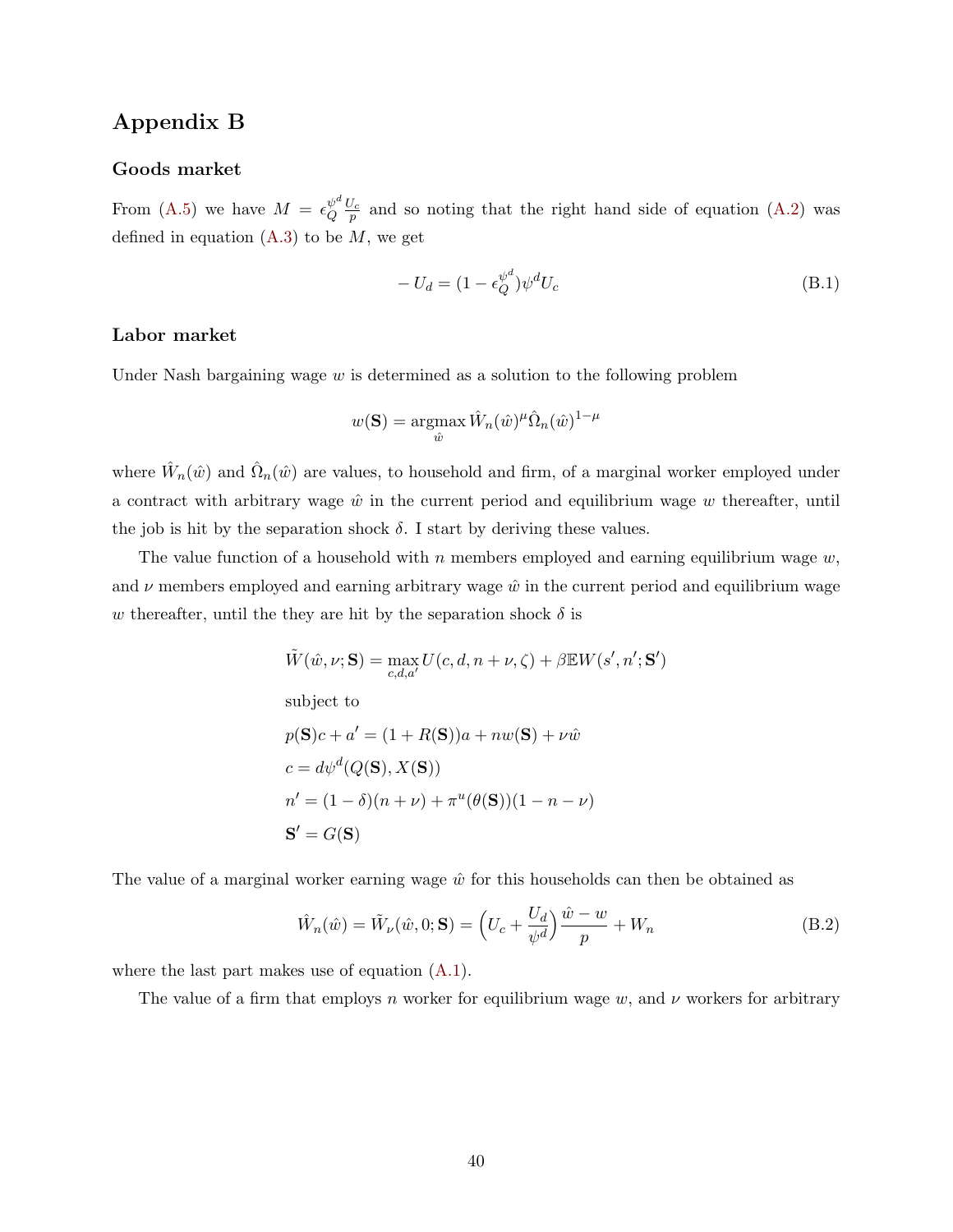<span id="page-41-0"></span>wage  $\hat{w}$  in the current period, and equilibrium wage w thereafter is

$$
\tilde{\Omega}(\hat{w}, \nu; \mathbf{S}) = \max_{v, p, Q, x} \left\{ \frac{x}{X(\mathbf{S})} \frac{\psi^d(Q, X(\mathbf{S}))}{Q} p - w(\mathbf{S})n - \hat{w}\nu + \mathbb{E}[m(\mathbf{S}, \mathbf{S}')\Omega(n'; \mathbf{S}')] \right\}
$$
\nsubject to\n
$$
x = z f(n + \nu - \chi v) - \kappa(v)
$$
\n
$$
n' = (1 - \delta)(n + \nu) + \pi^v(\theta(\mathbf{S}))v
$$
\n
$$
W_d^*(\mathbf{S}) = U_d(\mathbf{S}) + \psi^d(Q, X(\mathbf{S})) (U_c(\mathbf{S}) - pM(\mathbf{S}))
$$
\n
$$
\mathbf{S}' = G(\mathbf{S})
$$

Application of envelope theorem yields

$$
\tilde{\Omega}_{\nu} = -\hat{w} + \frac{1}{X} \frac{\psi^d}{Q} p z f_l + (1 - \delta) \mathbb{E}[m \Omega_n']
$$

Notice that the first order conditions for  $Q$ ,  $v$  are same as those in [Appendix A,](#page-38-0) and thus we obtain for the value of a marginal worker that the firm employs and pays arbitrary wage  $\hat{w}$  in the current period, and equilibrium wage  $w$  thereafter

<span id="page-41-2"></span>
$$
\hat{\Omega}_n(\hat{w}) = \tilde{\Omega}_\nu(\hat{w}, 0) = \left( z f_l + \frac{1 - \delta}{\pi^v} (\chi z f_l + \kappa_v) \right) \frac{1}{X} \frac{\psi^d}{Q} p - \hat{w} = w - \hat{w} + \Omega_n \tag{B.3}
$$

The Nash bargaining problem is thus<sup>[3](#page-41-1)</sup>

$$
w(\mathbf{S}) = \operatorname*{argmax}_{\hat{w}} \hat{W}_n(\hat{w})^{\mu} \hat{\Omega}_n(\hat{w})^{1-\mu}
$$

with  $\hat{W}_n(\hat{w}), \hat{\Omega}_n(\hat{w})$  given by [\(B.2\)](#page-40-1) and [\(B.3\)](#page-41-2). The first order condition yields a sharing rule

<span id="page-41-3"></span>
$$
W_n = \frac{\mu}{1 - \mu} \left( U_c + \frac{U_d}{\psi^d} \right) \frac{1}{p} \Omega_n \tag{B.4}
$$

or  $\frac{W_n}{p\lambda_1} = \mu \mathcal{S}$  where  $\lambda_1 = \frac{1}{p}$  $\frac{1}{p}\big(U_c + \frac{U_d}{\psi^d}$  $\frac{U_d}{\psi^d}$  is the marginal value of wealth for the household and  $\mathcal{S} = \frac{\Omega_n}{p} + \frac{W_n}{p\lambda_1}$  $\frac{W_n}{p\lambda_1}$  is the total surplus of the match.

To derive the wage equation first plug  $W_n$  from the sharing rule [\(B.4\)](#page-41-3) into [\(A.1\)](#page-38-3), use stochastic discount factor [\(A.4\)](#page-39-2), and the optimality conditions [\(A.7\)](#page-39-3) and [\(A.6\)](#page-39-1) which after a little bit of algebra yields the stochastic wage equation

<span id="page-41-4"></span>
$$
\frac{w}{p} = \mu \frac{1}{X} \frac{\psi^d}{Q} (z f_l + \theta(\chi z f_l + \kappa_v)) - (1 - \mu) \frac{U_n}{U_c + \frac{U_d}{\psi^d}}
$$
(B.5)

Similarly to other search-matching models with Nash bargaining, wage is a weighted average of the value of marginal product of a worker enhanced by the vacancy cost savings, and the marginal rate of substitution between leisure and consumption.

<span id="page-41-1"></span> $3$ For simplicity, this specification of the wage bargaining problem disregards the impact of losing a marginal worker on the bargaining position of firm with the remaining workers, see [Stole and Zwiebel](#page-37-9) [\(1996\)](#page-37-9).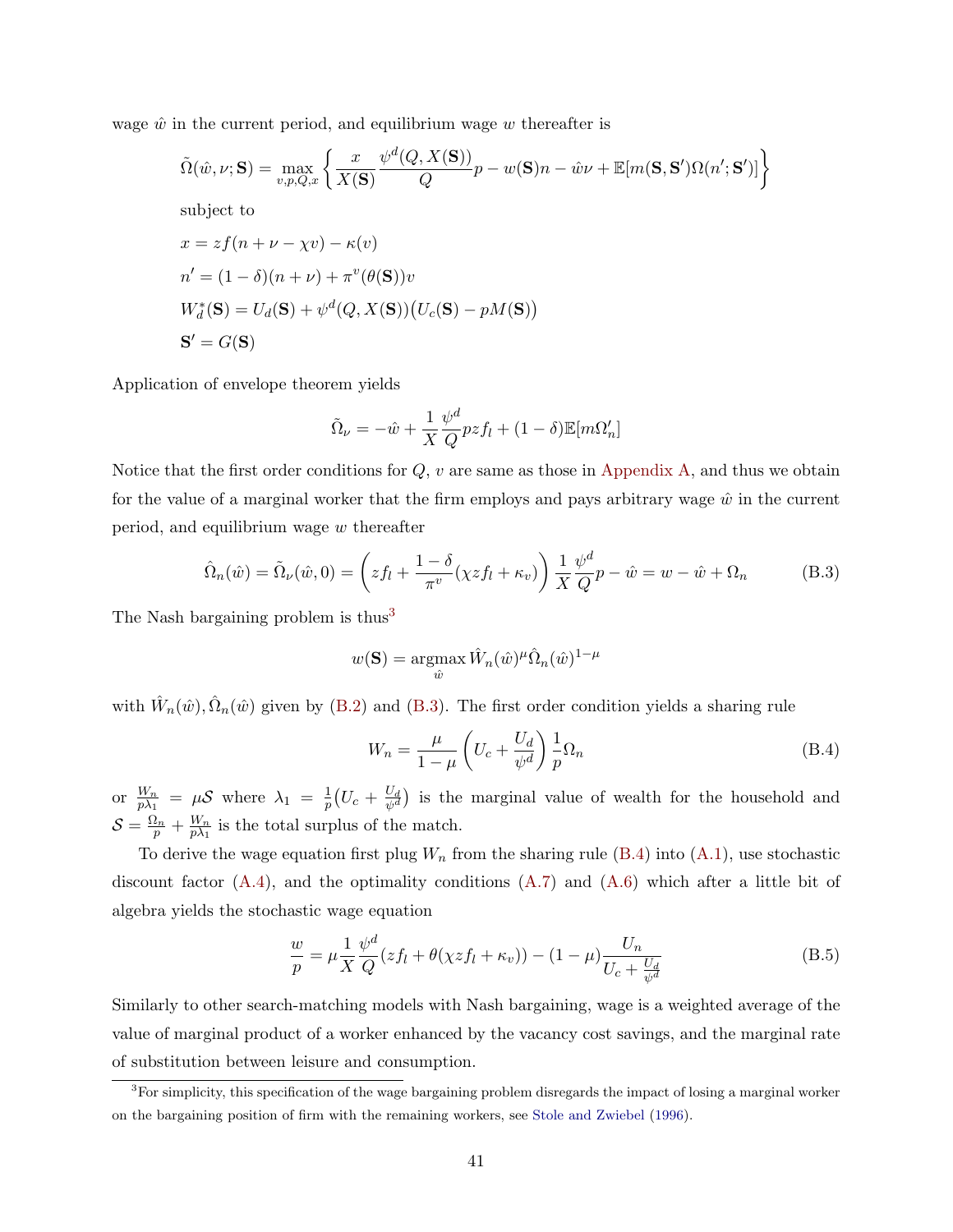Finally, to obtain a stochastic difference equation that characterizes the labor market plug for  $w'$  from [\(B.5\)](#page-41-4) into job creation condition [\(A.7\)](#page-39-3), and use stochastic discount factor [\(A.4\)](#page-39-2), to get

$$
\frac{1}{\pi^v}(\chi z f_l + \kappa_v)\psi^x \left(U_c + \frac{U_d}{\psi^d}\right)
$$
\n
$$
= \beta \mathbb{E}\left[\left[(1-\mu)z' f'_l + \left(\frac{1-\delta}{(\pi^v)'} - \mu\theta'\right)(\chi z' f'_l + \kappa'_v)\right](\psi^x)'\left(U'_c + \frac{U'_d}{(\psi^d)'}\right) + (1-\mu)U'_n\right] \tag{B.6}
$$

# Appendix C

#### Proof of [Proposition 1](#page-12-2)

Proof. Consider the social planner's problem

<span id="page-42-2"></span>
$$
\mathcal{W}(z,\zeta,N) = \max_{C,D,X,V} \left\{ U(C,D,N,\zeta) + \beta \mathbb{E} \mathcal{W}(z',\zeta',N') \right\}
$$

subject to

$$
C = mG(D, X)
$$
  
\n
$$
X = zf(N - \chi V) - \kappa(V)
$$
  
\n
$$
N' = (1 - \delta)N + mL(1 - N, V)
$$

First, by combining the first order conditions for C and D we can obtain the intratemporal optimality condition equalizing the cost and the benefit of the marginal search effort

<span id="page-42-1"></span><span id="page-42-0"></span>
$$
-U_D = m_D^G U_C \tag{C.1}
$$

Next, using the first order condition for  $V$  and  $C$  we get for the marginal value of an employed worker

$$
\mathcal{W}_N = U_N + \left( z f_L + \frac{1 - \delta - m_U^L}{m_V^L} (\chi z f_L + \kappa_V) \right) m_X^G U_C
$$

and by shifting this one period forward and plugging back into the first order condition for V we get the following intertemporal optimality condition

$$
m_X^G(\chi z f_L + \kappa_V)U_C
$$
  
= 
$$
m_V^L \beta \mathbb{E}\left[\left[z' f_L' + \frac{1 - \delta - (m_U^L)'}{(m_V^L)'}(\chi z' f_L' + \kappa_V')\right](m_X^G)'U_C' + U_N'\right]
$$
(C.2)

To summarize, efficient allocation is characterized by  $(C.1)$ ,  $(C.2)$  and constraints

$$
C = mG(D, X)
$$
  
\n
$$
X = zf(N - \chi V) - \kappa(V)
$$
  
\n
$$
N' = (1 - \delta)N + mL(1 - N, V)
$$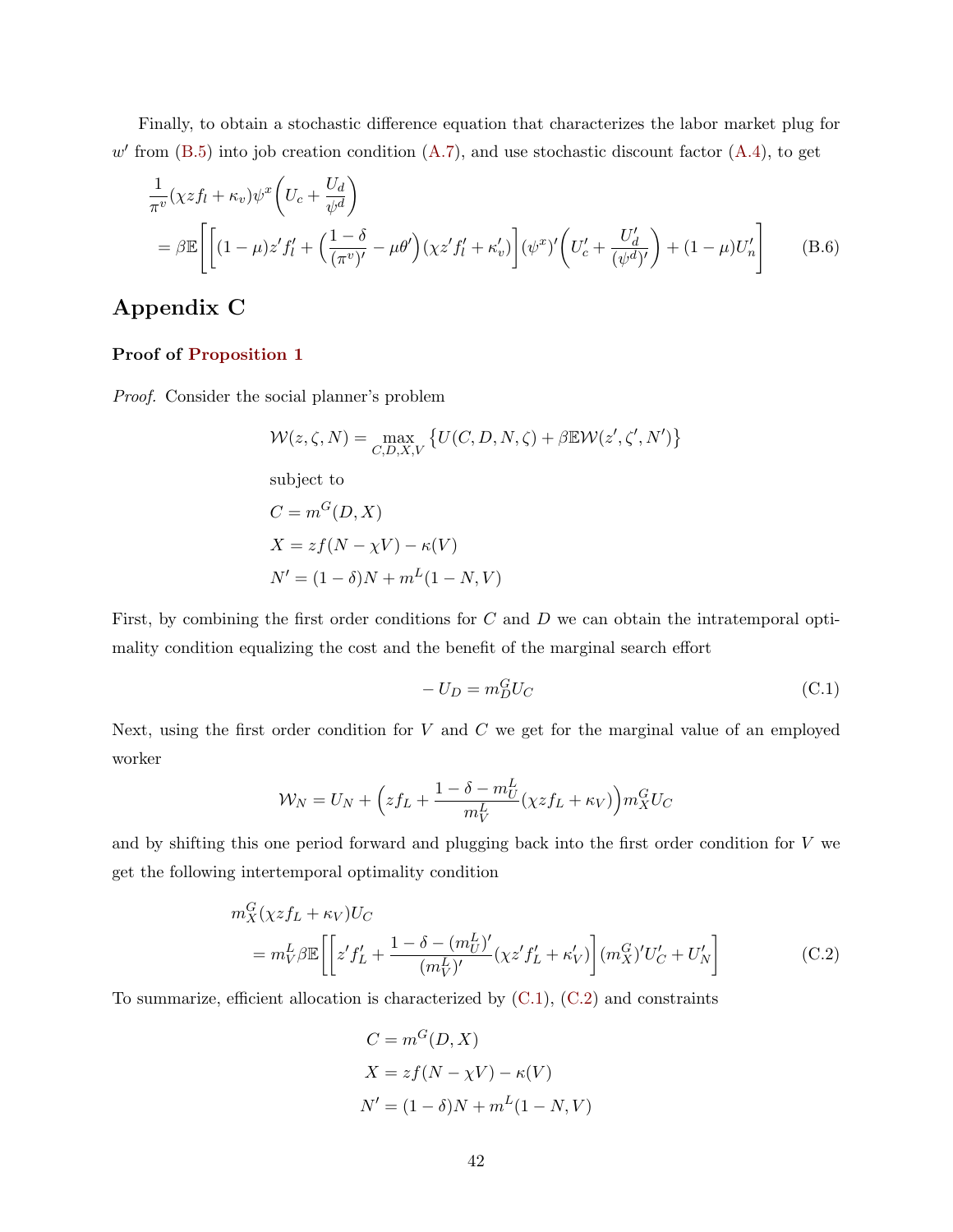The equilibrium allocation on the other hand satisfies these three constraints and [\(B.1\)](#page-40-2), [\(B.6\)](#page-42-2). It is easy to verify that since  $\epsilon_Q^{\psi^d} = \frac{\partial \log \psi^d}{\partial \log Q}$  $\frac{\partial \log \psi^d}{\partial \log Q}, \epsilon_{\theta}^{\pi^v} = \frac{d \log \pi^v}{d \log \theta}$  $\frac{d \log \pi}{d \log \theta}$  it holds that

$$
m_D^G = (1 - \epsilon_Q^{\psi^d}) \psi^d \qquad m_X^G = \frac{1}{X} \psi_Q^d \qquad m_U^L = -\epsilon_{\theta}^{\pi^v} \pi^u \qquad m_V^L = (1 + \epsilon_{\theta}^{\pi^v}) \pi^v
$$

so that  $(C.1)$  can be rewritten as

$$
-U_D = (1 - \epsilon_Q^{\psi^d}) \psi^d U_C
$$

and thus [\(C.2\)](#page-42-1) becomes

$$
\frac{1}{\pi^v} (\chi z f_L + \kappa_V) \psi^x \left( U_C + \frac{U_D}{\psi^d} \right)
$$
\n
$$
= \beta \mathbb{E} \left[ \left[ (1 + \epsilon_\theta^{\pi^v}) z' f_L' + \frac{1 + \epsilon_\theta^{\pi^v}}{1 + (\epsilon_\theta^{\pi^v})'} \left( \frac{1 - \delta}{(\pi^v)'} + (\epsilon_\theta^{\pi^v})' \theta' \right) (\chi z' f_L' + \kappa_V') \right] (\psi^x)' \left( U_C' + \frac{U_D'}{(\psi^d)'} \right) + (1 + \epsilon_\theta^{\pi^v}) U_N' \right]
$$

Clearly, if  $\mu = \frac{\partial \log m^L}{\partial \log U} = -\epsilon_{\theta}^{\pi^v}$  $\bar{\theta}^{\pi}$  these are exactly the same conditions as [\(B.1\)](#page-40-2) and [\(B.6\)](#page-42-2), and so the conditions for efficient allocation coincide with conditions for equilibrium allocation.  $\Box$ 

The following lemma is used throughout in subsequent proofs.

**Lemma 2.** Suppose that  $f(x, y)$  is homogeneous of degree 1 and has elasticity of substitution  $\sigma_{xy}$ . Then  $\sigma_{xy} = \frac{f_x f_y}{f_{xy} f_y}$  $\frac{JxJy}{fxyf}$  .

*Proof.* Since f has elasticity of substitution  $\sigma_{xy}$ 

$$
\sigma_{xy} = \frac{\frac{1}{xf_x} + \frac{1}{yf_y}}{ - \frac{f_{xx}}{(f_x)^2} + \frac{2f_{xy}}{f_xf_y} - \frac{f_{yy}}{(f_y)^2}}
$$

thus

$$
f_y y + f_x x = \sigma_{xy} \bigg[ -xy \bigg[ f_{xx} \frac{f_y}{f_x} + f_{yy} \frac{f_x}{f_y} \bigg] + 2 f_{xy} xy \bigg]
$$

Using the fact that  $f$  is HOD 1 we have

$$
f = -\sigma_{xy} \left[ xy \left[ f_{xx} \frac{f_y}{f_x} + f_{yy} \frac{f_x}{f_y} \right] + f_{xx} x^2 + f_{yy} y^2 \right] = -\sigma_{xy} \left[ f_{xx} \frac{x}{f_x} (f_x x + f_y y) + f_{yy} \frac{y}{f_y} (f_y y + f_x x) \right]
$$
  
=  $-\sigma_{xy} \left[ \frac{f_{xx} x}{f_x} + \frac{f_{yy} y}{f_y} \right] f$ 

Now use the fact that  $f_x$  and  $f_y$  are HOD 0 and simplify further to get

$$
1=-\sigma_{xy}\bigg[\frac{-f_{xy}y}{f_x}+\frac{-f_{xy}x}{f_y}\bigg]=\sigma_{xy}\frac{f_{xy}f}{f_xf_y}
$$

#### Proof of [Proposition 2](#page-13-3)

 $\Box$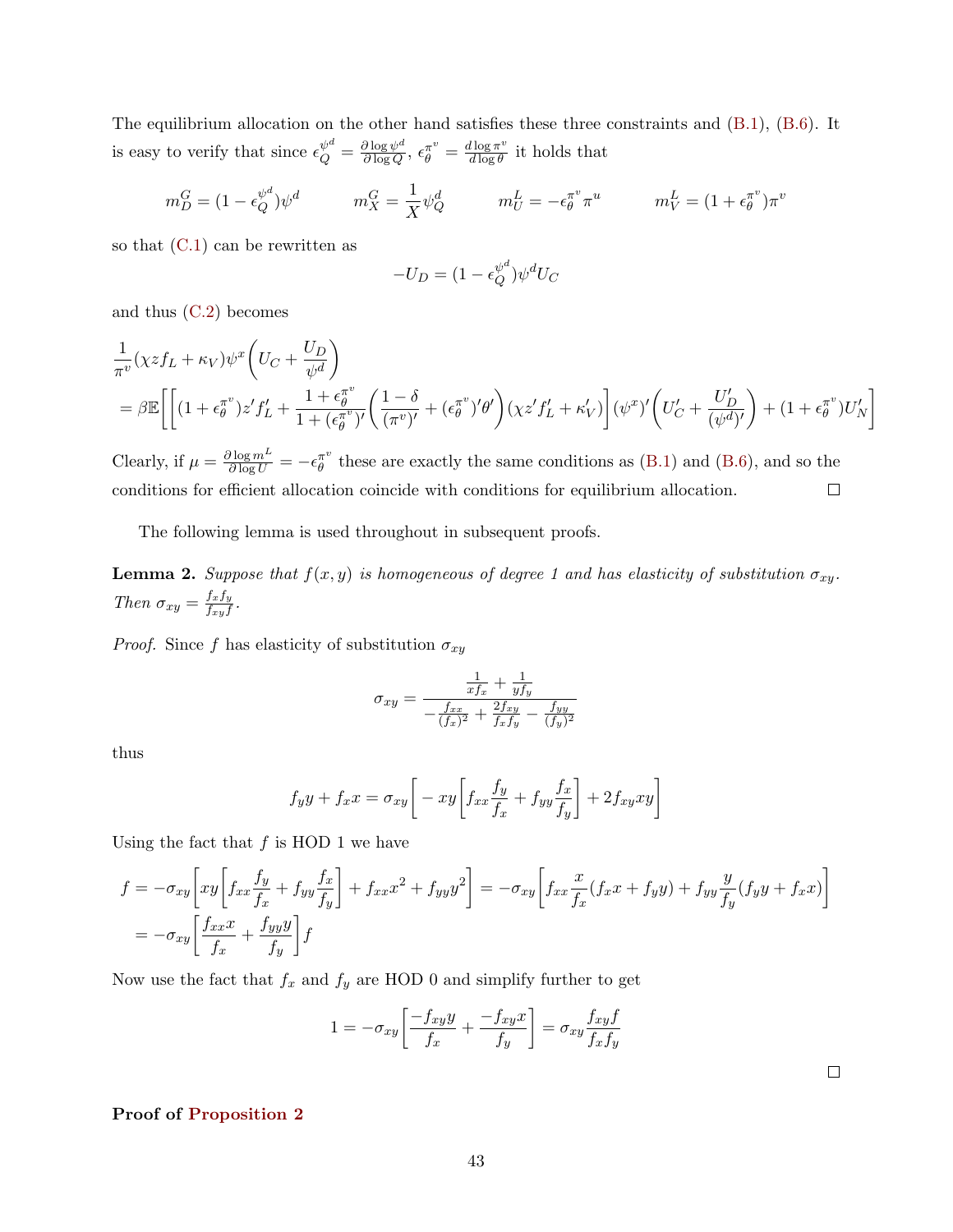Proof.

a. First, using  $y = \frac{\psi^d}{QN}$  and  $\psi_Q^d = \epsilon_Q^{\psi^d}$ Q  $\frac{\psi^d}{Q}$  we have  $\psi^d_Q = \epsilon_Q^{\psi^d} Ny$ , and since under [Assumption 2](#page-13-1)  $\kappa = z\bar{\kappa}$ and  $X = z(f - \bar{\kappa})$ , the goods and labor market equilibrium conditions [\(3.1\)](#page-10-1) and [\(3.2\)](#page-10-2) become

$$
-U_d D = (1 - \epsilon_Q^{\psi^d}) U_c C
$$
  
1  $\chi f_l + \bar{\kappa}_{v}{}_{z} \psi^d{}_{Mz} I_l$  (C.3)

$$
\frac{1}{\pi^v} \frac{\chi f_l + \kappa_v}{f - \bar{\kappa}} \epsilon_Q^{\psi^d} N y U_c
$$
\n
$$
= \beta \mathbb{E} \left[ \left( (1 - \mu) f_l' + \left( \frac{1 - \delta}{(\pi^v)'} - \mu \theta' \right) (\chi f_l' + \kappa_v') \right) \frac{1}{f' - \bar{\kappa}'} (\epsilon_Q^{\psi^d})' N' y' U_c' + (1 - \mu) U_n' \right] \tag{C.4}
$$

Consider now any arbitrary history of shocks  $(z^t, \zeta^t)$  and resulting history of measured average labor productivity, market tightness and employment  $(y^t, \theta^t, Q^t, N^t)$  which satisfy equilibrium conditions [\(C.3\)](#page-44-0), [\(C.4\)](#page-44-1) and the law of motion for labor [\(3.3\)](#page-11-1). Now let  $\tilde{z}_t = 1$ ; because  $m<sup>G</sup>$  is strictly increasing in both its arguments we can find a unique  $\tilde{Q}_t$  such that

<span id="page-44-3"></span><span id="page-44-1"></span><span id="page-44-0"></span>
$$
\frac{\psi^d(\tilde{Q}_t, \frac{\tilde{z}_t}{z_t}X_t)}{\tilde{Q}_t} = \frac{\psi^d(Q_t, X_t)}{Q_t}
$$
\n(C.5)

and set  $\tilde{D}_t = 1/\tilde{Q}_t$  and  $\tilde{X}_t = \tilde{z}_t f(N_t - \chi \theta_t (1 - N_t)) - \tilde{z}_t \bar{\kappa} (\theta_t (1 - N_t)).$  This guarantees that

$$
C_t = \psi^d(\tilde{Q}_t \tilde{X}_t) / \tilde{Q}_t
$$

$$
y_t = \frac{\psi^d(\tilde{Q}_t, \tilde{X}_t) / \tilde{Q}_t}{N_t}
$$

hold. Then let  $\tilde{\zeta}_{dt}$  be such that [\(C.3\)](#page-44-0) holds with  $(Q_t, D_t, X_t, \zeta_{dt})$  replaced by  $(\tilde{Q}_t, \tilde{D}_t, \tilde{X}_t, \zeta_{dt})$ , that is

$$
-U_d(C_t, \tilde{D}_t, N_t, (\zeta_{ct}, \tilde{\zeta}_{dt}, \zeta_{nt}))\tilde{D}_t = (1 - \epsilon_Q^{\psi^d}(\tilde{Q}_t, \tilde{X}_t))U_c(C_t, \tilde{D}_t, N_t, (\zeta_{ct}, \tilde{\zeta}_{dt}, \zeta_{nt}))C_t
$$

The last equilibrium condition that is left to be verified is [\(C.4\)](#page-44-1). Since by [Assumption 1A](#page-13-0) preferences are additively separable the optimal allocation for household satisfies  $c_e = c_u = c$  and  $d_e = d_u = d$ and so

$$
U(c, d, n, \zeta) = \zeta_c u(c) - \zeta_d g(d) - \zeta_n n
$$

which implies that

$$
U_c(C_t, \tilde{D}_t, N_t, (\zeta_{ct}, \tilde{\zeta}_{dt}, \zeta_{nt})) = U_c(C_t, D_t, N_t, (\zeta_{ct}, \zeta_{dt}, \zeta_{nt}))
$$
(C.6)

$$
U_n(C_t, \tilde{D}_t, N_t, (\zeta_{ct}, \tilde{\zeta}_{dt}, \zeta_{nt})) = U_n(C_t, D_t, N_t, (\zeta_{ct}, \zeta_{dt}, \zeta_{nt}))
$$
(C.7)

and thus [\(C.4\)](#page-44-1) will hold for  $((\tilde{z}^t, \tilde{\zeta}^t), (y^t, \theta^t, \tilde{Q}^t, N^t))$  as long as

<span id="page-44-5"></span><span id="page-44-4"></span><span id="page-44-2"></span>
$$
\epsilon_Q^{\psi^d}(\tilde{Q}_t, \tilde{X}_t) = \epsilon_Q^{\psi^d}(Q_t, X_t)
$$
\n(C.8)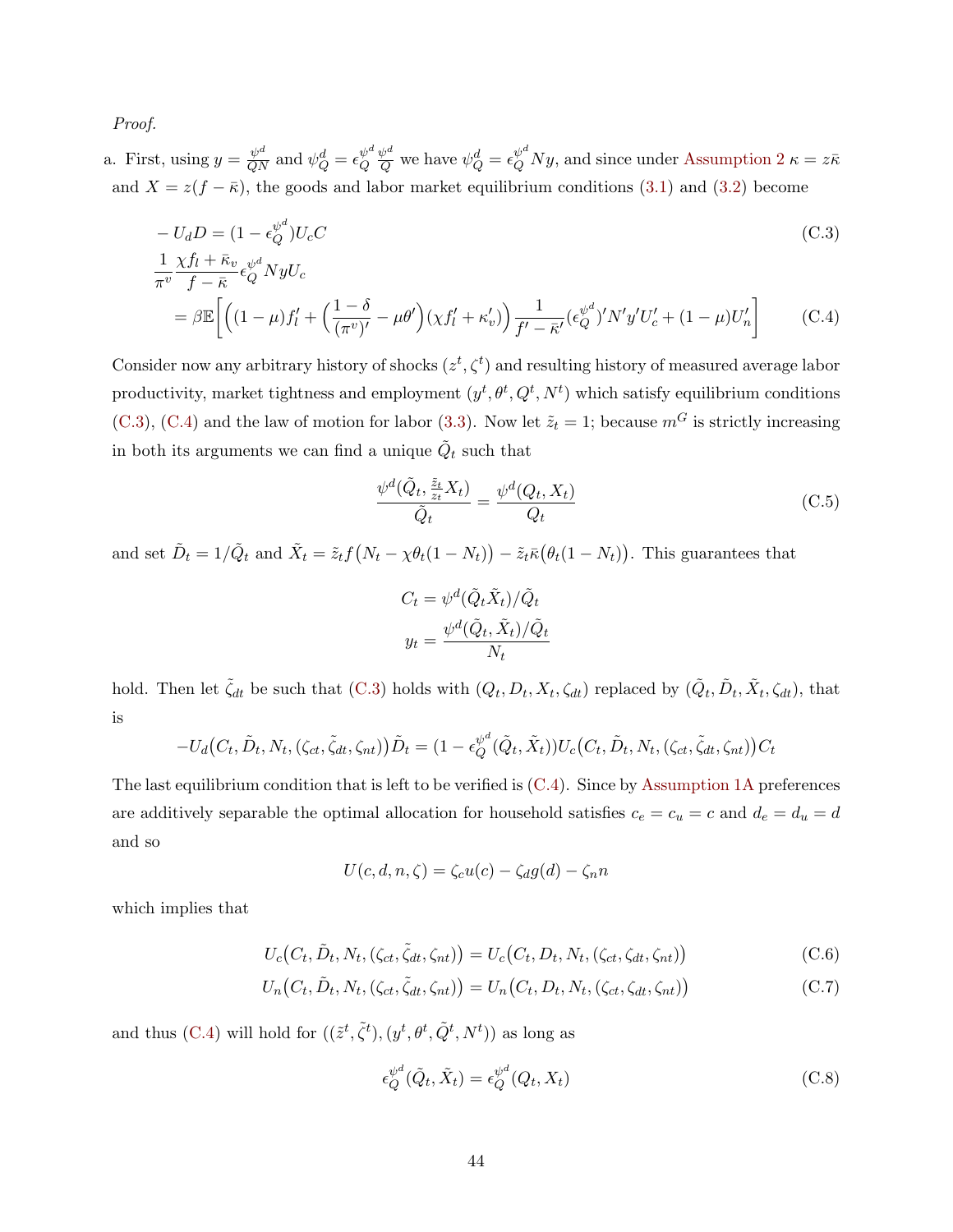It now only remains to be shown that this condition can only be satisfied if  $\epsilon_O^{\psi^d}$  $_{Q}^{\psi^{\omega}}(Q,X)\equiv const.$ Since by construction

$$
\epsilon_{Q}^{\psi^{d}} = m_{Q}^{G}(1, QX) \frac{Q}{m^{G}(1, QX)} = m_{(TX)}^{G}(D, TX) \frac{TX}{m^{G}(D, TX)}
$$

and  $\tilde{X}_t = \frac{\tilde{z}_t}{z_t}$  $\frac{z_t}{z_t}X_t$ , condition [\(C.8\)](#page-44-2) is equivalent to

$$
m_{(TX)}^G\left(\tilde{D}_t, T\frac{\tilde{z}_t}{z_t}X_t\right) \frac{T\frac{\tilde{z}_t}{z_t}X_t}{m^G\left(\tilde{D}_t, T\frac{\tilde{z}_t}{z_t}X_t\right)} = m_{(TX)}^G(D_t, TX_t) \frac{TX_t}{m^G(D_t, TX_t)}
$$

and since  $m^G$  is homogeneous of degree 1 and  $m_{(TX)}^G$  homogeneous of degree 0, this implies  $\tilde{D}_t$  =  $\tilde{z}_t$  $\frac{z_t}{z_t}D_t$ . But then [\(C.5\)](#page-44-3) would imply

$$
\frac{\tilde{z}_t}{z_t} m^G(D_t, TX_t) = m^G(\tilde{D}_t, T\tilde{X}_t) = \frac{\psi^d(\tilde{Q}_t, \frac{\tilde{z}_t}{z_t} X_t)}{\tilde{Q}_t} = \frac{\psi^d(Q_t, X_t)}{Q_t} = m^G(D_t, TX_t)
$$

or  $\tilde{z}_t = z_t$  which is a contradiction. Thus [\(C.8\)](#page-44-2) can only be satisfied if matching function  $m<sup>G</sup>$  is actually such that  $\epsilon^{\psi^d}_{\mathcal{O}}$  $_{Q}^{\psi^{\omega}}(Q,X)\equiv const.$ 

b. Since the wage is given by  $(B.5)$ , using  $(B.1)$ ,  $(C.5)$  and  $(C.6)$ - $(C.7)$  we obtain

$$
\frac{w}{p} = \mu \frac{1}{\tilde{X}} \frac{\tilde{\psi}^d}{\tilde{Q}} (\tilde{z} f_l + \theta(\chi \tilde{z} f_l + \tilde{z} \bar{\kappa}_v)) - (1 - \mu) \frac{\tilde{U}_n}{\epsilon_Q^{\psi^d} \tilde{U}_c}
$$

Thus the observed histories of real wages under history of shocks  $(z^t, \zeta^t)$  and under the alternative history  $(\tilde{z}^t, \tilde{\zeta}^t)$  are identical only if  $\epsilon_Q^{\psi^d}$  $\overset{\psi^d}{\boldsymbol{Q}}(\tilde{\boldsymbol{Q}}_t,\tilde{\boldsymbol{X}}_t)=\epsilon_{\boldsymbol{Q}}^{\psi^d}$  $Q_{Q}^{\psi^{-}}(Q_t, X_t)$  for all t, which as shown in part a. only holds if  $\epsilon_{\Omega}^{\psi^d}$  $_{Q}^{\psi^{-}}(Q,X)$  is actually constant.

#### Proof of [Proposition 3](#page-14-0)

*Proof.* Under [Assumption 1A](#page-13-0) with  $u(c) = \log c$ , since preferences are additively separable, optimal allocation for household satisfies  $c_e = c_u = c$ ,  $d_e = d_u = d$  and so

$$
U(C, D, N, \zeta) = \zeta_c \log C - \zeta_d g(D) - \zeta_n N
$$

Then

a. Since  $m_D^G = (1 - \epsilon_Q^{\psi^d})$  $\varphi^{\omega}$  $(\varphi^{\omega})\psi^{d}$  the goods market equation [\(3.1\)](#page-10-1) can be written as

$$
0 = m_D^G(D, TX)U_C(m^G(D, TX), D, N, \zeta) + U_D(m^G(D, TX), D, N, \zeta)
$$

where  $X = zf(N - \chi V) - \kappa(V)$ . Then, under [Assumption 1A](#page-13-0) with  $u(c) = \log c$ , this simplifies to

<span id="page-45-0"></span>
$$
\zeta_d g_D D = \zeta_c \epsilon_D^{m^G} \tag{C.9}
$$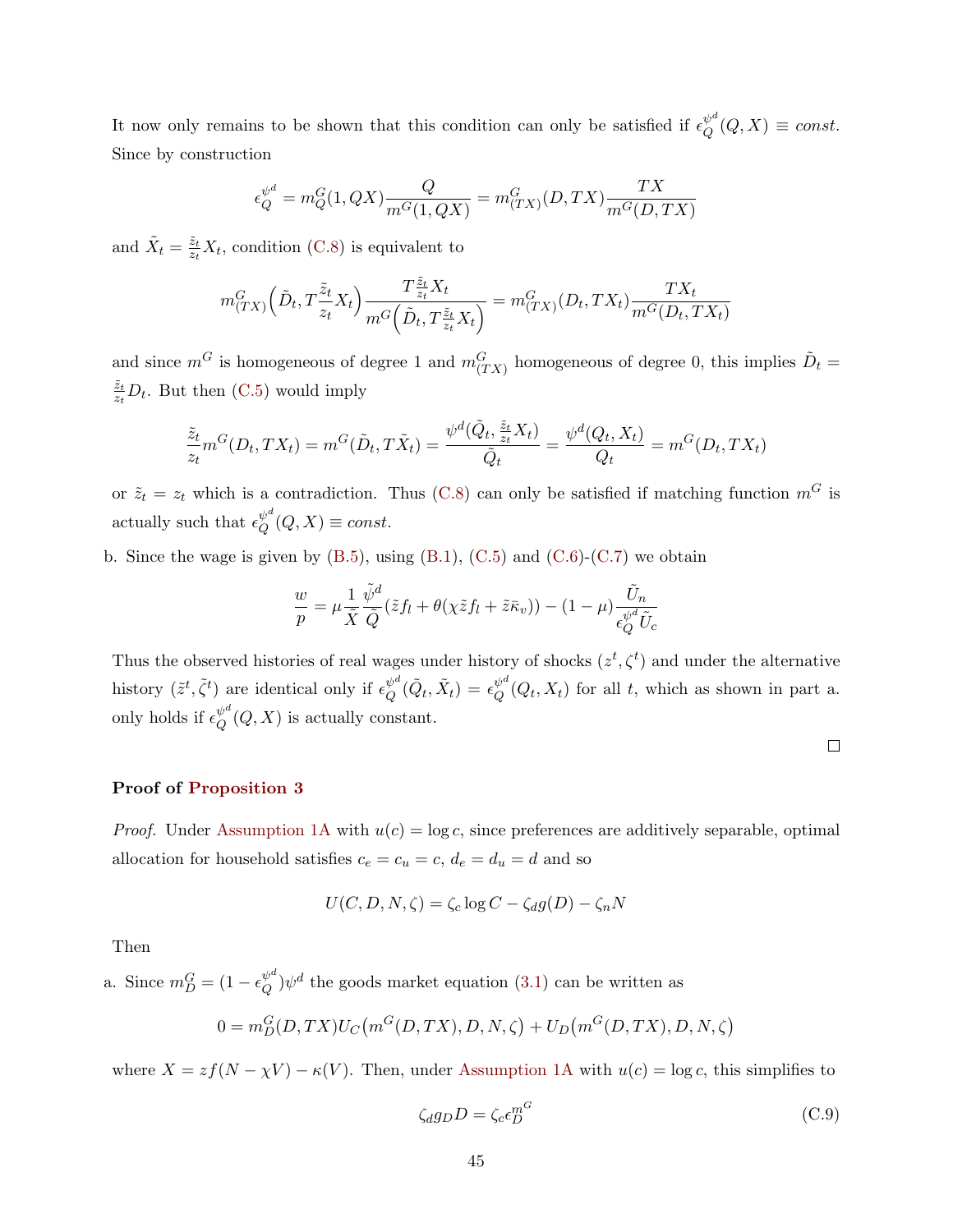Because

<span id="page-46-0"></span>
$$
\frac{\partial \epsilon_D^{m^G}}{\partial (TX)} = \frac{m_{D,(TX)}^G D}{m^G} \left(1 - \frac{m_D^G m_{TX}^G}{m_{D,(TX)}^G m^G}\right) = -\frac{1}{TX} \frac{1}{\sigma} \epsilon_{(TX)}^{m^G} \epsilon_D^{m^G} (1 - \sigma)
$$

if the matching function  $m<sup>G</sup>$  has elasticity of substitution  $\sigma = 1$  then [\(C.9\)](#page-45-0) does not depend on X, thus the search effort  $D$  and consequently also goods market tightness  $Q$  in equilibrium does not react to changes in productivity z.

b. Under [Assumption 1A](#page-13-0) with  $u(c) = \log c$  labor market equation [\(3.2\)](#page-10-2) becomes

$$
\frac{1}{X}\epsilon_Q^{\psi^d}\frac{K}{\pi^v}\zeta_c = \beta \mathbb{E}\left[\left[(1-\mu)z'f'_l + \left(\frac{1-\delta}{(\pi^v)'} - \mu\theta'\right)K'\right]\frac{1}{X'}\left(\epsilon_Q^{\psi^d}\right)'\zeta'_c + (1-\mu)U'_n\right] \tag{C.10}
$$

where  $K = \chi z f_L(N - \chi \theta(1 - N)) + \kappa_V(\theta(1 - N))$  and  $X = z f(N - \chi \theta(1 - N)) - \kappa(\theta(1 - N)).$ Moreover,  $\zeta_d$  does not enter the equation above explicitly, so any changes in  $\zeta_d$  can only affect labor market indirectly through changes in Q and  $\epsilon_O^{\psi^d}$  $_{Q}^{\psi^{\alpha}}$ . Since

$$
\epsilon_Q^{\psi^d} = \frac{\partial m^G(1, QX)}{\partial Q} \frac{Q}{m^G(1, QX)} = \frac{m^G_{(TX)}(1, QX)XQ}{m^G(1, QX)} = \frac{m^G_{(TX)}(D, TX)TX}{m^G(D, TX)} = \epsilon_{(TX)}^{m^G}
$$

and

$$
\frac{\partial \epsilon_{(TX)}^{m^G}}{\partial D} = \frac{m_{D,(TX)}^G TX}{m^G} \left(1 - \frac{m_D^G m_{(TX)}^G}{m_{D,(TX)}^G m^G}\right) = -\frac{1}{D} \frac{1}{\sigma} \epsilon_{(TX)}^{m^G} \epsilon_D^{m^G} (1 - \sigma)
$$

if the matching function  $m<sup>G</sup>$  has elasticity of substitution  $\sigma = 1$  then Q does not enter equation  $(C.10)$ , and thus the labor market tightness  $\theta$  is unaffected by shocks to the disutility from search  $\zeta_d$ .

c. If [Assumption 2](#page-13-1) also holds in addition to [Assumption 1A,](#page-13-0) then  $K = z\overline{K}$  and  $X = z\overline{X}$  where  $\overline{K} = \chi f_L(N - \chi\theta(1 - N)) + \overline{\kappa}_V(\theta(1 - N))$  and  $\overline{X} = f(N - \chi\theta(1 - N)) - \overline{\kappa}(\theta(1 - N))$ ; thus the labor market equation [\(C.10\)](#page-46-0) simplifies even further and becomes

$$
\frac{1}{\bar{X}} \epsilon_Q^{\psi^d} \frac{\bar{K}}{\pi^v} \zeta_c = \beta \mathbb{E} \left[ \left[ (1 - \mu) f'_l + \left( \frac{1 - \delta}{(\pi^v)'} - \mu \theta' \right) \bar{K}' \right] \frac{1}{\bar{X}'} (\epsilon_Q^{\psi^d})' \zeta_c' + (1 - \mu) U_n' \right]
$$

Since z does not enter this equation explicitly, if the matching function  $m<sup>G</sup>$  has elasticity of substitution  $\sigma = 1$  so that using results from parts a. and b. neither Q nor  $\epsilon_0^{\psi^d}$  $_{Q}^{\psi^{\alpha}}$  react to changes in productivity z, then labor market tightness  $\theta$  is also unaffected by shocks that change the produc- $\Box$ tivity z.

#### Proof of [Lemma 1](#page-15-4)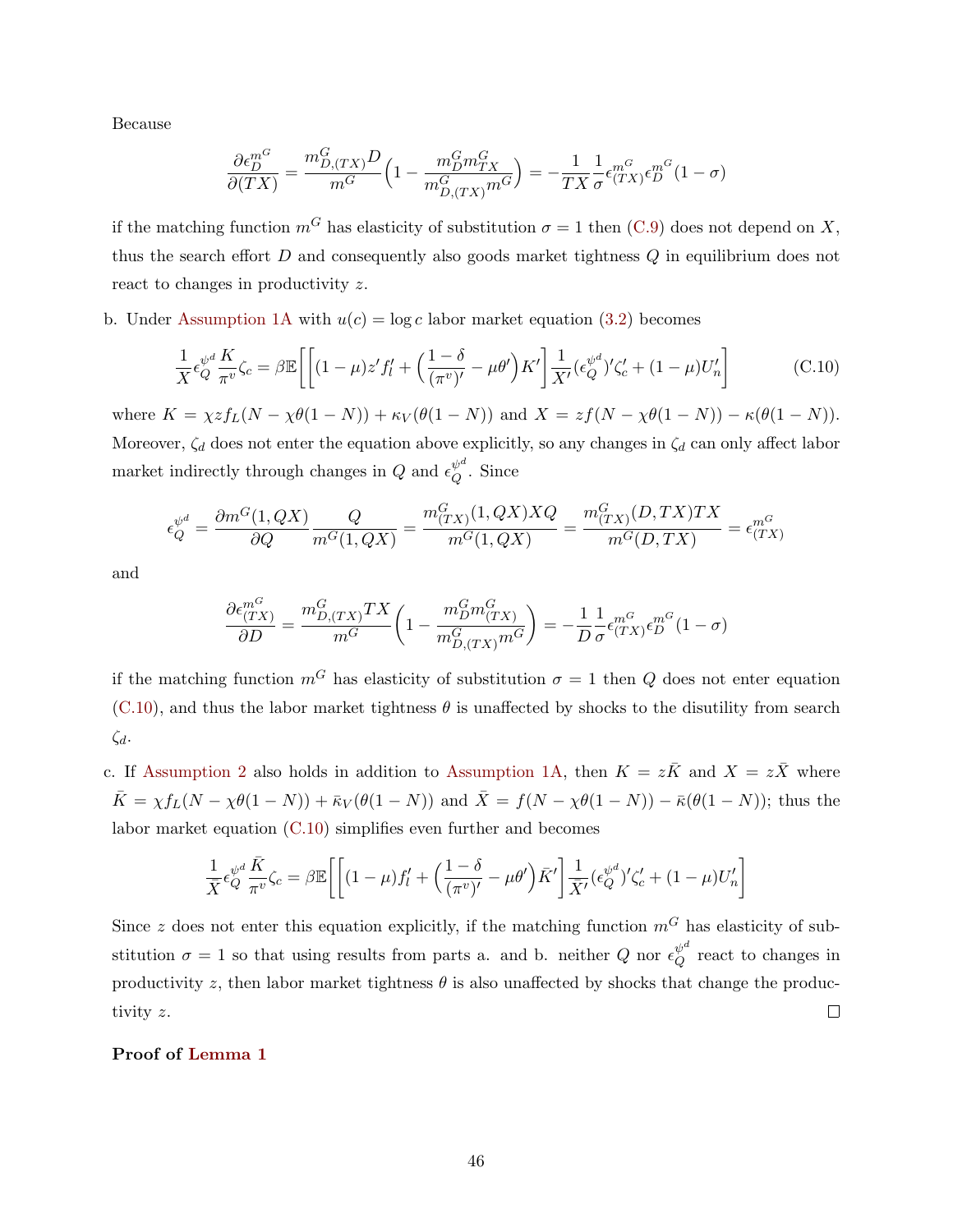*Proof.* First, using  $y = \frac{\psi^d}{QN}$  and  $\psi_Q^d = \epsilon_Q^{\psi^d}$ Q  $\frac{\psi^d}{Q}$  we have  $\psi_Q^d = \epsilon_Q^{\psi^d} N y$ , and since under [Assumption 2](#page-13-1)  $\kappa = z\bar{\kappa}$  and  $X = z(f - \bar{\kappa})$ , it is straightforward to show that the goods and labor market equilibrium conditions  $(3.1)$  and  $(3.2)$  become

$$
0 = (1 - \epsilon_Q^{\psi^d})U_C C + U_D D
$$
  
\n
$$
0 = ((1 - \mu) f_L - (\mu \theta + \frac{1 - \beta(1 - \delta)}{\pi^v})(\chi f_L + \bar{\kappa}_V)) \frac{N}{f - \bar{\kappa}} y + (1 - \mu) \frac{U_N}{\epsilon_Q^{\psi^d} U_C}
$$

and similarly real wage [\(3.5\)](#page-12-0) can be rewritten as

$$
\frac{w}{p} = \mu(f_L + \theta(\chi f_L + \bar{\kappa}_V)) \frac{N}{f - \bar{\kappa}} y - (1 - \mu) \frac{U_N}{\epsilon_Q^{\psi^d} U_C}
$$

Note that  $m_D^G = (1 - \epsilon_Q^{\psi^d})$  $\frac{\psi^d}{Q}$  and  $\frac{\psi^d_Q}{X} = m_{(TX)}^G$ , thus in the steady [\(3.1\)](#page-10-1) and [\(3.2\)](#page-10-2) can be also rewritten as

$$
0 = m_D^G U_C + U_D
$$
  

$$
0 = \Lambda z m_{(TX)}^G U_C + (1 - \mu) U_N
$$

where  $\Lambda = (1 - \mu)f_L - (\mu \theta + \frac{1 - \beta(1 - \delta)}{\beta \pi^v})$  $\frac{\beta(1-\delta)}{\beta\pi^v}$  $\big)$  $(\chi f_L + \bar{\kappa}_V).$ 

If we denote  $\mathbf{Q} = (Q, \theta)'$  and  $\mathbf{x} = (z, \zeta)'$  we can thus define function G in order to write the above two conditions as  $0 = G(Q, x)$ . Applying Implicit Function Theorem, we then obtain  $\mathbf{Q} = \mathbf{F}(\mathbf{x})$  and  $\mathbf{G}_{\mathbf{Q}}d\mathbf{Q} = -\mathbf{G}_{\mathbf{x}}d\mathbf{x}$ , afterwards using Cramer's rule we get

$$
\epsilon_g^{GLS} = -\frac{G_Q^1 G_z^2 - G_Q^2 G_z^1}{G_Q^1 G_\theta^2 - G_Q^2 G_\theta^1} \frac{z}{\theta}
$$

and then, since  $G_Q^2 dQ + G_\theta^2 d\theta + G_z^2 dz = 0$ 

<span id="page-47-0"></span>
$$
\epsilon_z^Q = -\frac{G_z^2 z}{G_Q^2 Q} - \frac{G_\theta^2 \theta}{G_Q^2 Q} \epsilon_z^{\theta^{GLS}}
$$

It is straightforward to verify that

$$
G_z^2 = -(1 - \mu) \left( 1 - \frac{\epsilon_D^{m^G}}{\sigma} + (1 - \epsilon_D^{m^G}) \epsilon_C^{MRS_{CN}} \right) \frac{U_N}{z}
$$

$$
G_\theta^2 = -(1 - \mu) \left( \epsilon_\theta^{\Lambda} - \frac{\epsilon_D^{m^G}}{\sigma} \epsilon_\theta^X + \epsilon_C^{MRS_{CN}} \epsilon_{TX}^{m^G} \epsilon_\theta^X + \epsilon_N^{MRS_{CN}} \epsilon_\theta^N \right) \frac{U_N}{\theta}
$$

$$
G_Q^2 = (1 - \mu) \left( \frac{\epsilon_D^{m^G}}{\sigma} \left( 1 + \sigma \epsilon_C^{MRS_{CN}} \right) + \epsilon_D^{MRS_{CN}} \right) \frac{U_N}{Q}
$$

so that

$$
\epsilon_z^Q = \frac{1 - \frac{\epsilon_D^{m^G}}{\sigma} + (1 - \epsilon_D^{m^G})\epsilon_C^{MRSc_N} - \left(-\epsilon_\theta^{\Lambda} + \frac{\epsilon_D^{m^G}}{\sigma}\epsilon_\theta^X - \epsilon_C^{MRSc_N}\epsilon_{TX}^{m^G}\epsilon_\theta^X - \epsilon_N^{MRSc_N}\epsilon_\theta^N\right)\epsilon_z^{\theta^{GLS}}}{\frac{\epsilon_D^{m^G}}{\sigma} \left(1 + \sigma\epsilon_C^{MRSc_N}\right) + \epsilon_D^{MRSc_N}}\tag{C.11}
$$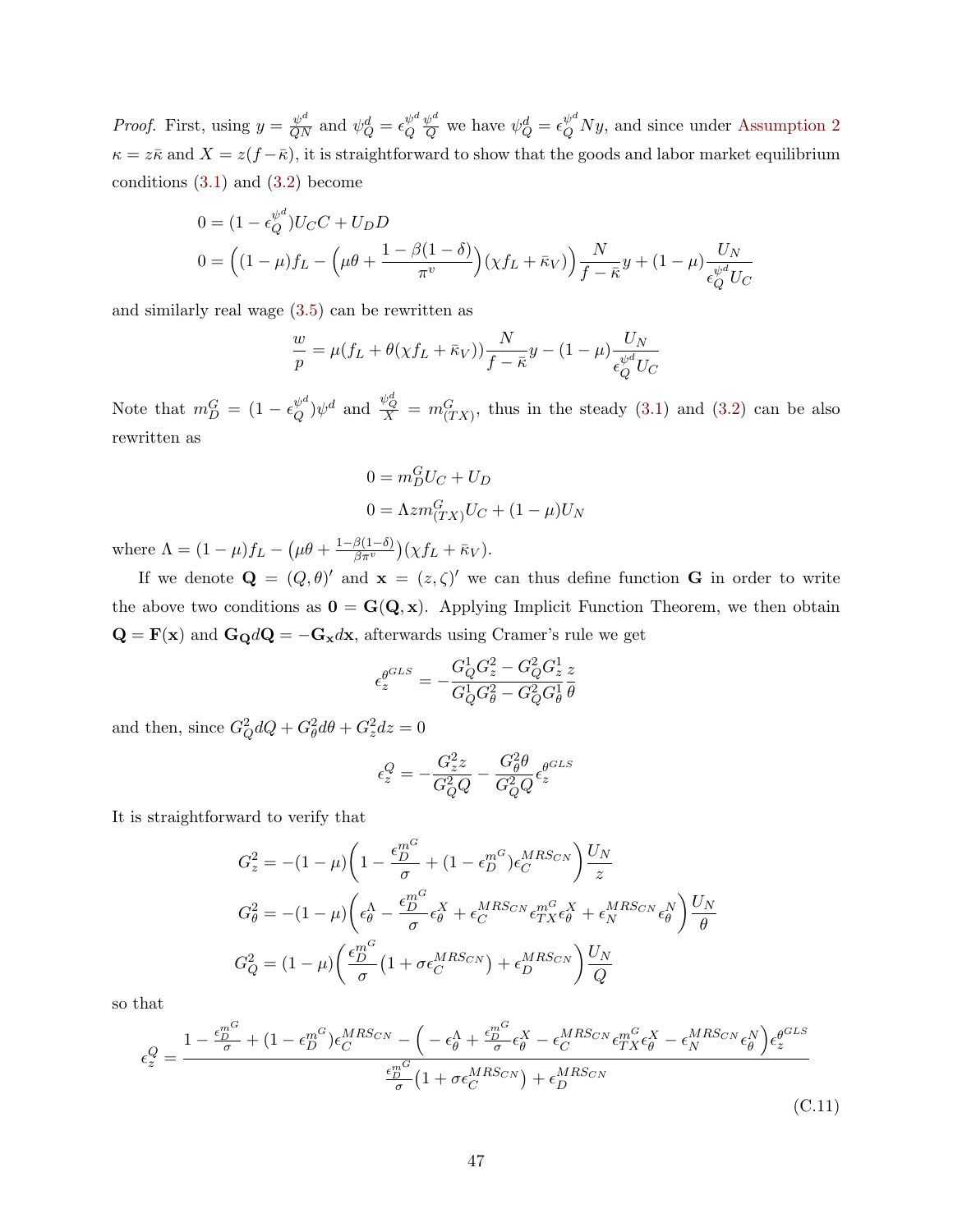Note that in the model with labor search only, the steady state  $\theta$  satisfies

<span id="page-48-0"></span>
$$
0 = G(\theta, z) = \Lambda z U_C + (1 - \mu)U_N
$$

and since

$$
G_z = -(1 - \mu)\left(1 + \epsilon_C^{MRS_{CN}}\right)\frac{U_N}{z}
$$
  

$$
G_{\theta} = -(1 - \mu)\left(\epsilon_{\theta}^{\Lambda} + \epsilon_C^{MRS_{CN}}\epsilon_{\theta}^X + \epsilon_N^{MRS_{CN}}\epsilon_{\theta}^N\right)\frac{U_N}{\theta}
$$

we get

$$
\epsilon_{z}^{\theta^{LS}} = -\frac{G_{z}}{G_{\theta}} = \frac{1 + \epsilon_{C}^{MRS_{CN}}}{-\epsilon_{\theta}^{\Lambda} - \epsilon_{C}^{MRS_{CN}}\epsilon_{\theta}^{X} - \epsilon_{N}^{MRS_{CN}}\epsilon_{\theta}^{N}}
$$
(C.12)

Because steady state  $\theta$  and N are calibrated to be the same in the model with labor search and the model with goods and labor search, assuming that preferences and technology are such that the steady state elasticities  $\epsilon_C^{U_C}, \, \epsilon_N^{U_C}, \, \epsilon_C^{U_N}, \, \epsilon_N^{U_N}, \, \epsilon_L^f$  $L^f$ ,  $\epsilon_L^{f_L}$  are same in both models, and also  $\mu^{LS} = \mu^{GLS}$ we can use [\(C.12\)](#page-48-0) to substitute for  $\epsilon_{\theta}^{\Lambda}$  into [\(C.11\)](#page-47-0) to obtain after some rearrangements

$$
\frac{1}{\epsilon_z^{\theta^{LS}}} = \left(1 - \frac{1}{\sigma} \frac{1 + \sigma \epsilon_C^{MRS_{CN}}}{1 + \epsilon_C^{MRS_{CN}}} \epsilon_D^{m^G} (1 + \epsilon_z^Q + \epsilon_\theta^X \epsilon_z^{\theta^{GLS}}) - \frac{\epsilon_D^{MRS_{CN}}}{1 + \epsilon_C^{MRS_{CN}}} \epsilon_z^Q \right) \frac{1}{\epsilon_z^{\theta^{GLS}}} \tag{C.13}
$$

Since the model with labor search only measured productivity is given by  $y = \frac{X}{N}$  $\frac{X}{N}$  thus

<span id="page-48-3"></span>
$$
\epsilon_z^{y^{LS}} = 1 + \left(\epsilon_\theta^X - \epsilon_\theta^N\right)\epsilon_z^{\theta^{LS}} \tag{C.14}
$$

Similarly, since in the model with goods and labor search  $y = \frac{m^G}{N}$  we have

$$
\epsilon_z^{y^{GLS}} = 1 + \left(\epsilon_\theta^X - \epsilon_\theta^N\right)\epsilon_z^{\theta^{GLS}} - \epsilon_D^{m^G} \left(1 + \epsilon_z^Q + \epsilon_\theta^X \epsilon_z^{\theta^{GLS}}\right) \tag{C.15}
$$

Because  $\pi^u$ ,  $\delta$  and the steady state  $\theta$  and N are same in both models, we can combine [\(C.14\)](#page-48-1) and [\(C.15\)](#page-48-2) to obtain

$$
\frac{\epsilon_z^{y^{GLS}}}{\epsilon_z^{\theta^{GLS}}} = \frac{\epsilon_z^{y^{LS}}}{\epsilon_z^{\theta^{LS}}} + \left(1 - \epsilon_D^{m^G}(1 + \epsilon_z^Q + \epsilon_\theta^X \epsilon_z^{\theta^{GLS}})\right) \frac{1}{\epsilon_z^{\theta^{GLS}}} - \frac{1}{\epsilon_z^{\theta^{LS}}}
$$

Finally, use [\(C.13\)](#page-48-3) to substitute for  $\frac{1}{\epsilon_{z}^{0}}$  and get

$$
\frac{1}{\epsilon_y^{gGLS}} = \frac{1}{\epsilon_y^{qLS}} + \frac{1}{1 + \epsilon_C^{MRS_{CN}}} \left( \frac{1 - \sigma}{\sigma} \epsilon_D^{m^G} \epsilon_z^{QX} + \epsilon_D^{MRS_{CN}} \epsilon_z^Q \right) \frac{1}{\epsilon_z^{gGLS}}
$$

<span id="page-48-2"></span><span id="page-48-1"></span>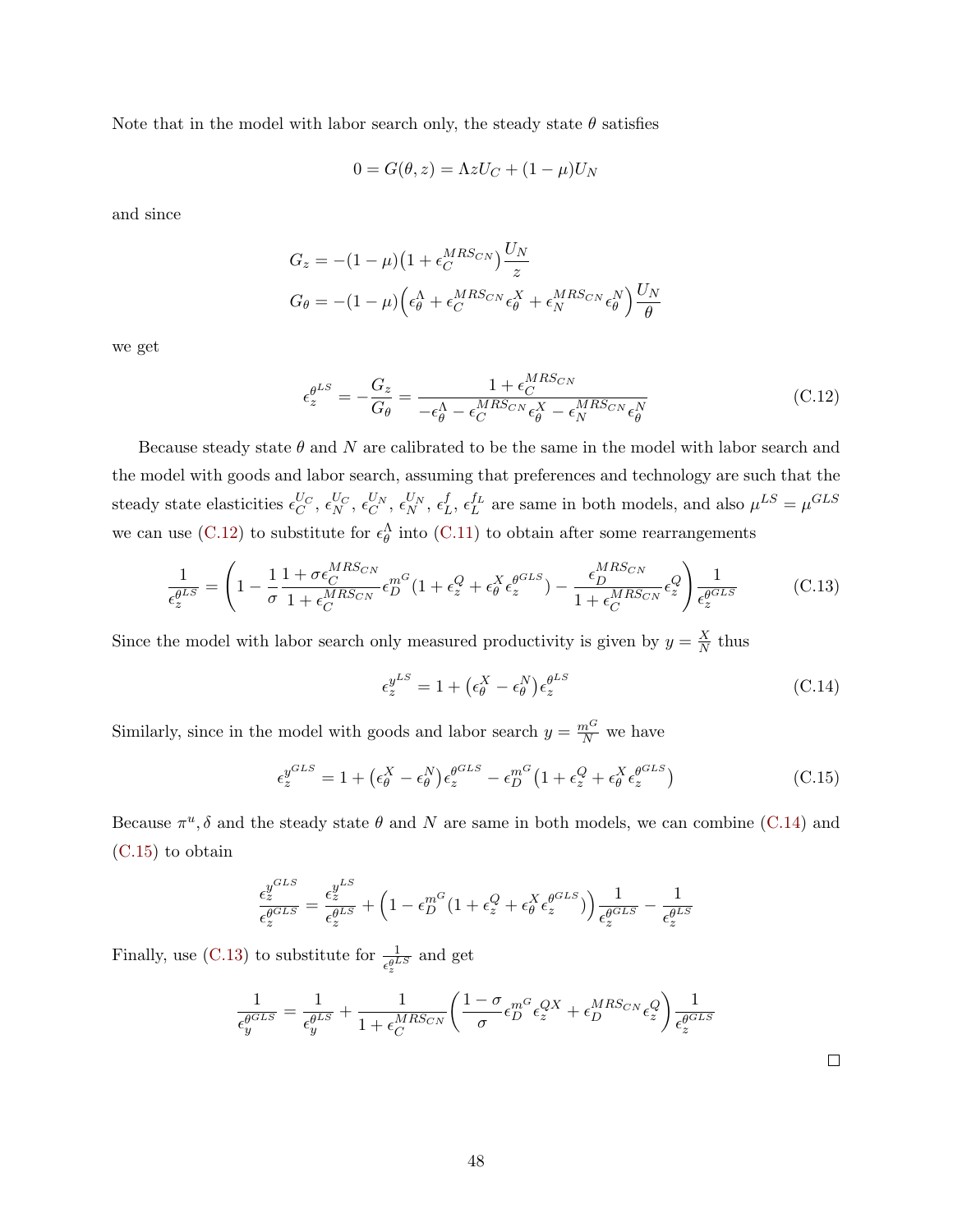#### Proof of [Proposition 4](#page-15-2)

*Proof.* First, note that  $\epsilon_z^{QX} = \epsilon_z^Q + 1 + \epsilon_\theta^X \epsilon_z^\theta$  and that given **G** as defined in the proof of [Lemma 1](#page-15-4)

$$
\epsilon_z^Q = -\frac{G_z^1 z}{G_Q^1 Q} - \frac{G_\theta^1 \theta}{G_Q^1 Q} \epsilon_z^{\theta^{GLS}}
$$

Since

$$
G_z^1 = -(1 + \sigma \epsilon_C^{MRS_{CD}}) \frac{1 - \epsilon_D^{m^G}}{\sigma} \frac{U_D}{z}
$$
  
\n
$$
G_\theta^1 = -\left( \left(1 + \sigma \epsilon_C^{MRS_{CD}}\right) \frac{1 - \epsilon_D^{m^G}}{\sigma} \epsilon_\theta^X + \epsilon_N^{MRS_{CD}} \epsilon_\theta^N \right) \frac{U_D}{\theta}
$$
  
\n
$$
G_Q^1 = -\left( \frac{1 - \epsilon_D^{m^G}}{\sigma} - \epsilon_D^{m^G} \epsilon_C^{MRS_{CD}} - \epsilon_D^{MRS_{CD}} \right) \frac{U_D}{Q}
$$

we have

$$
\epsilon_z^Q=\frac{-\frac{1-\epsilon_D^{m^G}}{\sigma}\big(1+\sigma\epsilon_C^{MRS_{CD}}\big)-\Big(\frac{1-\epsilon_D^{m^G}}{\sigma}\big(1+\sigma\epsilon_C^{MRS_{CD}}\big)\epsilon_{\theta}^X+\epsilon_N^{MRS_{CD}}\epsilon_{\theta}^N\Big)\epsilon_z^{\theta^{GLS}}}{\frac{1-\epsilon_D^{m^G}}{\sigma}-\epsilon_D^{m^G}\epsilon_C^{MRS_{CD}}-\epsilon_D^{MRS_{CD}}}
$$

and

$$
\epsilon_z^{QX} = -\frac{(\epsilon_C^{MRS_{CD}} + \epsilon_D^{MRS_{CD}})(1 + \epsilon_\theta^X \epsilon_z^{\theta^{GLS}}) + \epsilon_N^{MRS_{CD}} \epsilon_\theta^N \epsilon_z^{\theta^{GLS}}}{\frac{1 - \epsilon_D^{mG}}{\sigma} - \epsilon_D^{mG} \epsilon_C^{MRS_{CD}} - \epsilon_D^{MRS_{CD}}}
$$

Under Assumptions [1A](#page-13-0) condition [\(3.9\)](#page-15-0) then yields

$$
\frac{1}{\epsilon_g^{\theta^{GLS}}} = \frac{1}{\epsilon_g^{\theta^{LS}}} + \frac{1}{1 + \epsilon_C^{U_C}} \frac{1 - \sigma}{\sigma} \epsilon_D^{m^G} \frac{(-\epsilon_C^{U_C} + \epsilon_D^{U_D})(1 + \epsilon_\theta^X \epsilon_z^{\theta^{GLS}})}{\frac{1 - \epsilon_D^{m^G}}{\sigma} - \epsilon_D^{m^G} \epsilon_C^{U_C} + \epsilon_D^{U_D}} \frac{1}{\epsilon_z^{\theta^{GLS}}}
$$

Therefore if  $\sigma > 1$  we have  $\epsilon_y^{\theta^{CLS}} > \epsilon_y^{\theta^{LS}}$ . Under Assumptions  $1B$  condition  $(3.9)$  then yields

$$
\frac{1}{\epsilon_g^{\theta^{GLS}}}=\frac{1}{\epsilon_g^{\theta^{LS}}}+\frac{1}{1+\epsilon_C^{U_C}}\bigg(\frac{1-\sigma}{\sigma}\frac{\epsilon_D^{m^G}\epsilon_D^{g_D}(1+\epsilon_{\theta}^X\epsilon_z^{\theta^{GLS}})}{\frac{1-\epsilon_D^{m^G}}{\sigma}-\epsilon_D^{m^G}\epsilon_C^{U_C}+\epsilon_D^{U_D}}+\epsilon_D^{U_C}\epsilon_z^Q\bigg)\frac{1}{\epsilon_z^{\theta^{GLS}}}
$$

Therefore  $\epsilon_y^{\theta^{CLS}} > \epsilon_y^{\theta^{LS}}$  as long as u has relative risk aversion coefficient  $-\epsilon_C^{U_C} \le 1$  and  $\sigma \ge 1$ ; or alternatively  $-\epsilon_C^{U_C} \leq 1$  and  $\sigma < 1$  and  $\epsilon_D^{g_D}$  is sufficiently small.  $\Box$ 

#### Proof of [Proposition 5](#page-17-0)

*Proof.* Since in the model with goods and labor search  $y = \frac{m^G}{N}$  we have

$$
\epsilon_{\zeta_d}^y = (\epsilon_\theta^X - \epsilon_\theta^N) \epsilon_{\zeta_d}^{\theta^{GLS}} - \epsilon_D^{m^G} (\epsilon_{\zeta_d}^Q + \epsilon_\theta^X \epsilon_{\zeta_d}^{\theta^{GLS}})
$$
(C.16)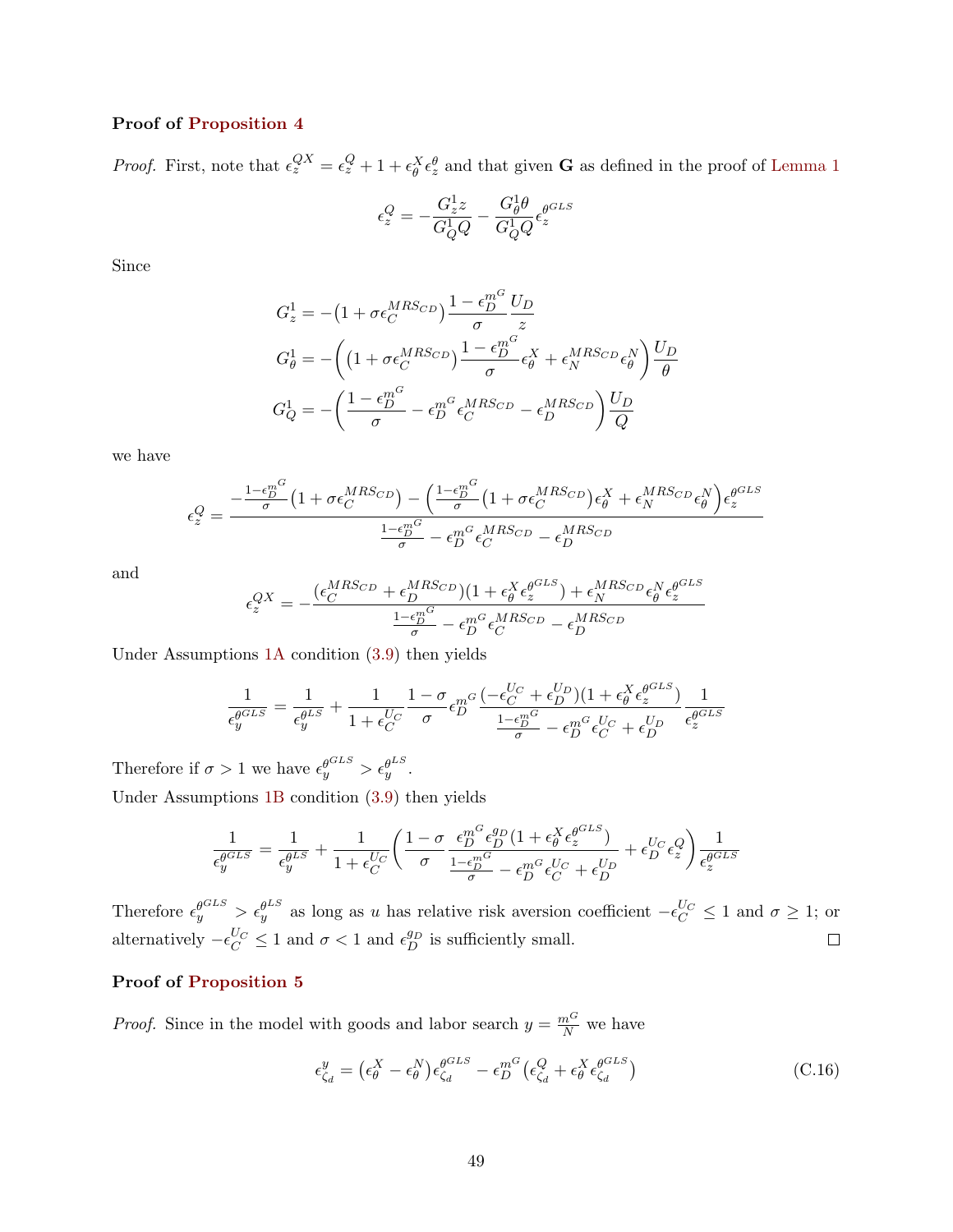and thus for  $\frac{1}{\epsilon_y^{\theta GLS}} = \frac{\epsilon_{\zeta d}^y}{\epsilon_{\zeta}^{\theta GL}}$  $\overline{\epsilon_{\zeta_{d}}^{\theta GLS}}$ we obtain

$$
\frac{1}{\epsilon_{y}^{\theta^{GLS}}} = -\epsilon_{D}^{m^{G}}\frac{\epsilon_{\zeta_{d}}^{Q}}{\epsilon_{\zeta_{d}}^{\theta^{GLS}}} + (1 - \epsilon_{D}^{m^{G}})\epsilon_{\theta}^{X} - \epsilon_{\theta}^{N}
$$

Given function G as defined in the proof of [Lemma 1](#page-15-4) we get using Cramer's rule

$$
\frac{\epsilon_{\zeta_d}^Q}{\epsilon_{\zeta_d}^{\theta GLS}} = \frac{-\frac{G_{\zeta_d}^1 G_{\theta}^2 - G_{\zeta_d}^2 G_{\theta}^1}{G_Q^1 G_{\theta}^2 - G_Q^2 G_{\theta}^1} \frac{\zeta_d}{Q}}{-\frac{G_Q^1 G_{\zeta_d}^2 - G_{\zeta_d}^1 G_Q^2}{G_{\zeta_d}^1 G_{\theta}^2 - G_{\theta}^1 G_Q^2} \frac{\zeta_d}{\theta}} = -\frac{G_{\zeta_d}^1 G_{\theta}^2 - G_{\zeta_d}^2 G_{\theta}^1}{G_{\zeta_d}^1 G_{Q}^2 - G_Q^1 G_{\zeta_d}^2} \frac{\theta}{Q}
$$

and with additively separable preferences from Assumptions [1A](#page-13-0) since  $G_{\zeta_d}^2 = 0$ 

$$
\frac{\epsilon_{\zeta_d}^Q}{\epsilon_{\zeta_d}^{\theta^{GLS}}}=\frac{\epsilon_{\theta}^{\Lambda}-\frac{\epsilon_D^{m^G}}{\sigma}\epsilon_{\theta}^X+\epsilon_{(TX)}^{m^G}\epsilon_C^{U_C}\epsilon_{\theta}^X-\epsilon_N^{U_N}\epsilon_{\theta}^N}{\frac{\epsilon_D^{m^G}}{\sigma}(1+\sigma\epsilon_C^{U_C})}
$$

Plugging this back yields

$$
\frac{1}{\epsilon_{y}^{\theta^{GLS}}} = \frac{-\epsilon_{\theta}^{\Lambda} - \epsilon_{C}^{U_{C}} \epsilon_{\theta}^{X} + \epsilon_{N}^{U_{N}} \epsilon_{\theta}^{N}}{\frac{1}{\sigma} + \epsilon_{C}^{U_{C}}} + \epsilon_{\theta}^{X} - \epsilon_{\theta}^{N}
$$
(C.17)

In the model with labor search only with a shock to  $z$  we have from  $(C.12)$  and  $(C.14)$  under Assumption [1A](#page-13-0) that

$$
\frac{1}{\epsilon_{y}^{\theta^{LS}}} = \frac{-\epsilon_{\theta}^{\Lambda} - \epsilon_{C}^{U_{C}} \epsilon_{\theta}^{X} + \epsilon_{N}^{U_{N}} \epsilon_{\theta}^{N}}{1 + \epsilon_{C}^{U_{C}}} + \epsilon_{\theta}^{X} - \epsilon_{\theta}^{X}
$$
(C.18)

comparing [\(C.17\)](#page-50-0) and [\(C.18\)](#page-50-1) the result follows immediately.

<span id="page-50-1"></span><span id="page-50-0"></span> $\Box$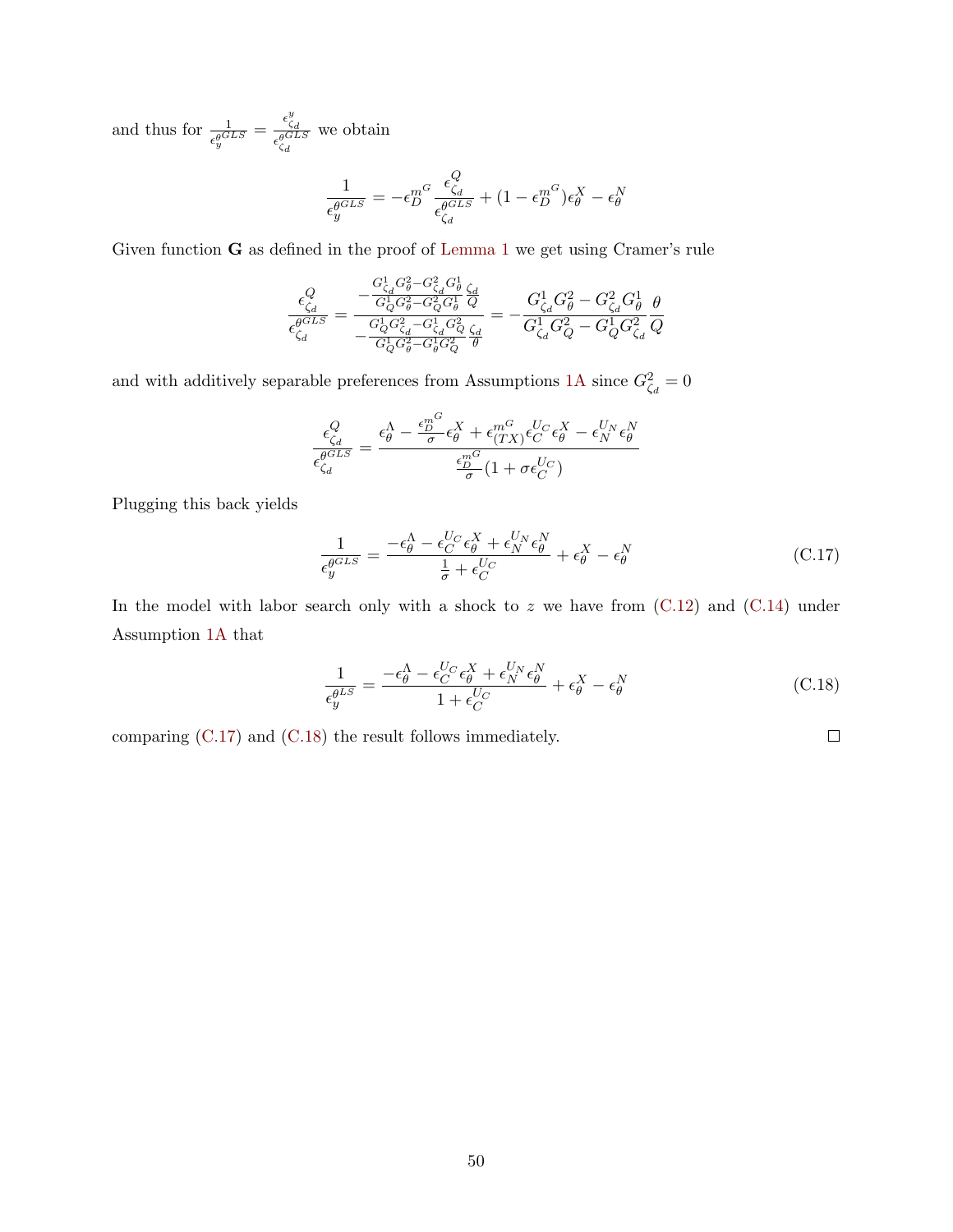# <span id="page-51-0"></span>Appendix D

#### Data

Seasonally adjusted average output per worker in nonfarm business sector  $y$ , and seasonally adjusted output in the nonfarm business sector  $Y$  are both constructed by the BLS using National Income and Product Accounts and Current Employment Survey, they are series PRS85006163 and PRS85006043 respectively.

Seasonally adjusted composite help wanted index V is constructed following the approach in [Barnichon](#page-35-16) [\(2010\)](#page-35-16) and combines help-wanted advertising index and the online help-wanted index constructed by Conference Board. Seasonally adjusted unemployment U is constructed by BLS from Current Population Survey, it's the series LNS13000000. Both  $V$  and  $U$  are quarterly averages of monthly series.

In simulations, quarterly average labor productivity  $y_t$  is calculated as quarterly output  $Y_t$ divided by the quarter's employment  $N_t$ , with quarterly output given by the sum of weekly output, and quarterly employment given by the average employment in the three months of the quarter. Since for each month employment is measured by the BLS in the second week quarterly productivity is calculated as

$$
y_t = \frac{\sum_{i=1}^{12} Y_{12t-i+1}^W}{\frac{1}{3}(N_{12t-2}^W + N_{12t-6}^W + N_{12t-10}^W)}
$$

The ratio of inventories to sales  $\iota$  is constructed using data for real nonfarm inventories and real final sales of domestic business from BEA, from Table 5.8.6 of the National Income and Product Accounts.